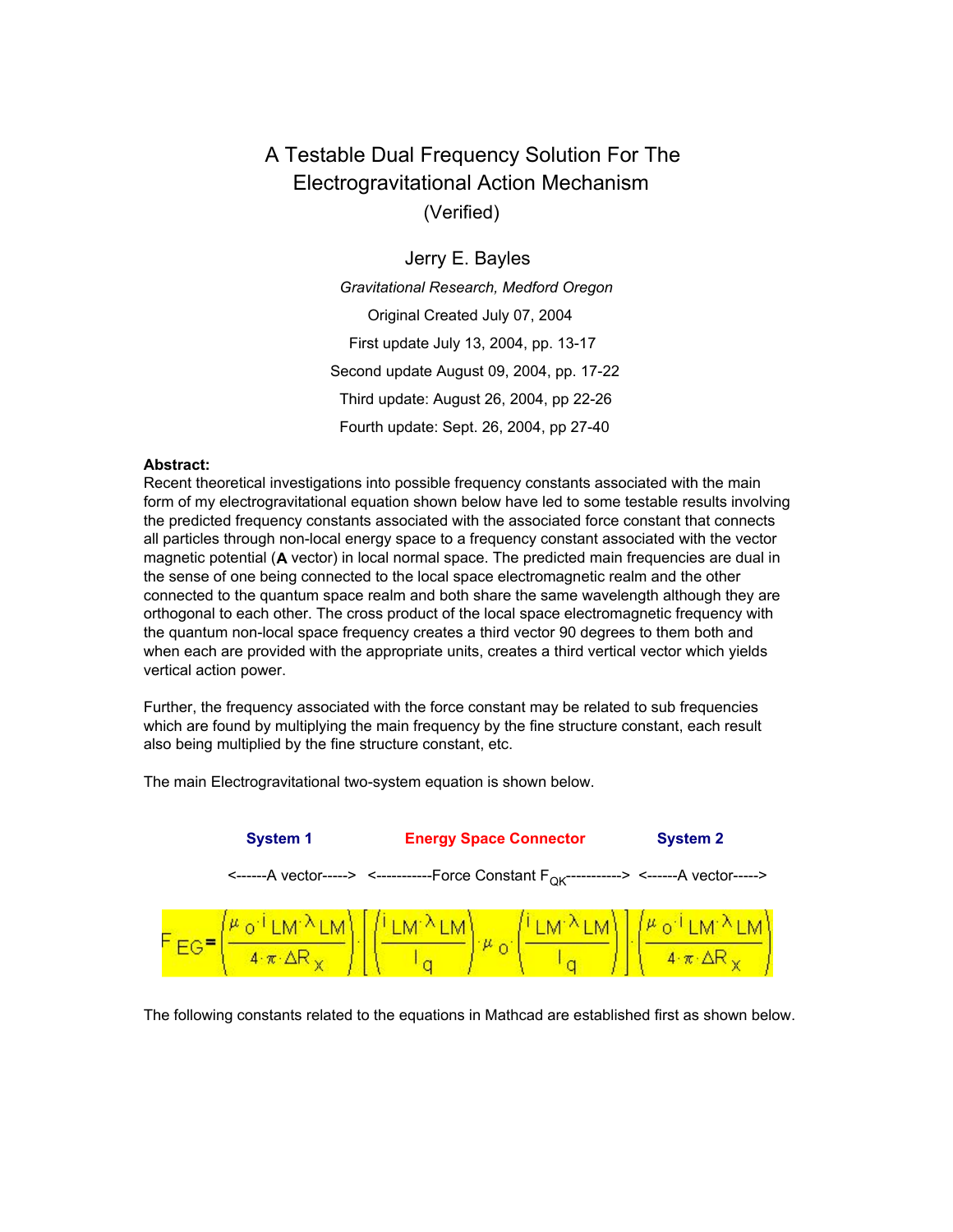$$
q_0 := 1.602177330 \cdot 10^{-19} \cdot \text{coul}
$$
\nStandard S.I. Units Electron charge.  
\n
$$
\mu_0 := 1.256637061 \cdot 10^{-06} \cdot \text{henry} \cdot \text{m}^{-1}
$$
\nStandard S.I. Units Permeability of free space.  
\n
$$
\Phi_0 := 2.067834610 \cdot 10^{-15} \cdot \text{weber}
$$
\nStandard S.I. Units Quantum Fluxoid.  
\n
$$
l_q := 2.817940920 \cdot 10^{-15} \cdot \text{m}
$$
\nStandard S.I. Units Classic Electron Radius.  
\n
$$
h := 6.626075500 \cdot 10^{-34} \cdot \text{joule-sec}
$$
\nStandard S.I. Units Plank Constant.  
\n
$$
R_{n1} := 5.291772490 \cdot 10^{-11} \cdot \text{m}
$$
\nStandard S.I. Units Bohr Radius Of Hydrogen n1.  
\n
$$
f_{LM} := f_{LM}^{-1}
$$
\nBasic Quantum Electrogravitational Frequency.  
\n
$$
\lambda_{LM} := f_{LM}^{-1}
$$
\nBasic Quantum Electrogravitational Time.  
\n
$$
\lambda_{LM} := 1.607344039 \cdot 10^{-03} \cdot \text{m}
$$
\nBasic Quantum Electrogravitational Wavelength.  
\n
$$
i_{LM} := 1.607344039 \cdot 10^{-18} \cdot \text{amp}
$$
\nBasic Quantum Electrogravitational Current.

$$
\Phi_{\text{ALM}} \coloneqq \frac{\mu_0 \cdot i_{\text{LM}} \cdot \lambda_{\text{LM}}}{4 \cdot \pi} \quad \Phi_{\text{ALM}} = 1.3686527119 \times 10^{-27} \text{Wb} \quad \text{gravitational Fluxoid} \tag{1}
$$

$$
A_{t} = \frac{\Phi_{ALM}}{\Phi_{o} \cdot (f_{LM})}
$$
\n
$$
A_{t} = 6.5974969884 \times 10^{-14} \text{ s}
$$
\n
$$
A_{t} = 6.5974969884 \times 10^{-14} \text{ s}
$$
\n
$$
A_{t} = 6.5974969884 \times 10^{-14} \text{ s}
$$
\n
$$
A_{t} = 6.5974969884 \times 10^{-14} \text{ s}
$$
\n
$$
A_{t} = 6.5974969884 \times 10^{-14} \text{ s}
$$
\n
$$
A_{t} = 6.5974969884 \times 10^{-14} \text{ s}
$$
\n
$$
A_{t} = 6.5974969884 \times 10^{-14} \text{ s}
$$
\n
$$
A_{t} = 6.5974969884 \times 10^{-14} \text{ s}
$$
\n
$$
A_{t} = 6.5974969884 \times 10^{-14} \text{ s}
$$
\n
$$
A_{t} = 6.5974969884 \times 10^{-14} \text{ s}
$$

$$
A_f := A_t^{-1}
$$
 
$$
A_f = 1.5157263456 \times 10^{13} Hz
$$
 A vector electrogravitational  
frequency constant.

$$
F_{\text{QK}} := \frac{i_{\text{LM}} \lambda_{\text{LM}}}{l_q} \cdot \mu_o \cdot \frac{i_{\text{LM}} \lambda_{\text{LM}}}{l_q} \qquad F_{\text{QK}} = 2.9643714476 \times 10^{-17} \text{N} \qquad \text{EG force constant.} \tag{4}
$$

$$
f_{\text{FQK}} := \frac{F_{\text{QK}} \cdot (\lambda_{\text{LM}})}{h} \qquad \qquad f_{\text{FQK}} = 3.8094358097 \times 10^{14} \,\text{Hz} \qquad \frac{\text{Force constant}}{\text{frequency}} \qquad \qquad 5)
$$

The ratio of the two E.G. frequency constants above is exactly equal to 8 pi as shown below:

$$
f_{\text{ratio}} := \frac{f_{\text{FQK}}}{A_{\text{f}}} \qquad f_{\text{ratio}} = 2.5132741282 \times 10^1 \qquad \text{Note:} \qquad \frac{f_{\text{ratio}}}{\pi} = 8.0000000169 \times 10^0 \qquad 6)
$$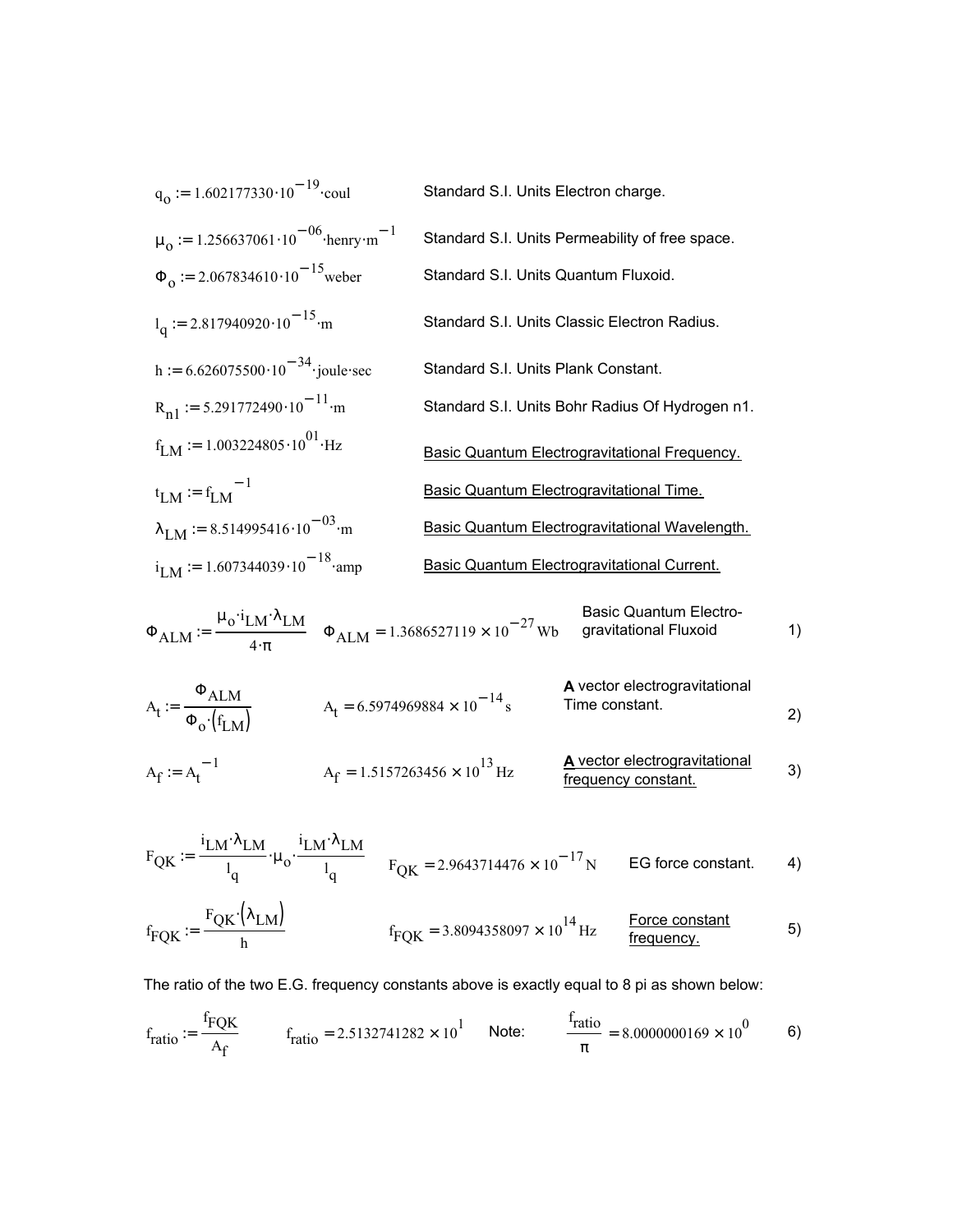(06-28-2004) Changing (**A**) vector Per Unit Time x Charge Yields Force

$$
Avec := \frac{\mu_0 \cdot i_{LM} \cdot \lambda_{LM}}{4 \cdot \pi \cdot R_{n1}} \qquad \qquad Avec = 2.5863785991 \times 10^{-17} \frac{\text{volt} \cdot \text{sec}}{m} \qquad \text{(At Rn1)}
$$

$$
Amount := q_0 \cdot \frac{\mu_0 \cdot i_{LM} \cdot \lambda_{LM}}{4 \cdot \pi \cdot R_{n1}} \qquad \text{Amount} = 4.1438371582 \times 10^{-36} \frac{\text{kg m}}{\text{s}} \qquad \text{(At Rn1)} \qquad \qquad 8\text{)}
$$

Letting R<sub>n1</sub> be increased to  $\lambda_{\sf LM}$  , (canceling the numerator  $\lambda_{\sf LM}$  term), dividing the A<sub>t</sub> time by  $2\pi$  and combining the q<sub>o</sub> terms:

Set: 
$$
A'_t := \frac{A_t}{2 \cdot \pi}
$$
  $A'_t = 1.0500242577 \times 10^{-14} s$  (9)

\n
$$
\text{Aforce} := \frac{d}{dA'_{t}} \left[ \left( \frac{\mu_{0}}{4 \cdot \pi} \right) \cdot \frac{q_{0}^{2}}{A'_{t}} \right] \cdot 1
$$
\n

\n\n
$$
\text{Aforce} = -2.3282118753 \times 10^{-17} \text{ newton}
$$
\n

\n\n
$$
\text{Note the result}
$$
\n

\n\n
$$
\text{Note the result}
$$
\n

\n\n
$$
\text{is a negative force}
$$
\n

\n\n
$$
\text{10}
$$
\n

\n\n
$$
\text{and therefore is a force of a}
$$
\n

The ratio: 
$$
\frac{F_{\text{QK}}}{\text{Aforce}} = -1.2732395531 \times 10^0 \text{ where: } \frac{4}{\pi} = 1.2732395447 \times 10^0
$$
 11)

Taking the derivative with respect to the Avec time of the momentum (Amom) develops a negative force vector 90 degrees to the force constant  $F_{OK}$  and the resultant atan of the ratio of the force constant to the force resultant of the derivative of the Amom is equal to the angle of rise of the side of the Great Pyramid. This suggests that the geometry of the Great Pyramid is tapping into the energy space associated with the force constant.

If the time related to the frequency of the force constant is multiplied by 4 and this time is used in the derivative of the momentum vector (Amom) with respect to time, a force is arrived at that is shown below to have a ratio equal to the negative of the square root of the golden ratio as was shown above. This suggests that an even multiple of 4 times the force constant time (when expressed as a rate of change of the Amom with respect to that time) interfaces with the force constant at a ratio equal to the square root of the golden ratio.

$$
t'_{\text{FQK}} := \frac{4}{f_{\text{FQK}}}
$$
  $t'_{\text{FQK}} = 1.0500242555 \times 10^{-14} \text{ s}$  (Same as eq. 9 for A'<sub>t</sub> above.) (12)

\n
$$
\text{Force}_{\text{FQKtime}} := \frac{d}{dt'_{\text{FQK}}} \left[ \left( \frac{\mu_0}{4 \cdot \pi} \right) \cdot \frac{q_0^2}{t'_{\text{FQK}}} \right]
$$
\n

\n\n
$$
\text{Force}_{\text{FQKtime}} = -2.3282118851 \times 10^{-17} \, \text{N} \quad 13
$$
\n

The ratio: 
$$
\frac{F_{\text{QK}}}{F_{\text{0}}F_{\text{QKtime}}} = -1.2732395477 \times 10^0
$$
  $A'_t^{-1} = 9.5235895041 \times 10^{13} \text{ Hz}$  14)

$$
t'_{\text{FQK}}^{-1} = 9.5235895242 \times 10^{13} \text{ Hz}
$$
 15)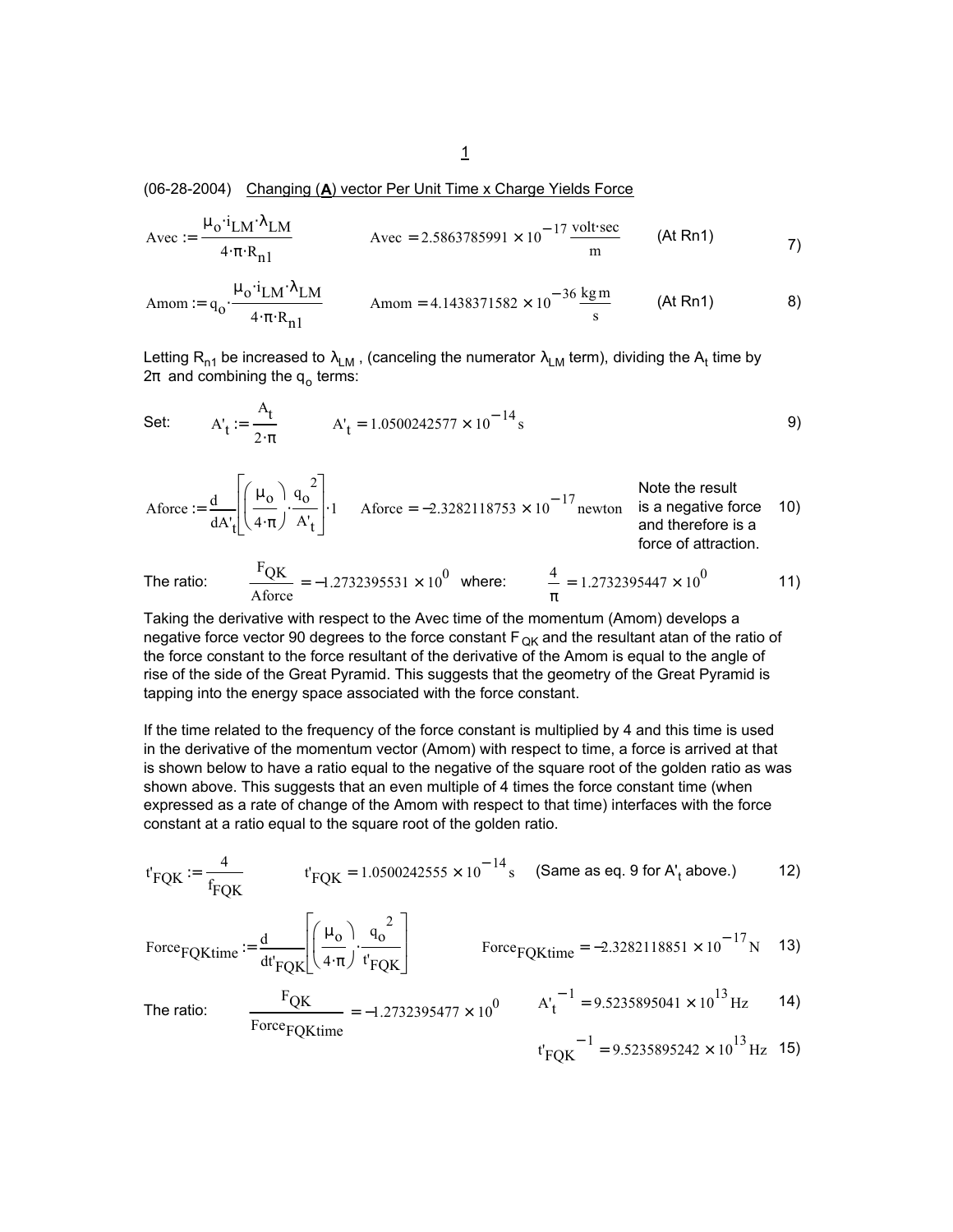The perimeter of the Great Pyramid can be set equal to 2 pi on a side which is 8 pi total circumference. The height is then equal to 4. Thus the height to 1/2 the length of a side is equal to 4/pi. This is extremely close to the square root of the golden mean. The pi from the center of the base to the middle of a perimeter side and the height (4) are 90 degrees to each other.

In a previous paper, "*EGPhoton.MCD*," I investigated the concept of the actual electrogravitational capacitive and inductive reactance values being 1/2 pi and 2 pi respectively of the quantum ohm. Please view at: **(http://www.electrogravity.com/MasterEQ/EGPhoton.pdf)** . I have also previously presented the concept that quantum action is similar to waveguide or transmission line action wherein the time related to propagation is equal to the square root of the product of the inductance and capacitance. On the other hand, the square root of the product of the inductance and capacitance values does require a multiplier of 2 pi when solving for time and thus frequency of resonance in an ordinary LC circuit configuration.

In the above paper, it was brought forward that as the angle of action approached zero, the energy related to that angle approached infinity.

The fact that the electrogravitational inductive reactance and the capacitve reactance are not equal means that the relationship is not naturally electrically resonant.

It is of interest that the 1/(2 pi) and 2 pi are inverse to each other. Note that for the Great Pyramid, the height of 4 over total circumference of 8 pi is equal to 1/(2 pi) and the inverse (8 pi over 4) is equal to 2 pi. Thus, the Great Pyramid has a geometry that suggests it connects the ordinary electromagnetic field to the quantum field action of electrogravitation as described in the above mentioned paper. Note that in eq. 6 above,  $f_{ratio}$  (the ratio of the force constant frequency to the A vector constant frequency) was also exactly equal to 8 pi.

The action of dividing time A<sub>t</sub> by 2 pi (say, by a suitable timing perturbation) allows for a match to a frequency equal to 1/4 that of the frequency associated with  $F_{QK}$  above. Thus energy is absorbed into the **A** vector from the force constant  $F_{QK}$ . As a result, energy will build due to the interaction of  $A_t$  with  $F_{\text{QK}}$  over time. This can be put to immediate use since the frequency related to A'<sub>t</sub> is in the infrared and may be used directly as a heat source. The frequency of **1/A'<sub>t</sub> is equal to 9.5235895242 x 1013 Hz** which has an equivalent temperature close to **900 degrees Kelvin**. This is close to **627 degrees centigrade** or **1161 degrees Fahrenheit.** Also, a fine grid etched in metal of about **3.14 micrometers** in spacing of the grid lines when swept by an electron beam across the grid may generate the correct electrogravitational interaction frequency.

Of a related note, I remember a UFO story where a fellow was about to touch the surface of a UFO that had just landed when a voice in his head warned of the surface still being *hot*. I also remember other stories of heat being felt in close proximity to similar craft. Perhaps the frequency above is ubiquitous to electrogravitational energy interaction and may serve as the key to controlling gravitational action-reaction by controlling the interaction of the **A** vector with the electrogravitational coupling mechanism force constant  $F_{OK}$ . Shining a beam of energy of the above frequency related to the inverse of the time A'<sub>t</sub> on matter in general may affect such matter that so it loses gravitational coupling via the force constant or even induces or extracts energy into the matter from energy space depending on the phasing or frequency of the beam.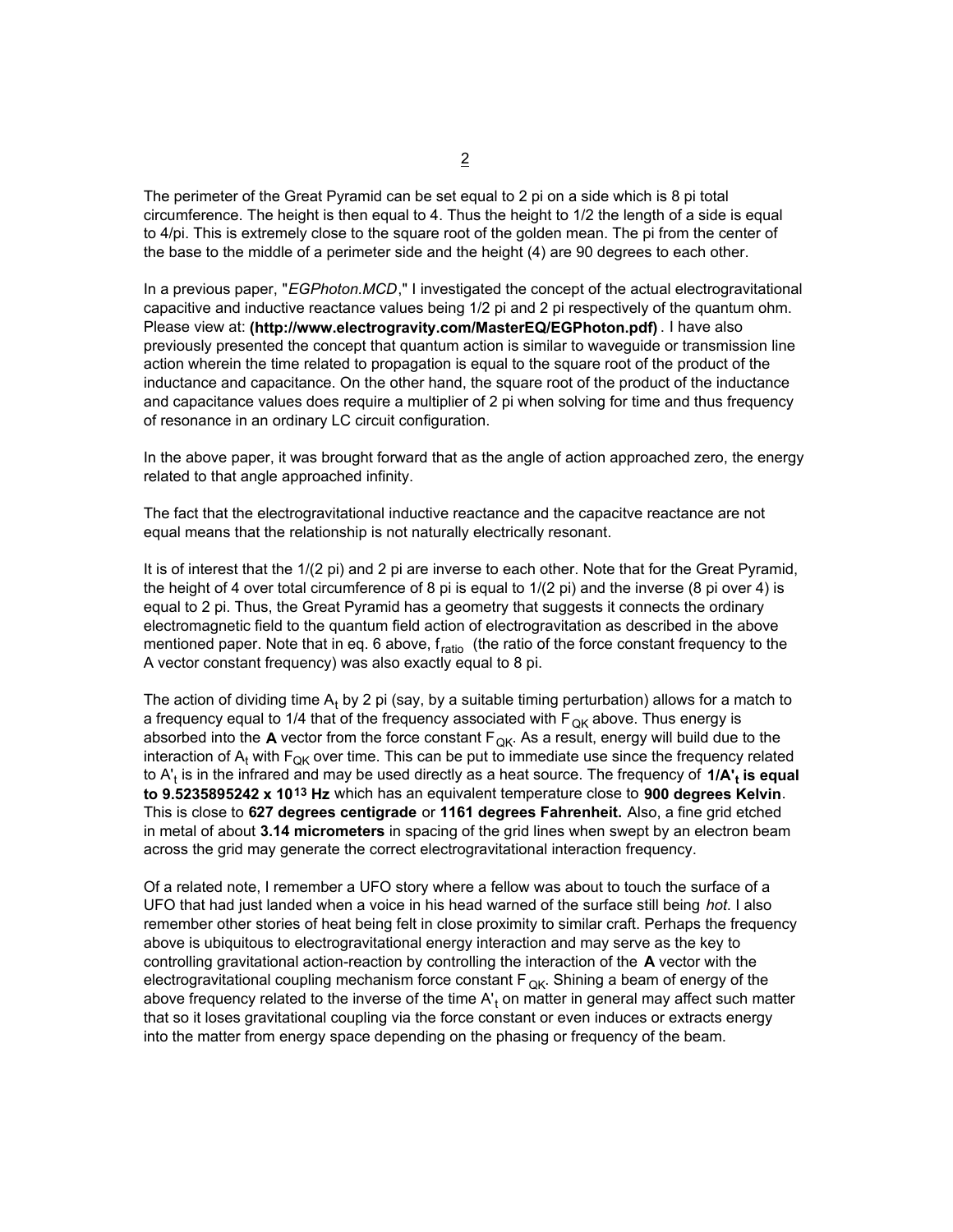The generation of the above frequency related to A'<sub>t</sub> may also be done via maser action or a suitable atomic lattice spacing in a crystal or crystal compound.

A recent experiment by Jeff Cook involves an open flame provided by an ordinary hand held butane lighter, the flame of which is similar to a candle flame. His test seemed to indicate that the flame was attracted or repulsed according to the d.c. polarity of the coil's supply battery. A video and pictures of his work is located at: **http://www.electrogravity.com/index19.html**. This may be a serendipitous result in the sense that the above frequency of **9.5235895242 x 1013 Hz**  has an equivalent temperature very close to the deep red portion of an ordinary candle flame.

The following is provided as relative information concerning the actual temperatures of a candle flame.

QUOTE:(From **http://hypertextbook.com/facts/1999/JaneFishler.shtml**): "Color tells us about the temperature of a candle flame. The outer core of the candle flame is light blue -- 1670 K (1400 °C). That is the hottest part of the flame. The color inside the flame becomes yellow, orange and finally red. The further you reach to the center of the flame, the lower the temperature will be. The red portion is around 1070 K (800 °C)." UNQUOTE.

It is immediately apparent that the **627 degree centigrade** temperature related to the master interaction frequency above is within the lowest range of a candle flame temperature and very likely also within the lowest temperature of a hand held butane lighter.

To my knowledge, no other experimenters to date have replicated Jeff Cook's results but I am not prepared to say that the effect he claimed to achieve in his tests does not exist. Especially in light of my calculated electrogravitational interaction frequency equivalent temperature above. Perhaps some slight additional unknown factor as yet unaccounted for would allow others to replicate his test. For now, I can only guess that it may be as simple as the lighter manufacture's design, a slight difference in the coil construction or perhaps Jeff's particular electromagnetic body field.

It is of interest that a standing wave has a frequency that does not radiate and is a frequency measured as a rate of rotation in radians per second equal to 2 pi times the frequency of rotation. Standing waves are at the heart of atomic orbital stability and I have also proposed in past papers that the electron is a standing wave of energy. I have also proposed that energy may be induced into the electron or any other standing wave from energy space in order to preserve the integrity of that standing wave. Thus standing waves are special in that once established, they tend to want to remain as a standing wave whereas a radiated wave will naturally tend to dissipate as it spreads out into a volume with the passage of time. For example, it has been demonstrated that a resonant acoustical cavity can force a tuning fork of the same frequency to deliver more energy to the cavity than the tuning fork could be expected to have without the resonant cavity being present. Quote: "If the damping becomes effectively zero, momentarily, or even negative, as can happen under certain peculiar circumstances, the power withdrawal may become so great as to lead to runaway vibration that may destroy the resonator." **Ref.** *Encyclopedia Britannica***, 15th ed., s.v. "Vibration."** Tesla also demonstrated this effect by nearly bringing down a building on top of his laboratory and scared the wits out of his neighbors.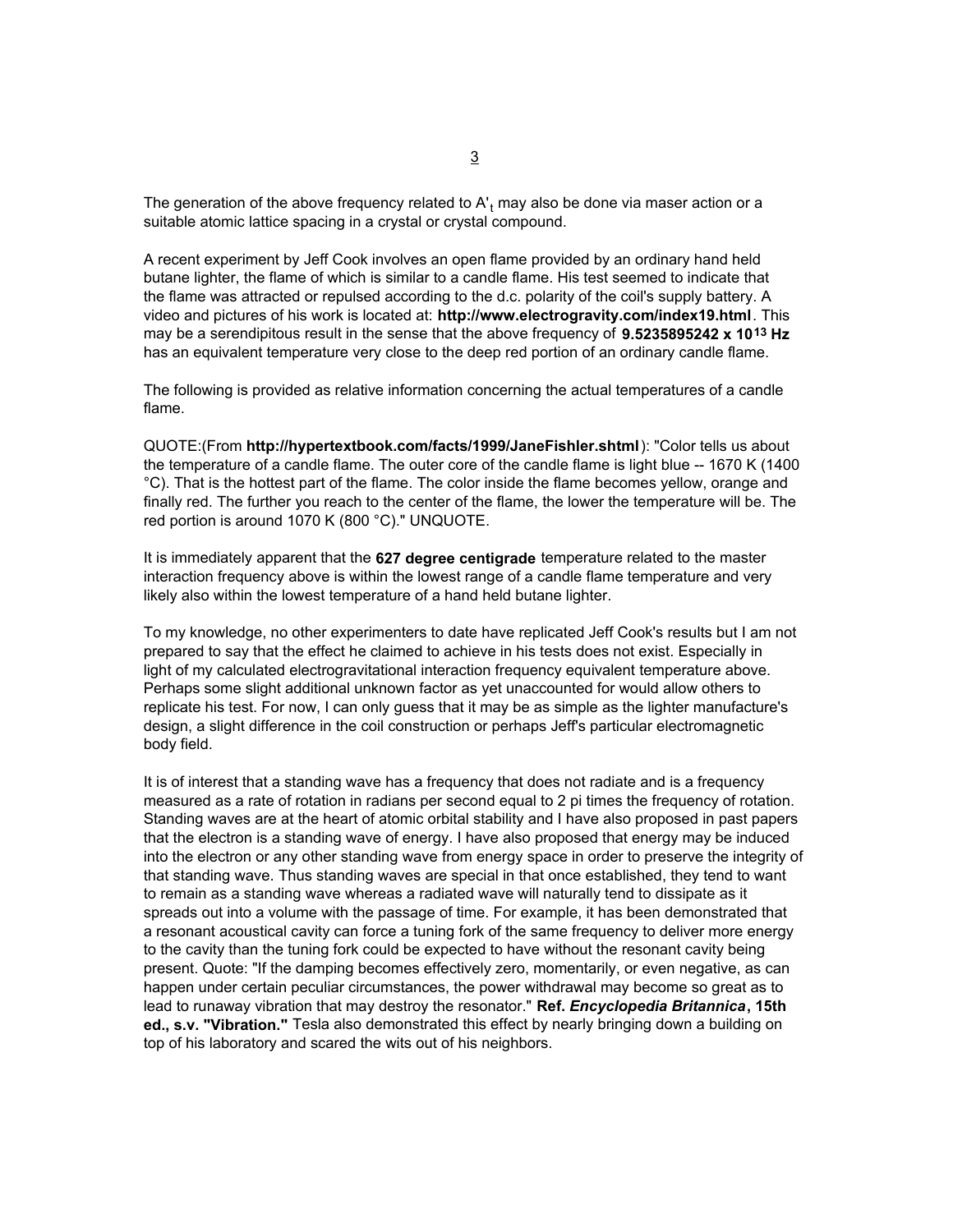Starting with the rotation rate of the n1 orbital of Hydrogen, it is of interest that sub frequencies of rotation can be derived that coincide with predicted electrogravitational frequencies as well as with the hyperfine structure of Hydrogen 1 and Deuterium 2. First we define some related natural constants (S.I. units) as:

$$
\alpha := 7.297353080 \cdot 10^{-03} \qquad c := 2.997924580 \cdot 10^{08} \cdot m \cdot sec^{-1} \qquad m_e := 9.109389700 \cdot 10^{-31} \cdot kg
$$

where  $\alpha$  can represent the ratio of the field energy at the Compton radius of the electron to its rest mass energy as well as the ratio of the n1 orbital velocity to the speed of light for another example.

$$
f_{n1} := m_e \cdot (c \cdot \alpha)^2 \cdot h^{-1}
$$
 
$$
f_{n1} = 6.5796838616 \times 10^{15} Hz
$$
 (16)

The above frequency is the rate of rotation of the electron in the n1 orbital of Hydrogen and it is a standing wave electrically and in the quantum matter wave sense. Next, we derive A'<sub>f</sub> which is compared to eq. 3 above as:

$$
A'_{f} := \frac{f_{n1} \cdot \alpha}{\pi} \quad A'_{f} = 1.5283418822 \times 10^{13} \,\text{Hz} \quad \text{where,} \quad A_{f} = 1.5157263456 \times 10^{13} \,\text{Hz} \tag{17}
$$

which is a very close match to each other. Next we derive the electrogravitational electromagnetic equivalent frequency below which is based on the speed of light.

$$
f_{\text{EGC}} \coloneqq \frac{c}{\lambda_{\text{LM}}}
$$
  $f_{\text{EGC}} = 3.5207588889 \times 10^{10} \text{ Hz}$  Main electrogravitational  
electromagnetic frequency.

Then we derive the same frequency based on  $\mathsf{A}_\mathsf{f}$  in eq. 3 as:

$$
f_{EGC} := \frac{A_f \cdot \alpha}{\pi} \qquad f_{EGC} = 3.5207589067 \times 10^{10} \text{ Hz}
$$
 (19)

which again is a very close match to each other. Next, a very special property emerges as we reduce  $f_{EGC}$  to the Hyperfine Hydrogen 1 frequency which is measured as a standard precise frequency of 1.420405751 x 109 Hz.

$$
f_{\text{hypfine1}} := \frac{f_{\text{EGC}}}{8 \cdot \pi} \qquad f_{\text{hypfine1}} = 1.4008654586 \times 10^9 \,\text{Hz}
$$

Note our old friend, the 8 pi divisor! The next electrogravitational reduction in frequency is straightforward and is shown below.

$$
f_{EGC256} := f_{EGC} \alpha \qquad f_{EGC256} = 2.5692220851 \times 10^8 \,\text{Hz}
$$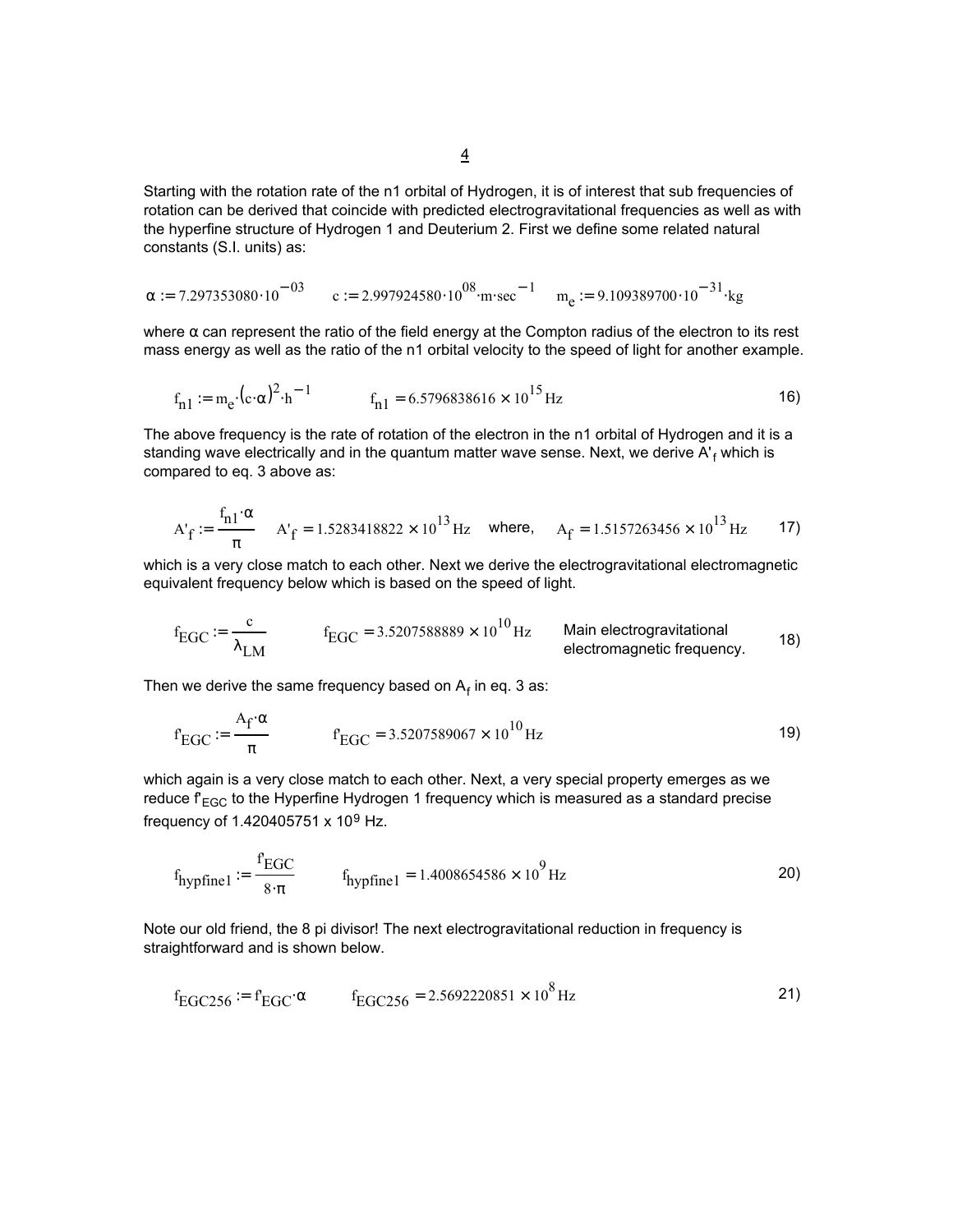The Hyperfine frequency of Deuterium 2 is close to 327 MHz and the ratio between 327 MHz and the  $f_{EGC256}$  value is very close to the square root of the golden mean as shown below.

$$
\Phi_{\text{ratio}} := \frac{327 \cdot 10^{06} \cdot \text{Hz}}{f_{\text{EGC256}}} \qquad \Phi_{\text{ratio}} = 1.2727587930 \times 10^0 \quad \text{where,} \qquad \frac{4}{\pi} = 1.2732395447 \times 10^0 \qquad \text{22}
$$

At the time of this work, I do not have available the exact frequency of the Deuterium 2 Hyperfine frequency. The agreement above with the 4/pi ratio must be regarded as very significant.

It is shown by eq. 16-22 above that a fundamental relationship exists between the standing wave frequencies and the radiative electromagnetic frequencies and the reductions are based on the fine structure constant and divisors of pi or multiples of pi which determine whether the frequency is electromagnetically radiative or is of a quantum rotating motion causing a standing 'matter' wave. We can expect to add or subtract energy from a standing wave by nearly matching the frequency of rotation with a suitable electromagnetic wave. The difference in frequency when close translates to a phase pertubation. **If we nearly match the frequency in eq. 14 and 15, we can expect to control the gravitational action itself while also extracting energy.**

On the bottom of page 2 above, a wavelength of about 3.14 micrometers was stated relative to the electromagnetic free field possibility of the frequency of **1/A't . Let 1/A't = Aegf = 9.5235895242 x 10<sup>13</sup> Hz.** Then a more exact  $\lambda_{\text{fc}}^{\prime}$  wavelength result is:

$$
A_{\text{egf}} := 9.5235895242 \cdot 10^{13} \cdot \text{Hz} \quad \text{then:} \qquad \lambda_{\text{fc}} := \frac{c}{A_{\text{egf}}} \qquad \text{or,} \quad \lambda_{\text{fc}} = 3.1478935252 \times 10^{-6} \text{m} \tag{23}
$$

I propose that a crossed field action (crossing at 90 degrees for maximum action) will generate a third action 90 degrees to the original two fields. Further, one of the fields in the crossed field scenario is a free field electromagnetic wave while the other field is a quantum DeBroglie wave. It will be shown below that the two fields will have different wavelengths. The DeBroglie matter wave electron wavelength related to  $A_{\text{eqf}}$  is calculated as:

$$
\lambda_{db} := \frac{h}{m_e \sqrt{\frac{h \cdot A_{egf}}{m_e}}}
$$
 or, 
$$
\lambda_{db} = 2.7636511046 \times 10^{-9} m
$$
 (24)

Check below: (o.k.)

The ratio of 
$$
\lambda_{\text{fc}}^{\text{t}}
$$
 and  $\lambda_{\text{db}}^{\text{t}}$  is:  $\frac{\lambda_{\text{fc}}^{\text{t}}}{\lambda_{\text{db}}^{\text{t}}} = 1.1390343448 \times 10^3$  (25)

$$
\frac{\sqrt{\frac{h \cdot A_{egf}}{m_e}}}{\lambda_{db}'} = 9.5235895242 \times 10^{13} Hz
$$

 $= 9.5235895242 \times 10^{13}$  Hz be a necessary criteria for having two frequencies 26) The ratio above is not a whole number result and it does not seem to lend itself to being divided by pi or even the golden mean to make it so. This may which will yield the same wavelength that will not interfere with each other.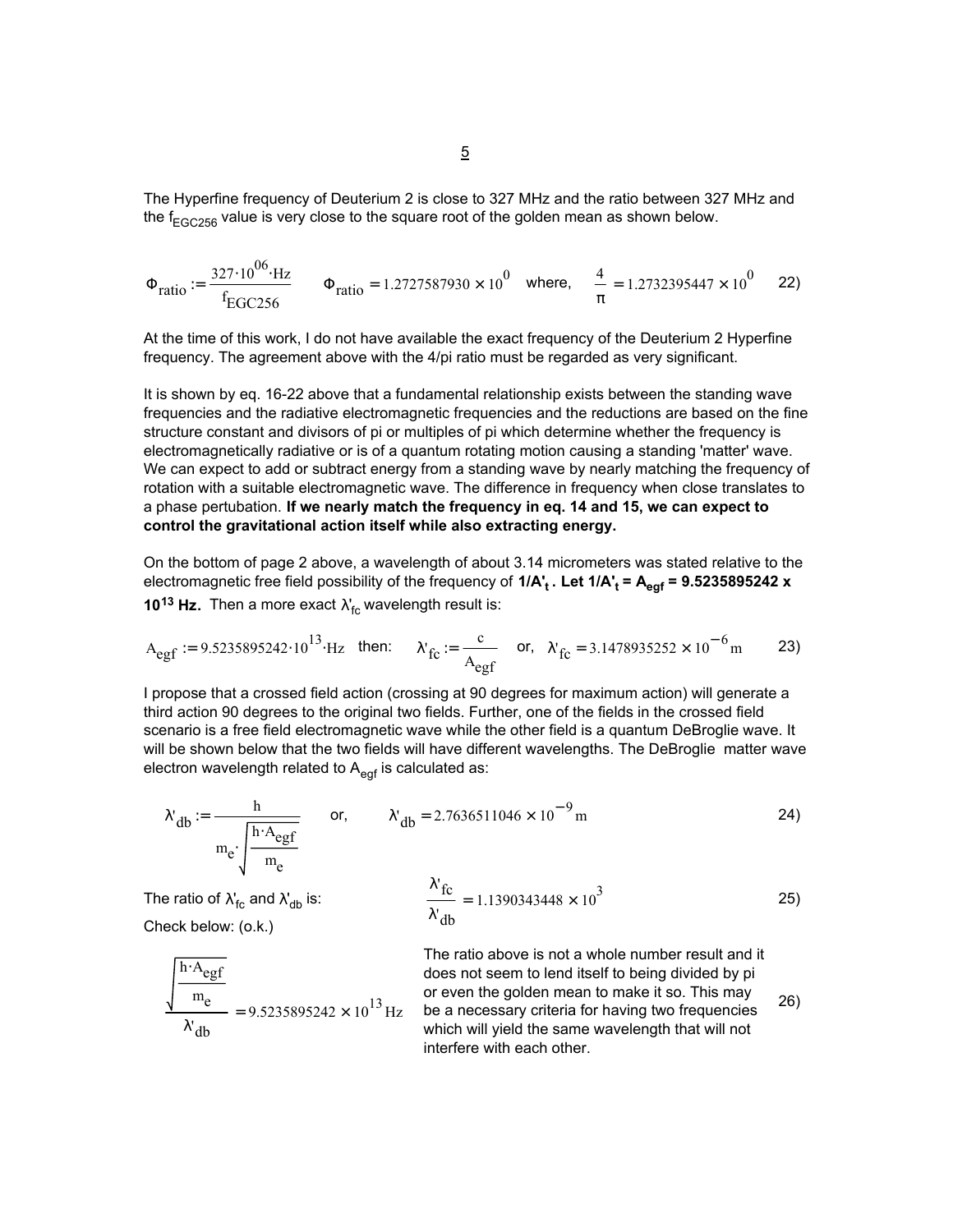The quantum matter wave velocity is the numerator portion of eq. 26 above.

Where: 
$$
V_{A'f} := \sqrt{\frac{h \cdot A_{egf}}{m_e}}
$$
  $V_{A'f} = 2.6319878708 \times 10^5 \frac{m}{s}$  Matter wave velocity.

I now propose that adjusting the matter wave frequency so that the DeBroglie wavelength is then either equal to the electromagnetic wavelength or some multiple of pi will cause a third vector wave to be generated and that the DeBroglie wave and the electromagnetic wave will begin to rotate around the axis of the newly created third vector wave or *action*.

First, let the two crossed field waves be set equal to the  $\lambda'_{\rm fc}$  wavelength and let the fundamental quantum frequency be as calculated in eq. 29 below as:

$$
\lambda'_{\text{fc}} = \frac{h}{m_e \sqrt{\frac{h \cdot A'_{\text{dbf}}}{m_e}}}
$$
 (Solving for A'<sub>dbf</sub> frequency that will yield the  $\lambda'_{\text{fc}}$ ), (28)

$$
A'_{dbf} := \frac{h}{\lambda'_{fc}^2 \cdot m_e} \quad \text{or,} \quad A'_{dbf} = 7.3405234414 \times 10^7 \text{ Hz} \quad \text{This is the mass motional vibration rate forming the De Broglie matter wave.}
$$

Check: 
$$
\frac{h}{m_e \sqrt{\frac{h \cdot A' dbf}{m_e}}}} = 3.1478935252 \times 10^{-6} m
$$
 Result at left is exactly  
equal to the fundamental  
wavelength in eq. 23 above.  

$$
\lambda'_{fc} = 3.1478935252 \times 10^{-6} m
$$

The ratio of the two frequencies is: 
$$
\left(\frac{A_{\text{egf}}}{A'_{\text{dbf}}}\right) = 1.2973992387 \times 10^6
$$
 31)

Note:

$$
\left(\frac{A_{\text{egf}} \cdot \alpha}{A'_{\text{dbf}} \cdot 8 \cdot \pi}\right) = 3.7670305217 \times 10^2 \qquad \left(\frac{A_{\text{egf}}}{A'_{\text{dbf}} \cdot 16 \cdot \pi}\right) = 2.5810937750 \times 10^4 \qquad (B)
$$

Very close to the free space impedance without the ohms units.

Very close to the quantum ohm value without the ohms units.

If we let A<sub>egf</sub> have volts $\cdot$ Hz in the field and A'<sub>dbf</sub> have amperes $\cdot$ Hz in the field, and divide the the volts**.**Hz by amperes**.**Hz, the result is ohms. This would take into account the combined free space and quantum field nature of the action.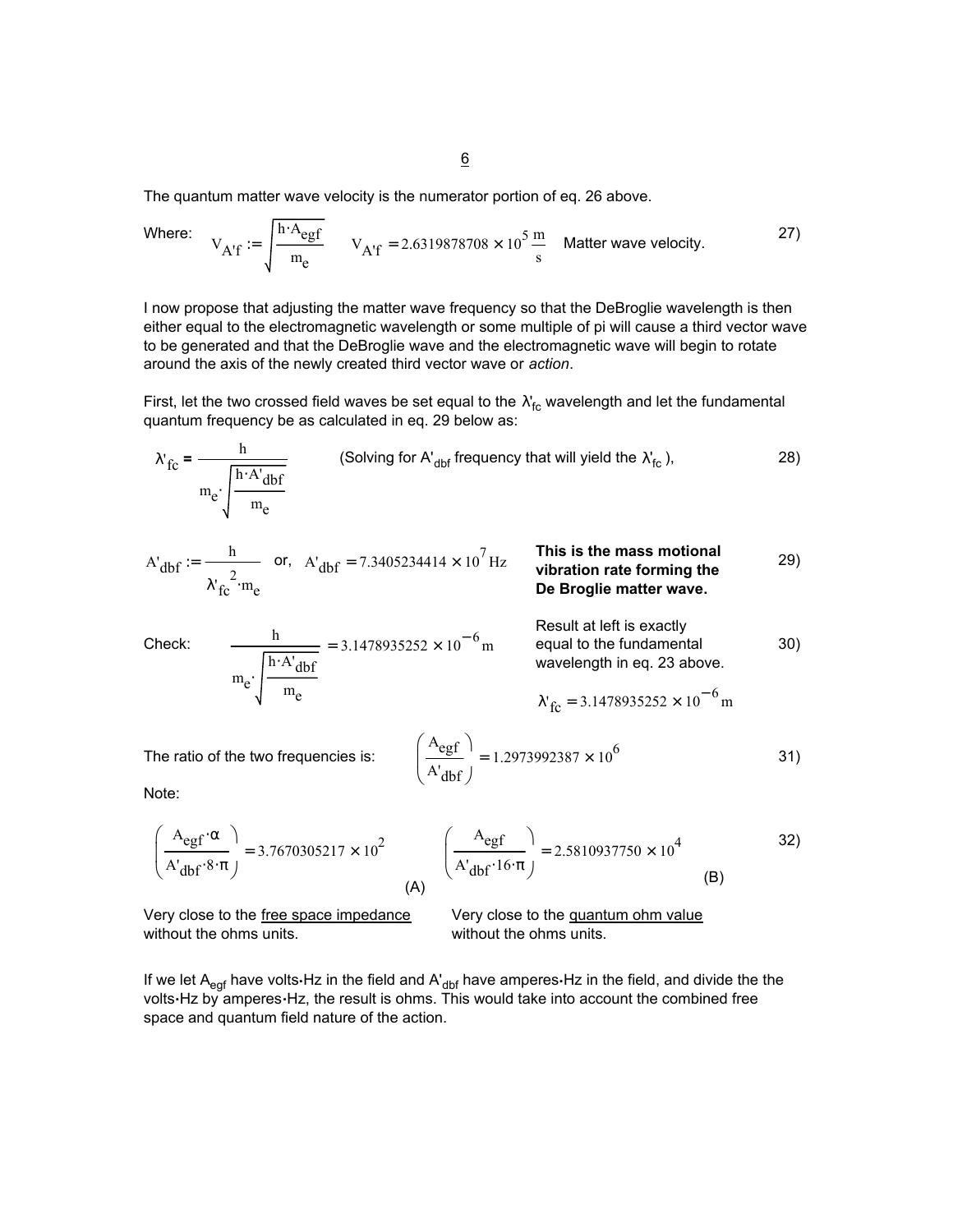The appearance of the fine structure constant and 8 pi and 16 pi are interesting in terms of the Great Pyramid discussion above. The crossed field structure has a voltage in the electromagnetic frequency and a current (charge per second) in the DeBroglie frequency which may cause a third vector 90 degrees to the two fields that has an ability to generate force while also, the two action frequencies are 90 degrees to each other and are perhaps rotating around the newly created force vector 90 degrees to them both. Thus, tornados or whirlwinds may have two distinct frequencies orthogonal to each other, both being in the horizontal plane relative to the surface of the Earth, with the third resultant force then laying along a vertical perpendicular to the surface of the Earth. One of the action frequencies is electrical while the other is mass motional.

I am reminded of a test involving the smaller pyramid next to the Great Pyramid called Kephren, which was investigated back in 1968 utilizing cosmic rays as the ambient radiation source from the sky. Numerous recordings were made utilizing cosmic ray detectors to look for possible hidden rooms inside the pyramid. I remember that people were saying that some scientists thought that the data showed a mass that appeared to be moving around or circulating inside the pyramid. I suspect that an internal rotating *mass field* as explained above may have showed up in the measurements. The whole thing was eventually written off as bad interpretation of the data by scientists at the Berkeley end of the test and the identical computer located at Cairo must have somehow been programmed wrong. I personally wonder if that was the end to the investigation.

More recently, a small door at the top of an airshaft of the Queen's chamber of the Great Pyramid was penetrated by a small robot with a drill and when examined via a small camera, only a small, empty box shaped space was observed. Before this occurred, it was noted by some researchers that bags of debris from stone cutting were being created and stored in one of the upper spaces above the King's chamber. I wonder if the delay in allowing the investigation of what might be behind this door was to allow for a false result in the findings by digging to the space and modifying it. We may never know.

It is a fact that each corner of the Great Pyramid rests on a square of different area than the other corners and that if we start from the smallest square, we can rotate CCW around from the largest (S.E. corner) to the smallest (S.W. corner) in order of size. As viewed from the top of the pyramid, the "sockets" decrease in size from the largest to the smallest in counterclockwise fashion. See: **"Secrets Of The Great Pyramid," by Peter Tompkins, copyright 1971, Harper & Row Publishers, p. 45.** This suggests a rotation and I suspect it has to do with an expansion of radius from the first to the last socket size from the main vertical axis based on the Golden Mean. If we divide the side of the largest socket by a side of the smallest socket, a number very close to the golden mean approximation is reached, or 1.666 vs 1.618.

As the energy in the field vertically rises from the bottom of the pyramid, the energy density would be forced to increase. This would be a nonlinear increase with each unit increase in height as the mass field rotated around the vertical axis, somewhat the reverse of a tornado.

In general, the electromagnetic field velocity would depend on the medium and so would the acoustic matter wave velocity so that raising of stones for example would require the calculation of the required frequencies based on the correct medium characteristics. Experimentation with suitable instrumentation would doubtless reveal the salient field velocity information.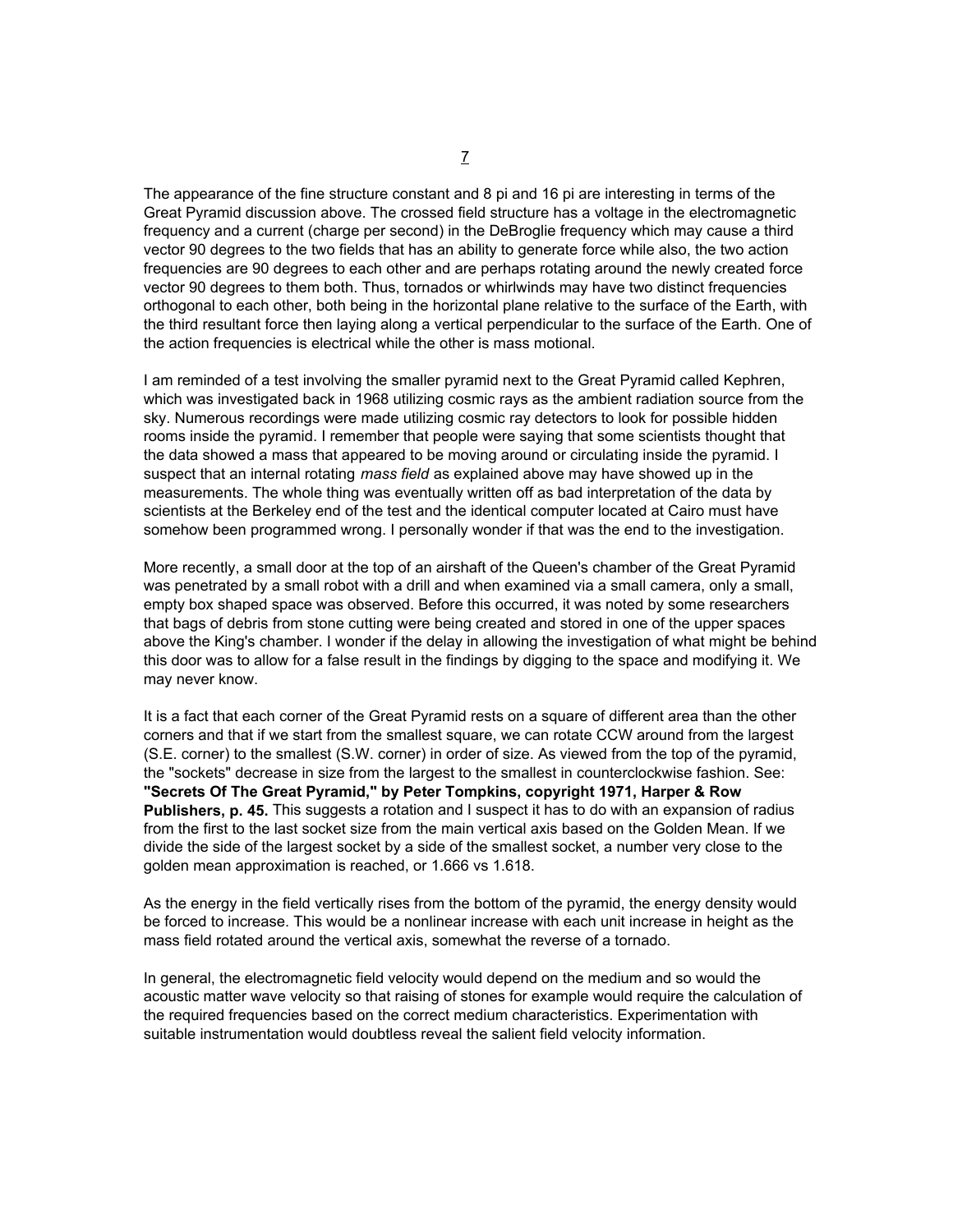It is of interest what the vertical units of action will be if we do a cross-product of the  $A_{\text{eqf}}$  and the  $A'_{\text{dbf}}$  above with the added volts and amps for each, respectively.

$$
A'_{\text{fvolt}} := A_{\text{egf}} \cdot 1 \cdot \text{volt}
$$
  $A'_{\text{fvolt}} = 9.5235895242 \times 10^{13} \text{ Hz} \cdot \text{volt}$  33)

$$
A'_{dbfamp} := A'_{dbf} \cdot 1 \cdot \text{amp} \qquad A'_{dbfamp} = 7.3405234414 \times 10^7 \text{ Hz} \cdot \text{amp} \qquad 34)
$$

$$
S_{action} := \begin{pmatrix} A'_{fvolt} \\ 0 \\ 0 \end{pmatrix} \times \begin{pmatrix} 0 \\ A'_{dbfamp} \end{pmatrix} \qquad S_{action} = \begin{pmatrix} 0.0000000000 \times 10^0 \\ 0.0000000000 \times 10^0 \\ 0.9008132148 \times 10^{21} \end{pmatrix} \text{ sat } 35)
$$

The watt per second squared is accelerated or nonlinear power in the vertical direction and at a considerable magnitude. Perhaps the volts and amps units need to be scaled down for a more realistic result, such as the quantum volt below and quantum amp unit above.

Let: 
$$
v_{LM} := 4.149005947 \cdot 10^{-14} \cdot \text{volt}
$$
 and  $i_{LM} = 1.6073440390 \times 10^{-18} \text{ A}$   
\n $A'_{fvolt} := A_{\text{egf}} \cdot v_{LM}$   $A'_{fvolt} = 3.9513429573 \times 10^{0} \text{ volt·Hz}$  36)

$$
A'_{\text{dbfamp}} = A'_{\text{dbf}} i_{\text{LM}}
$$
  $A'_{\text{dbfamp}} = 1.1798746597 \times 10^{-10} \text{Hz amp}$  37)

S' 38) action 0.0000000000 100 × 0.0000000000 100 × 4.6620894269 10<sup>−</sup> <sup>10</sup> × 1 s 2 S' = watt action A'fvolt 0 0 0 A'dbfamp 0 := ×

The above result is much smaller and more in line for a single electron action.

The two frequency cross product result for horizontal action that creates a vertical action reminds me of some of my previous work where for example I presented an equation that had a free field frequency denoted as f<sub>high</sub> and a quantum frequency denoted as f<sub>low</sub>. **This is eq. 56, from page 22 of my online book, "Electrogravitation As A Unified Field Theory"** in Adobe Acrobat format. This book is available on the web at: **http://www.electrogravity.com**. The equation result is acceleration, which may be a vector somewhere between the main acceleration  $F_{OK}$  and another acceleration as will be shown below. It is presented below where the acceleration is related to the single electron which is the particle of interest.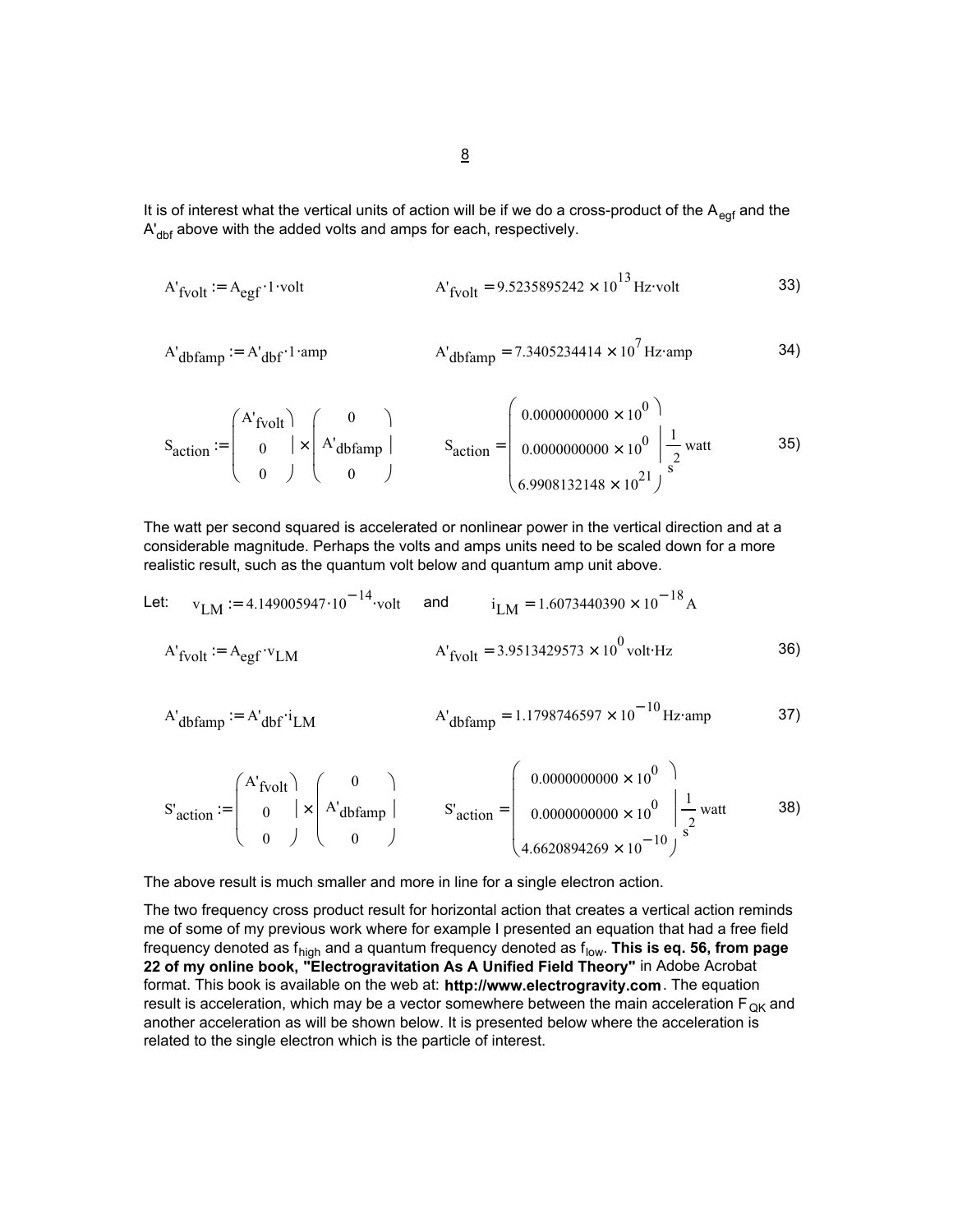$$
a_{action} := \sqrt{\frac{h \cdot A_{egf} \cdot A'_{dbf}^2}{m_e}}
$$
 where:  $a_{action} =$ 

$$
a_{\text{action}} = 1.9320168663 \times 10^{13} \frac{\text{m}}{\text{s}^2}
$$
 39)

The force on the single electron is thus:

$$
F_{\text{electron}} = m_{\text{e}} \cdot a_{\text{action}}
$$
\n
$$
F_{\text{electron}} = 1.7599494542 \times 10^{-17} \text{N}
$$
\n
$$
\tag{40}
$$

It is noted that the EG force constant is:

$$
F_{OK} = 2.9643714476 \times 10^{-17} N
$$

The ratio of the smaller to the larger force is:

$$
\frac{\text{Felectron}}{\text{F}_{\text{QK}}} = 5.9370071712 \times 10^{-1}
$$
 41)

$$
\text{acos}\left(\frac{\text{Felectron}}{\text{FQK}}\right) = 5.3579935509 \times 10^1 \text{ deg} \qquad \text{asin}\left(\frac{\text{Felectron}}{\text{FQK}}\right) = 3.6420064491 \times 10^1 \text{ deg}
$$
 42)

The angle result for the cosine is close to the angle of rise of the apothem, or side of the Great Pyramid which is 51.853 degrees. Then the vertical force may be calculated as the square root of the difference of squares of  $F_{QK}$  and  $F_{electron}$  above.

$$
F_{\text{vert}} = \sqrt{F_{\text{QK}}^2 - F_{\text{electron}}^2}
$$
 43)

Therefore, the atan of the ratio of  $F_{\text{vert}}$  to  $F_{\text{electron}}$  is:

$$
\text{atan}\left(\frac{\text{F}_{\text{vert}}}{\text{F}_{\text{electron}}}\right) = 5.3579935509 \times 10^1 \text{ deg}
$$

Note that a horizontal acceleration is assumed for  $F_{\text{electron}}$  and as a result  $F_{\text{QK}}$  is the hypotenuse or the apothem force in relation to the Great Pyramid geometry. The  $F_{QK}$  hypotenuse line of action would approximate the edge or shape of a tornado in a general sense, looking like an inverted funnel, which is the shape of most tornadoes.

Perhaps the quantum frequency A' $_{\text{dbf}}$  of 73.405.... MHz may cause charged ions in a tornado to vibrate at the same rate and thus cause electromagnetic radiation that could be picked up by a small hand held antenna. (Much like type of antenna I observed a fellow pointing at a tornado in a video I watched on t.v. recently.) The size was about right for the above frequency and was of collinear beam construction.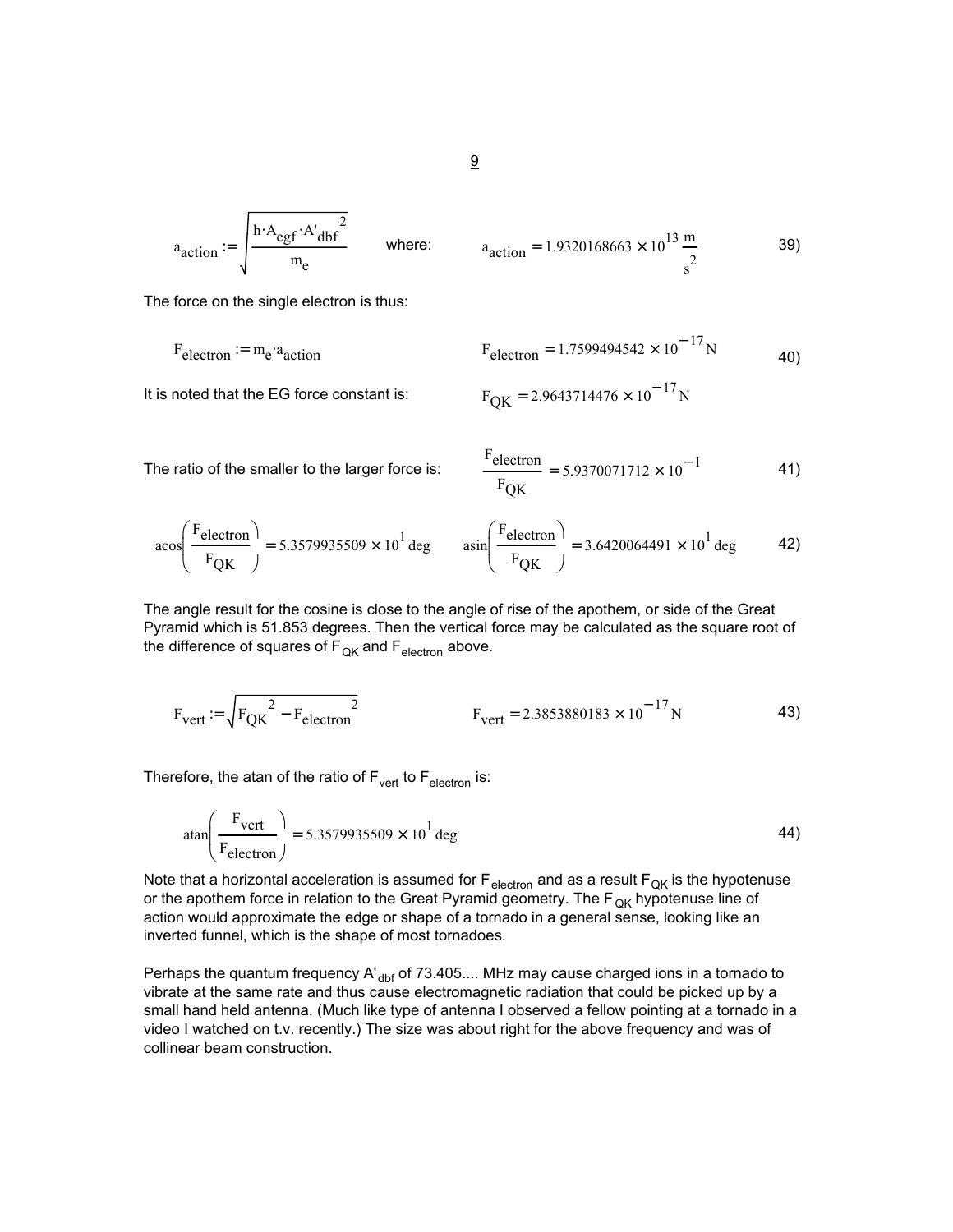Concerning the tornado, I visualize the DeBroglie matter wave circulating in the horizontal plane, expanding its radius in spiral fashion, rising with the air mass due to the vertical nonlinear energy vector and particles such as dust and molecules of air are attempting to follow this wave since it is a quantum matter wave. The electric field wave(s) would be horizontal across the diameter, possibly with a center charge of one polarity and opposite charges at the perimeter. The DeBroglie and the electric field waves would have the frequencies as outlined above of  $A'_{\text{dbf}}$  and  $A_{\text{eq}}$  respectively.

It occurred to me that I may be able to use a small television to tune into the 73.405 MHz frequency and use it as a sort of spectrum analyzer but to my chagrin, there is no t.v. channel for that frequency. Ordinary television sets do not tune to that frequency range. **Strangely, there is a gap in the VHF bands allocated for channels 4 and 5**. Channel 4 is 66 to 72 MHz, channel 5 is 76 to 82 MHz which leaves a 4 MHz gap! From channel 2 to 4, the range is normally 6 MHz bandwidth per channel. Likewise for channels 5 to 6. The rest of the VHF bands from 174 to 216 MHz are likewise 6 MHz bandwidth each for channels 7 through 13. Why the strange gap of 4 MHz between channels 4 and 5? Might there be a lot of *noise* caused by A'<sub>dbf</sub> above?

After pondering the above possibility of noise between channels 4 and 5, I remembered that I had a small emergency radio that was tuned manually, that is, by a continuously variable tuner and did indeed cover the region between channels 4 and 5 for those who might wish to hear the audio part of the t.v. programs. While carefully tuning the radio, suddenly a loud buzz of noise came from the speaker. I walked around the property for several hundred feet (East to West) and the noise was pretty much everywhere. It was noted that at an average of every 20 to 30 feet while moving from East to West, the noise faded but came back as I moved on. The quiet node was rather sharp, being about 2 to 3 feet in width. The dial is not a digital readout and as a result, further investigation using a more sophisticated tuner or spectrum analyzer is necessary. Also, a much wider area of measurement, both in noisy and quiet environments is necessary.

Finally, it is of interest that the mechanics of a constant force are proven to occur in the structure of the gluon which holds together the quarks in the nucleus of the proton and neutron.

Below is a quote from the book, **Facts and Mysteries in Elementary Particle Physics" by Martinus Veltman, Copyright 2003 by World Scientific Publishing Co., pp. 223-224.** "As the quarks are moved apart more and more gluon matter builds up between quarks, requiring energy, and that energy keeps on increasing no matter how far the quarks are separated." Further, on p. 225 is quoted: "The peculiar thing is that the force with which the two quarks are held together apparently remains roughly the same no matter how much they have been pulled apart."

I am encouraged by this agreement with my electrogravitational equation on the main page of my website at **http://www.electrogravitation.com** where there is a force constant connecting the two system (**A**) vector expressions. My suggestion is now made that all gluons may interact with each other through non-local space and thus all matter is connected at the most basic nuclear level, thus forming the partial mechanism of electrogravitational force the total mechanism residing in the gluon interactions and the two-system (**A**) vector interaction between non-local and local space for the total visible reaction.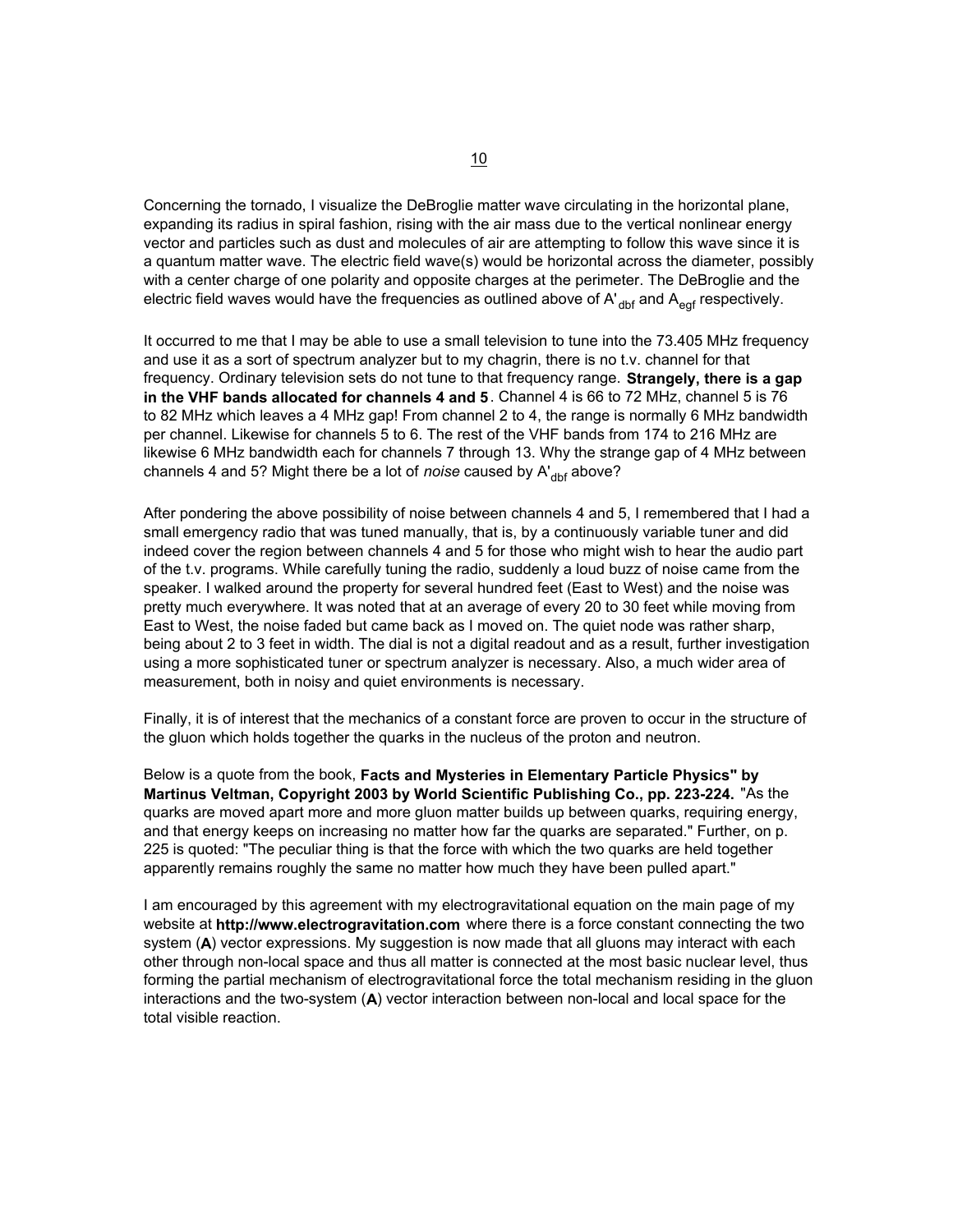A further quote from the above reference book, p. 223, is: "Bound states of quarks are complicated structures. The reason is that gluons, responsible for the strong interactions between the quarks, also interact with themselves, and there are big globs of gluons to keep the quarks bound."

It is suggested that gluons are all connected to each other through what I call energy space where all of normal space is a single point. Thus higher dimensions are not needed for unification since everything can be constructed from a beginning single point. Finally, a single point is the most fundamental beginning and can connect all higher dimensions.

Let us return now to the possible "noise" located at 7.340523441 x 1007 Hz from eq. 28, 29 and 30, p. 6 above. It is of interest to calculate the wavelength related directly to the force constant  $F_{OK}$  for the possible existence of lower frequencies that may be found by multiplying by the fine structure constant which is related directly to quantum harmonics or sub-harmonics. Again, we hold the wavelength as a fundamental constant of electrogravitation where both the electromagnetic and quantum wavelength is equal.

From p. 6 above: 
$$
f_{FQK} = 3.8094358097 \times 10^{14} Hz
$$

$$
\lambda_{\text{TC}}^{\text{v}} := \frac{(2) \cdot \text{c}}{f_{\text{FQK}}} \qquad \text{where,} \qquad \lambda_{\text{TC}}^{\text{v}} = 1.5739467626 \times 10^{-6} \text{m} \tag{45}
$$

$$
\lambda_{\text{fc}}^{\text{v}} = \frac{h}{m_{\text{e}} \sqrt{\frac{h \cdot A_{\text{FQK}}}{m_{\text{e}}}}}
$$
 (Solving for A<sub>FQK</sub> frequency that will yield the  $\lambda_{\text{fc}}^{\text{v}}\text{)},$  46)

$$
A_{\text{FQK}} := \frac{h}{\left(\lambda_{\text{fc}}^{\text{v}}\right)^2 \cdot m_e}
$$
 or,  $A_{\text{FQK}} = 2.9362093765 \times 10^8 \text{ Hz}$  **vibration rate forming the De Broglie matter wave for the F<sub>QR</sub> frequency.**

Check: 
$$
\frac{h}{m_e \cdot \sqrt{\frac{h \cdot A_{\text{FQK}}}{m_e}}}
$$
 = 1.5739467626 × 10<sup>-6</sup> m  
\nResult at left is exactly equal to the fundamental  
\nequal to the fundamental  
\nF<sub>QK</sub> wavelength in eq. 45  
\nabove.

The ratio of the original wavelength to the new wavelength is:

$$
\frac{\lambda'_{\text{fc}}}{\lambda''_{\text{fc}}} = 2.00000000000 \times 10^0 \quad \text{where,} \qquad \lambda'_{\text{fc}} = 3.1478935252 \times 10^{-6} \text{m} \tag{49}
$$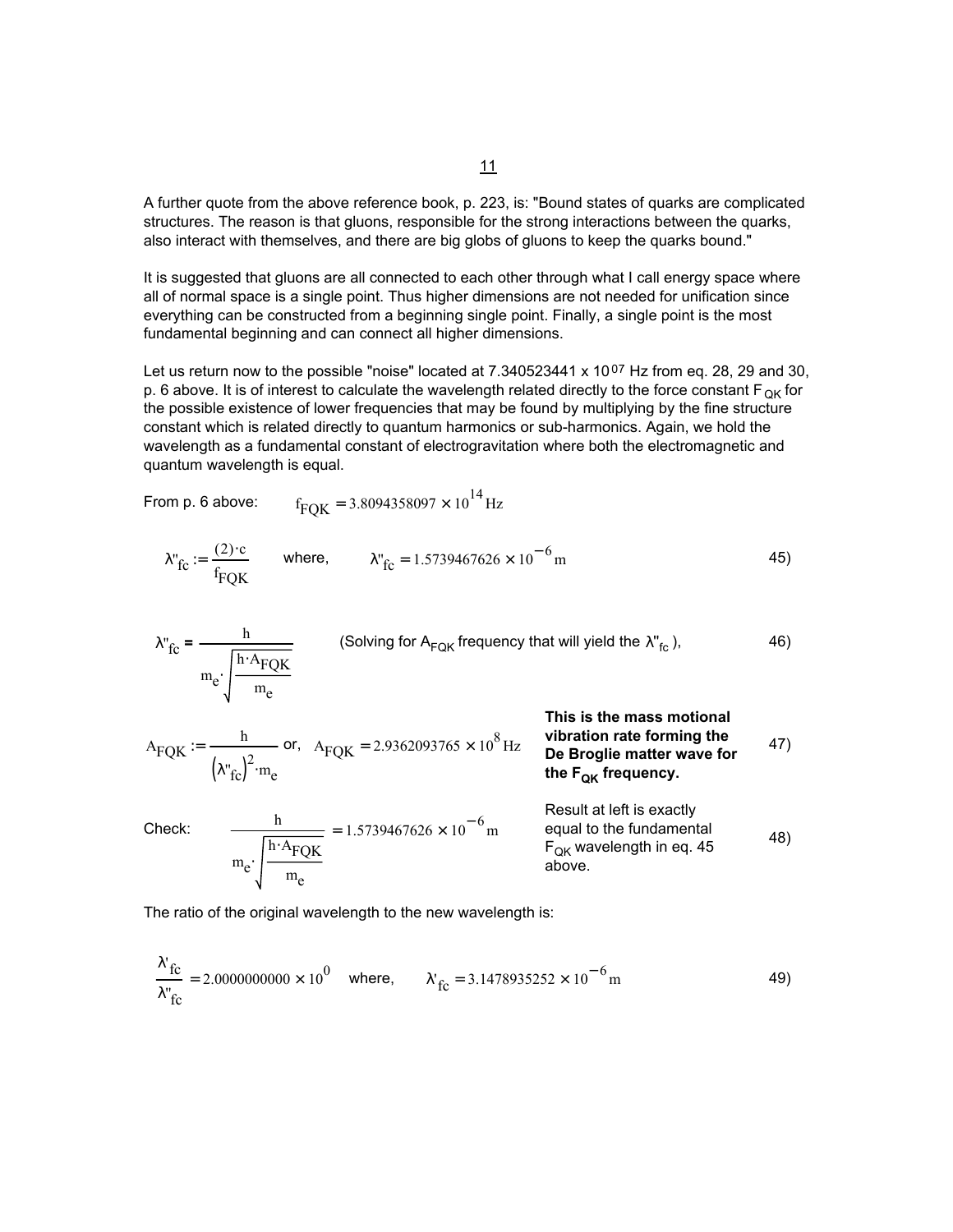The ratio of the  $F_{OK}$  frequency to the A'<sub>dbf</sub> frequency is:

$$
\frac{A_{\text{FQK}}}{A_{\text{dbf}}} = 4.0000000000 \times 10^{0}
$$
 where,  
 
$$
A_{\text{dbf}} = 7.3405234414 \times 10^{7} \text{ Hz}
$$
 50)  
and  

$$
A_{\text{FQK}} = 2.9362093765 \times 10^{8} \text{ Hz}
$$

Let us reduce  $A_{FQR}$  by alpha and alpha squared to see what sub frequencies may exist for analysis as shown below.

$$
A_{FQK} \alpha = 2.1426556537 \times 10^{6} \text{ Hz}
$$
\n
$$
A_{FQK} \alpha^{2} = 1.5635714834 \times 10^{4} \text{ Hz}
$$
\n51)

### **Actual Test Results:**

**When the audio output from a radio tuned to the VHF band between t.v. channels 4 and 5 (specifically to 7.340523441 x 107 Hz) is examined carefully on an oscilloscope, there is measured a shifting but sometimes stable train of pulses having a frequency very close to the frequency of 1.5635714834 x 104 Hz. I propose that there may also exist a signal at 2.1426556537 x 106 Hz as shown above. (It is not possible to measure this frequency based on the audio bandwidth available from the radio's audio output.) It is also possible that the above frequencies may be measured worldwide and possibly inside**  shielded compartments. The fundamental quantum mass motional frequency A<sub>FOK</sub> of

## **2.9362093765 x 108 Hz is of special interest.**

The above test results were obtained by myself on July 06, 2004 and are considered to be a preliminary indicator pointing to a way of proving the main thrust of this paper. That is, that the force constant has two main frequency constants consisting of both electromagnetic as well as quantum frequencies, and the same may be said for the vector magnetic potential A vector electromagnetic and quantum frequency constants.

Further, the 2 pi relationship as discussed on p. 2 above may be investigated by building a suitable structure which could have the geometry changed with regard to the height divided by 1/2 the equivalent base length equal to pi. Previous work of mine has suggested that energy would be induced if the cotangent of the angle related to 2 pi were reduced towards zero. At zero, the induced energy would theoretically be infinite.

In my previous paper, "Electrogravitational Energy Resonance As A Vertical Energy Ladder To Space," **http://www.electrogravity.com/PyramidEnergyResonance/index.html** , the frequency associated with the electrogravitational field at the surface of the Earth was derived to be 115.115 Hz which is very close to a frequency of 114.0993318 Hz which is obtained by multiplying the above frequency of 1.5635714834 times 104 Hz by the fine structure constant. Further, if I were going to build a structure such as the Great Pyramid to interface with the sub frequency related to the force constant frequency, it would be good to locate it very close to the average mean radius of the Earth.

Finally, it would be very helpful for other people to attempt to measure for the noise at 73.405223441 MHz as I did and report to me (**j.e.bayles@worldnet.att.net**) if they were successful in measuring the noise as I did above.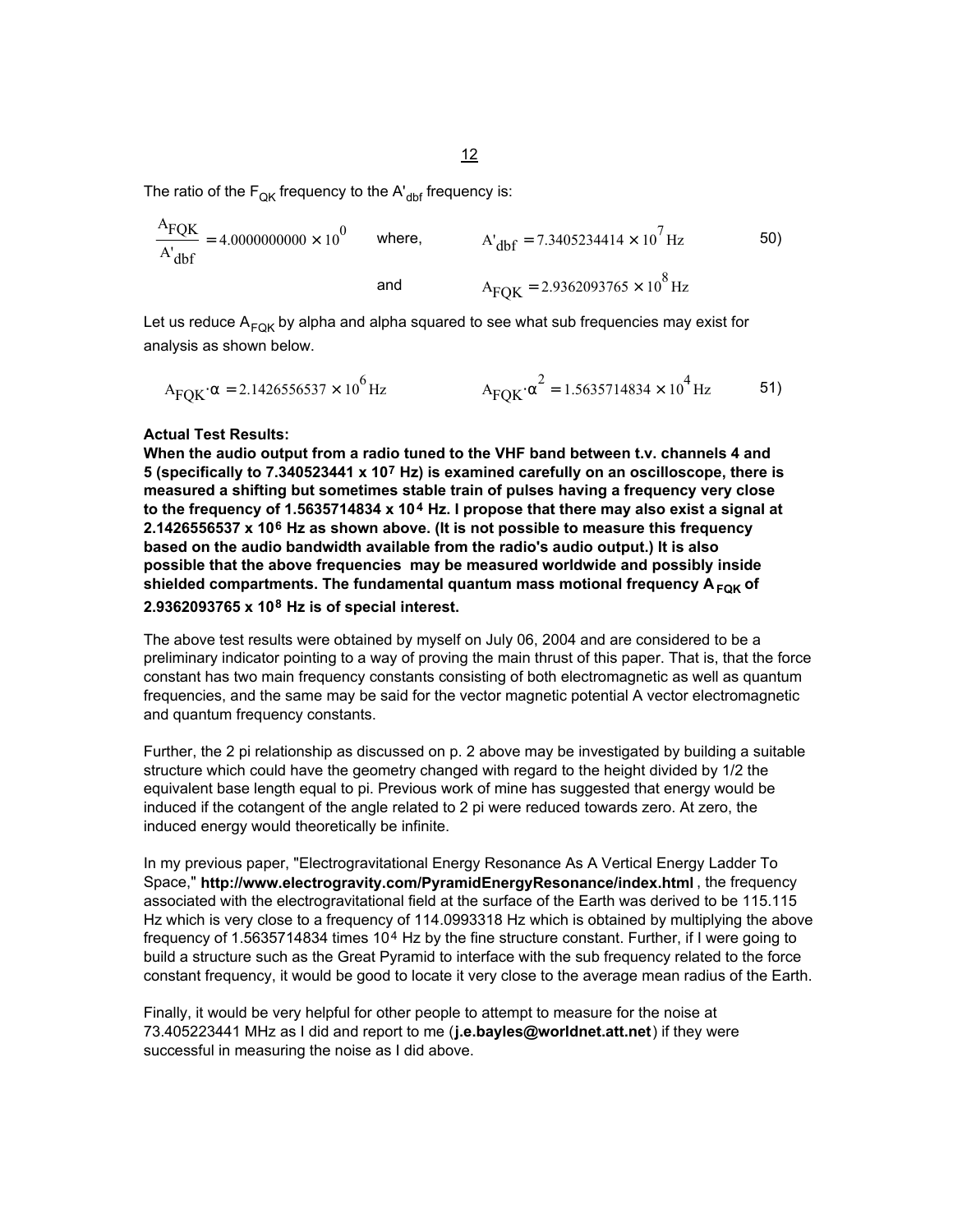### **A\_frequency.MCD>A\_frequency1.MCD (Addendum 1, July 13, 2004)**

It is possible to calculate the physical velocity of rotation related to the DeBroglie related frequency  $A'_{\text{dbf}}$  on p. 8, eq. 29 and this is shown below in eq. 52 as:

Where,

$$
v_{dbf} := \int \frac{h \cdot A'_{dbf}}{m_e} \quad \text{or,} \quad v_{dbf} = 2.3107186213 \times 10^2 \frac{m}{s} \quad A'_{dbf} = 7.3405234414 \times 10^7 \text{ Hz} \quad 52)
$$

The above velocity related to linear rotation can be easily be achieved by small electric motors. Let us calculate the revolutions per minute of a small disk 62 mm in diameter that will yield the above velocity at the rim of the disk. First, we will use Mathcad's symbolic processor to solve for the  $f_{\text{disk}}$ in relation to the known velocity and disk radius.

$$
v_{\rm dbf} = 2 \cdot \pi \cdot f_{\rm disk} \cdot r_{\rm disk}
$$

has solution(s) 
$$
\frac{1}{2} \cdot \frac{v_{\text{dbf}}}{\pi \cdot r_{\text{disk}}}
$$
 where,  $r_{\text{disk}} := .031 \cdot m$  53)

Then:

$$
f_{\text{disk}} := \frac{1}{2} \cdot \frac{v_{\text{dbf}}}{\pi \cdot r_{\text{disk}}} \qquad f_{\text{disk}} = 1.1863299699 \times 10^3 \,\text{Hz} \qquad (\text{Rotations/second.}) \qquad 54)
$$

If we allow for 8 charge-points around the rim spaced equidistant from each other, the actual required velocity related to 1 charge passing a given point is the above frequency divided by 8, or:

$$
f_{\text{disk8}} := \frac{f_{\text{disk}}}{8}
$$
\n
$$
f_{\text{disk8}} = 1.4829124624 \times 10^2 \,\text{Hz}
$$
\n(Rotations/second.)

\n
$$
55
$$

Finally, the revolutions required per minute is:

$$
f_{\text{disk8rpm}} \coloneqq f_{\text{disk8}} \cdot 60 \qquad f_{\text{disk8rpm}} = 8.8974747743 \times 10^3 \,\text{Hz} \qquad \text{(Rotations/minute.)} \tag{56}
$$

A hobby type battery operated Dremel tool is quite capable of 10,000 rpm and thus the above required disk rpm with 8 charge-points around the rim can be easily achieved. In a balance beam type of setup, an interaction with the electrogravitational Earth field may possibly be measured with suitable electronic balance detectors and/or timing equipment.

It is of interest that on the web there is described an experiment called the Kowsky-Frost experiment, (**http://www.keelynet.com/gravity/KFrost.htm**), wherein a quartz crystal is impinged by a high voltage oscillating radio wave and it stretched out to approximately 20 times its original length on all sides and lifted a weight equal to 55 pounds along with itself and the suspension apparatus.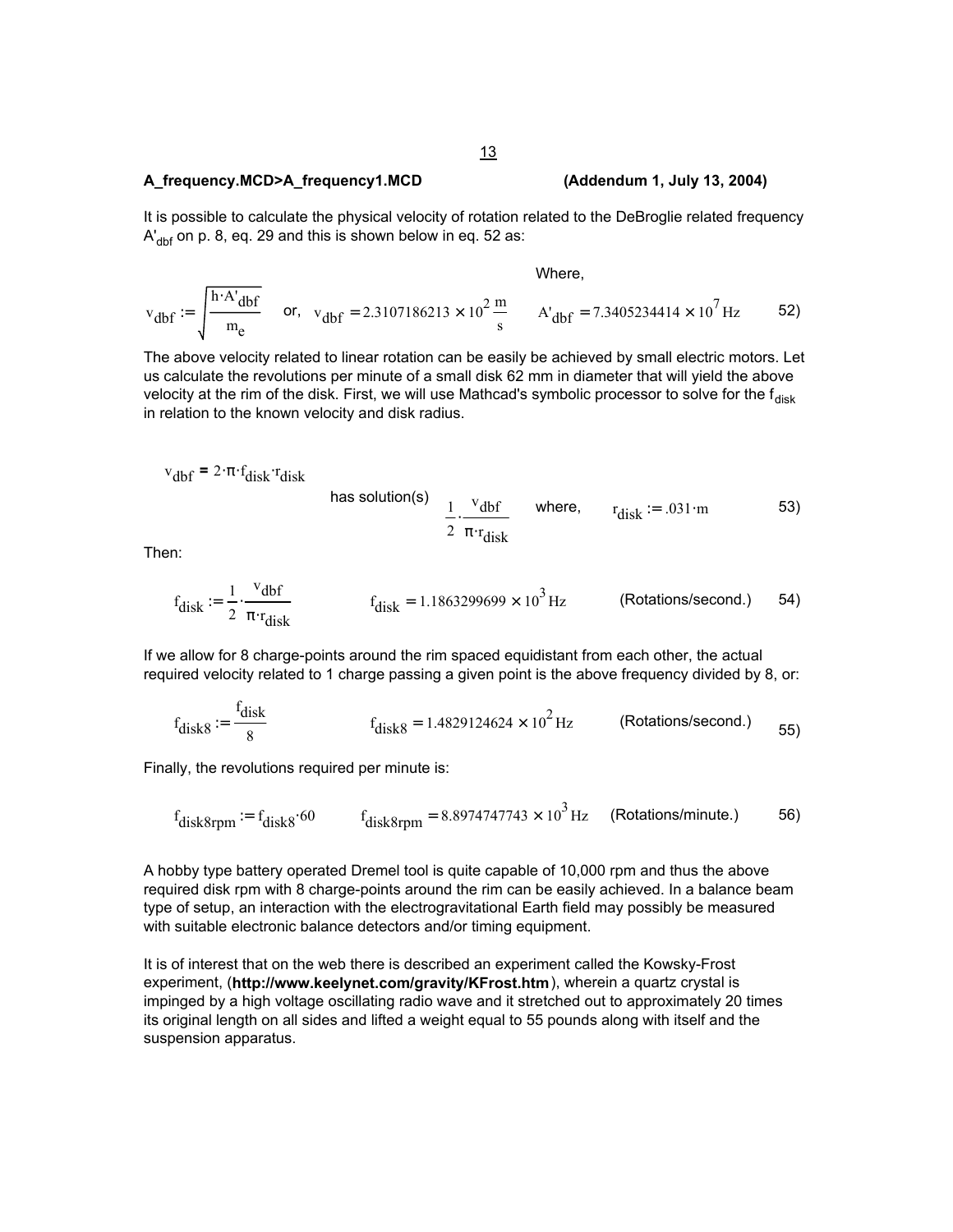It is of further interest that the results of the 1919 Kowsky-Frost experiment depended upon the temperature of the center of the crystal should be maintained below 10 degrees centigrade, or 283 degrees Kelvin. When we look at the wavelength related to this energy, we find that it is very close to a whole number multiple of 4 times the fundamental electrogravitational wavelength in eq. 23 and 30 above, or very near 12.59157413 micrometers which is four times the fundamental electrogravitational wavelength of 3.147893532 micrometers.

A quote from the article in the web site referenced above is: "While experimenting with the constants of very short waves, carried on by means of quartz resonators, a piece of quartz which was used, suddenly showed a clearly altered appearance. It was easily seen that in the center of the crystal, especially when a constant temperature not exceeding ten degrees C. (50 degrees F.) was maintained, milky cloudiness appeared which gradually developed to complete opacity." End of quote.

If we look at the wavelength of the force constant  $F_{\text{QK}}$  and multiply it by 4, we arrive at the fundamental electrogravitational wavelength of 3.147893532 micrometers. Further, if we multiply the fundamental electrogravitational wavelength by 4 we arrive at the temperature related wavelength limit set by the Kowsky-Frost experiment as described above.

Finally, it is of interest that if the interatomic lattice spacing of the quartz crystal were to be multiplied by 20, the wavelength may approach the fundamental electrogravitational wavelength of the force constant, or an even submultiple thereof which would cause direct interaction with the fundamental electrogravitational action wavelength.

It is of importance that quantum standing waves, such as those in the 'orbitals' of the Hydrogen atom, are related to each other by a whole number change in velocity. If we were to consider a frequency spectrum wherein we start from the fundamental wavelength of 3.147893532 micrometers from eq. 23, 29 and 30 above and then multiply it by 4, then take the result and multiply it again by 4, we will land in the immediate proximity of the cosmic background wavelength, the Hydrogen-1 and then the Deuterium-2 wavelengths respectively.

$$
f0 := \frac{c}{\lambda'_{fc}} \qquad f0 = 9.5235895242 \times 10^{13} \,\text{Hz} \text{ Fundamental E.G. freq. (See eq. 14 \& 15).}
$$

Let:  $n := 0, 1...39$  Where,  $\lambda_{\text{fc}}$  = 3.1478935252 × 10<sup>-6</sup> m Then:

$$
f(n) := \frac{c}{\lambda'_{fc} \cdot 4^n}
$$
  $\lambda(n) := \frac{c}{f(n)}$  57)

The resultant tables for the related electromagnetic frequency and wavelength are shown below.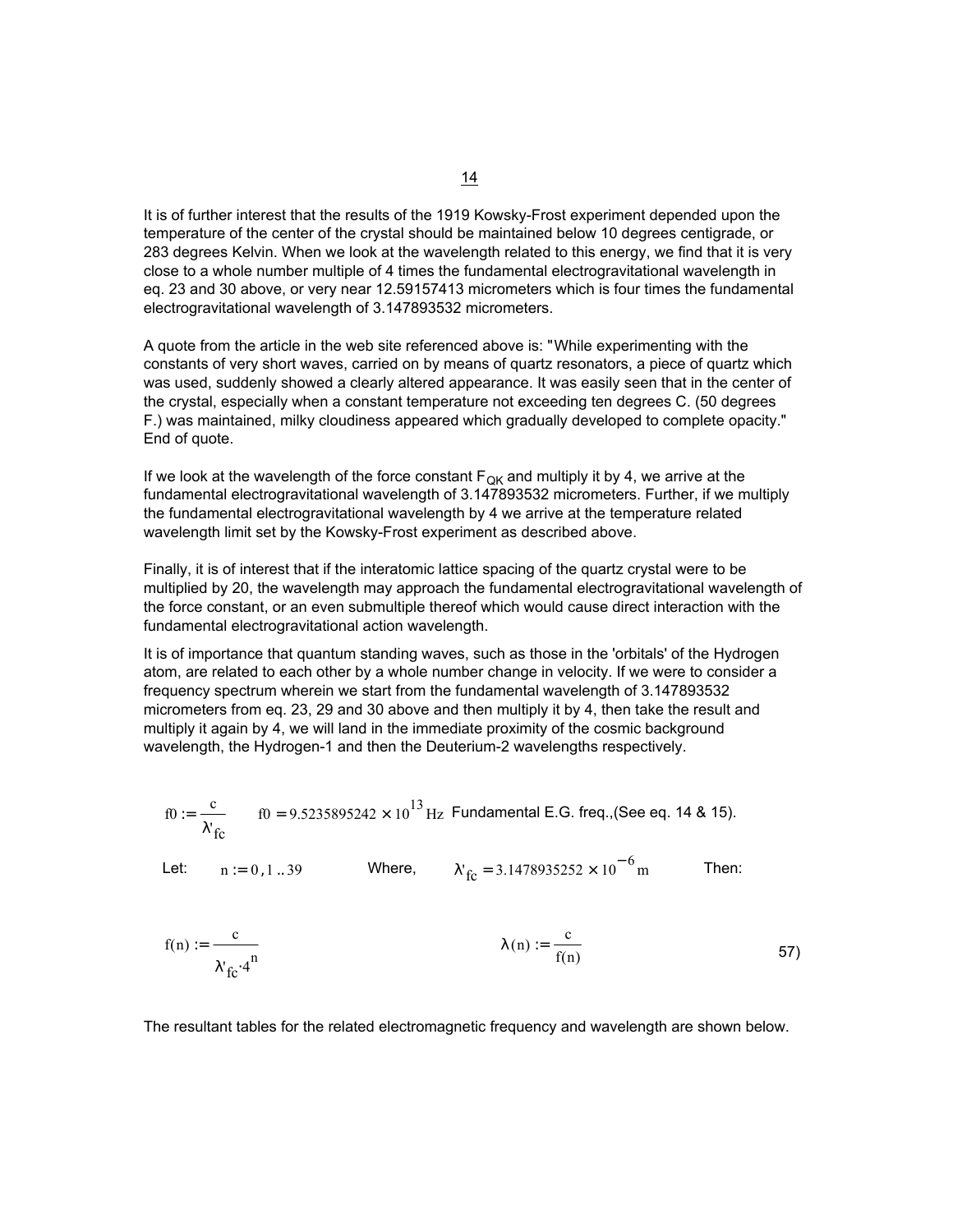|                                  |                     | 15                                     |                         |
|----------------------------------|---------------------|----------------------------------------|-------------------------|
| Table 1                          |                     | Table 2                                |                         |
| $f(n) =$                         |                     | $\lambda(n) =$                         |                         |
| 9.5235895242.10 <sup>13</sup> Hz |                     | $3.1478935252 \cdot 10 \cdot 6 \mid m$ |                         |
| 2.3808973811.1013                | $1/4$ freq.         | $1.2591574101.10 - 5$                  | $4 \times \lambda$      |
| 5.9522434526.1012                |                     | $5.0366296403.10 - 5$                  |                         |
| 1.4880608632.1012                |                     | $2.0146518561 \cdot 10^{-4}$           |                         |
| 3.7201521579.1011                | $\neg$ C.B.R. freq. | 8.0586074245.10 - 4                    | $\neg$ C.B.R. $\lambda$ |
| 9.3003803947.1010                |                     | $3.2234429698.10 - 3$                  |                         |
| 2.3250950987.1010                |                     | 1.2893771879.10 - 2                    |                         |
| 5.8127377467.109                 |                     | $5.1575087517.10 -2$                   |                         |
| 1.4531844367.10 <sup>9</sup>     | ~Hyd-1 freq         | $2.0630035007 \cdot 10^{-1}$           | $~\sim$ Hyd-1 $\lambda$ |
| 3.6329610917.108                 | ~Deut-2 freg        | $8.2520140027 \cdot 10^{-1}$           | ∼Deut-2 λ               |
| 9.0824027292-107                 |                     | 3.3008056011.100                       |                         |
| 2.2706006823-107                 |                     | 1.3203222404.101                       |                         |

The calculations above are based on electromagnetic radiation relative to the velocity of light in free space. Let us calculate the frequencies, wavelengths and quantum velocities based on the DeBroglie wavelengths method for the sake of comparison.

$$
f_{db}(n) := \frac{h}{\left(\lambda'_{fc} \cdot 4^n\right)^2 \cdot m_e} \qquad \lambda'_{fcdb}(n) := \frac{h}{m_e \cdot \sqrt{\frac{h \cdot f_{db}(n)}{m_e}}} \qquad \text{vel}_{db}(n) := \sqrt{\frac{h \cdot f_{db}(n)}{m_e}} \qquad (58)
$$

Note that table 2 and table 4 match which amounts to holding the wavelength equal for each electromagnetic and DeBroglie frequency step.

| Table 3                      | Table 4                        | Table 5             |   |
|------------------------------|--------------------------------|---------------------|---|
| $f_{db}(n) =$                | $\lambda'_{f \text{cdb}}(n) =$ | $vel_{db}(n) =$     |   |
| 7.3405234414.107 Hz          | $3.1478935252 \cdot 10^{-6}$ m | 2.3107186213-102    | m |
| 4.5878271508.10 <sup>6</sup> | $1.2591574101.10 - 5$          | 5.7767965532.101    | S |
| 2.8673919693-105             | 5.0366296403.10 - 5            | 1.4441991383-101    |   |
| 1.7921199808-104             | $2.0146518561 \cdot 10^{-4}$   | 3.6104978457.100    |   |
| 1.1200749880-103             | $8.0586074245.10 -4$           | 9.0262446143.10 -1  |   |
| 7.0004686750.101             | 3.2234429698.10 - 3            | 2.2565611536.10 -1  |   |
| 4.3752929219.100             | 1.2893771879.10 - 2            | 5.6414028840.10 -2  |   |
| 2.7345580762-10-1            | 5.1575087517.10 -2             | 1.4103507210.10 -2  |   |
| 1.7090987976 10 -2           | $2.0630035007 \cdot 10^{-1}$   | 3.5258768025.10 - 3 |   |
| 1.0681867485.10 - 3          | 8.2520140027.10 -1             | 8.8146920062.10 -4  |   |
| 6.6761671782.10 - 5          | 3.3008056011.100               | 2.2036730015.10 - 4 |   |
| 4.1726044863.10 - 6          | 1.3203222404.101               | 5.5091825039.10 - 5 |   |
|                              |                                |                     |   |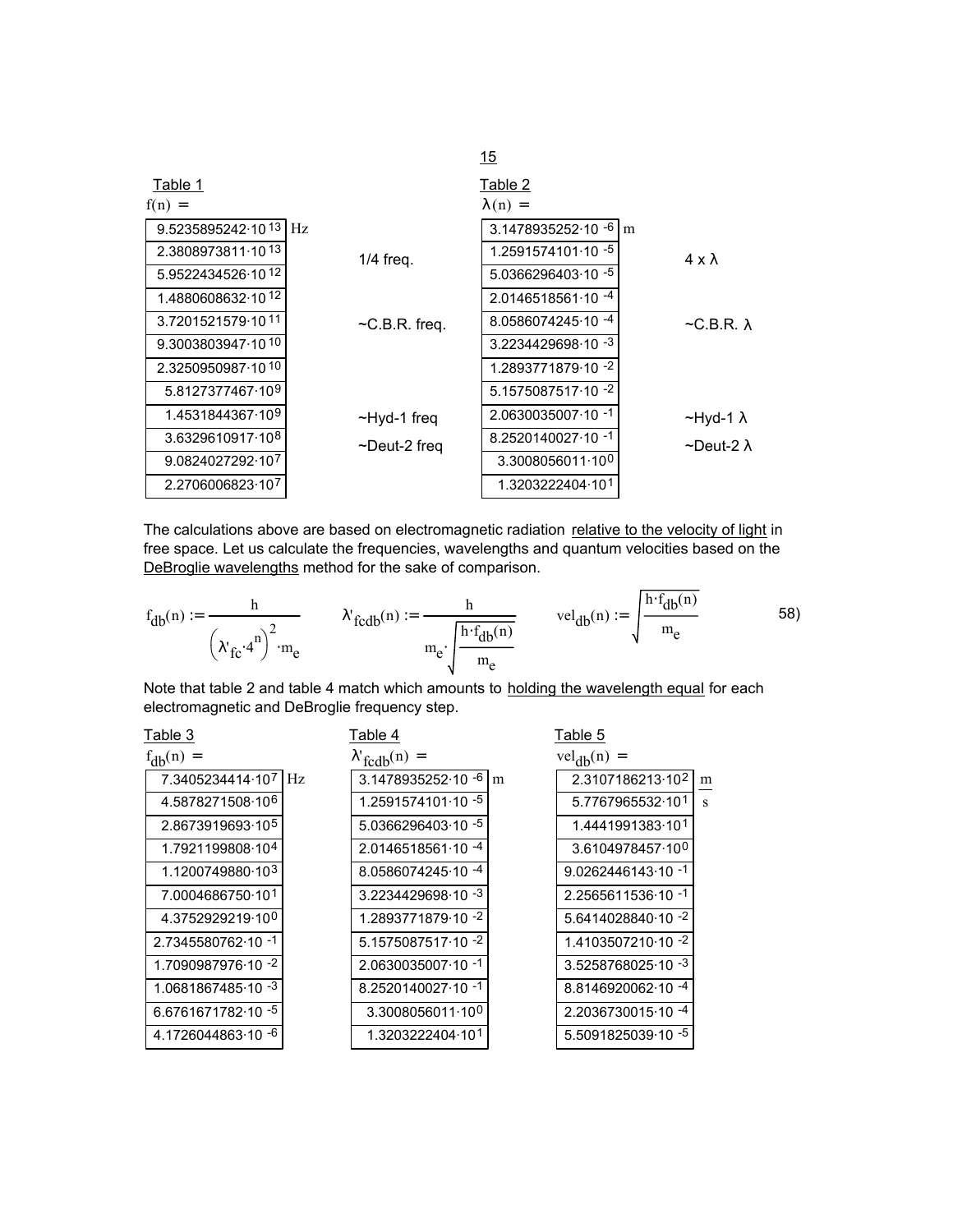Finally, the iterated method of the above DeBroglie result is applied to the  $F_{disk}$  solution as a function of n below.

| $vel_{db}(n)$<br>$\mathbf{1}$<br>$f_{disk}(n) := \frac{1}{2}$ .<br>$\pi$ ·r <sub>disk</sub>                                                                                                                                                                                                              |                  | $f_{\text{disk8}}(n) := \frac{1}{2} \cdot \frac{v e_i_{\text{db}} v_i}{\pi \cdot 8 \cdot r_{\text{disk}}}$                                                                                                                                                                    |         | $f_{\text{disk8\_60}}(n) := \frac{1}{2} \cdot \frac{\text{vel}_{\text{db}}(n)}{\pi \cdot 8 \cdot r_{\text{disk}}}$                                                                                                                                                              | .60 |
|----------------------------------------------------------------------------------------------------------------------------------------------------------------------------------------------------------------------------------------------------------------------------------------------------------|------------------|-------------------------------------------------------------------------------------------------------------------------------------------------------------------------------------------------------------------------------------------------------------------------------|---------|---------------------------------------------------------------------------------------------------------------------------------------------------------------------------------------------------------------------------------------------------------------------------------|-----|
| Basic rev/sec                                                                                                                                                                                                                                                                                            |                  | Rev/sec w/8 charge pts.                                                                                                                                                                                                                                                       |         | Rev/min w/8 charge pts.                                                                                                                                                                                                                                                         |     |
| Table 6                                                                                                                                                                                                                                                                                                  | Table 7          |                                                                                                                                                                                                                                                                               | Table 8 |                                                                                                                                                                                                                                                                                 |     |
| $f_{disk}(n) =$<br>1.1863299699-10 <sup>3</sup> Hz<br>2.9658249248.102<br>7.4145623119-101<br>1.8536405780.101<br>4.6341014449.100<br>1.1585253612-10 <sup>0</sup><br>$2.8963134031 \cdot 10^{-1}$<br>7.2407835077.10 -2<br>1.8101958769.10 -2<br>4.5254896923.10 - 3<br>1.1313724231 $\cdot$ 10 $^{-3}$ | $f_{disk8}(n) =$ | 1.4829124624 10 <sup>2</sup> Hz<br>3.7072811559-101<br>9.2682028899.100<br>2.3170507225.10 <sup>0</sup><br>5.7926268062-10-1<br>1.4481567015.10 -1<br>3.6203917539-10-2<br>$9.0509793846.10 - 3$<br>$2.2627448462 \cdot 10^{-3}$<br>$5.6568621154.10 -4$<br>1.4142155288-10-4 |         | $t_{\text{disk8}}$ 60 <sup>(n)</sup> =<br>8.8974747743.103 Hz<br>2.2243686936-103<br>5.5609217339 102<br>1.3902304335.102<br>3.4755760837-101<br>8.6889402092.100<br>2.1722350523-100<br>$5.4305876308.10 -1$<br>1.3576469077.10 -1<br>3.3941172692-10-2<br>8.4852931731.10 - 3 |     |
| 2.8284310577.10 - 4                                                                                                                                                                                                                                                                                      |                  | 3.5355388221.10 - 5                                                                                                                                                                                                                                                           |         | 2.1213232933-10-3                                                                                                                                                                                                                                                               |     |

The above results are frequencies and wavelengths that are sub multiples of the fundamental frequency and wavelength starting with the fundamental quantum electrogravitational velocity in eq. 52 above and thus may also be expected to interact electrogravitationally with the ambient gravitational field of the Earth. For example, see eq. 54, 55 and 56 above and note that the values match the beginning values in tables 6 through 8 above and that the beginning values are based on the fundamental quantum De Broglie velocity and frequency of eq. 52.

An actual measurement may consist of holding the disk rotation to a value specified revolutions per second in table 6 above and looking for a rise or fall of the disk over some period of time. A very sensitive measurement would be an oscillating balance beam activated by a kicker electromagnet and looking for a change in the number of balance beam oscillations over time in a comparison mode. One set of readings would be taken when the voltage to the edge of the disk was absent and another set of readings taken when the disk had a high d. c. voltage across it in the vertical direction, the disk spinning in the horizontal plane relative to the surface of the Earth.

Finally, it is possible to prove that the fundamental quantum wavelength  $\lambda'_{\sf fc}$  can be derived from the fundamental electrogravitational wavelength  $\lambda_{LM}$ . This is shown in eq. 59 below.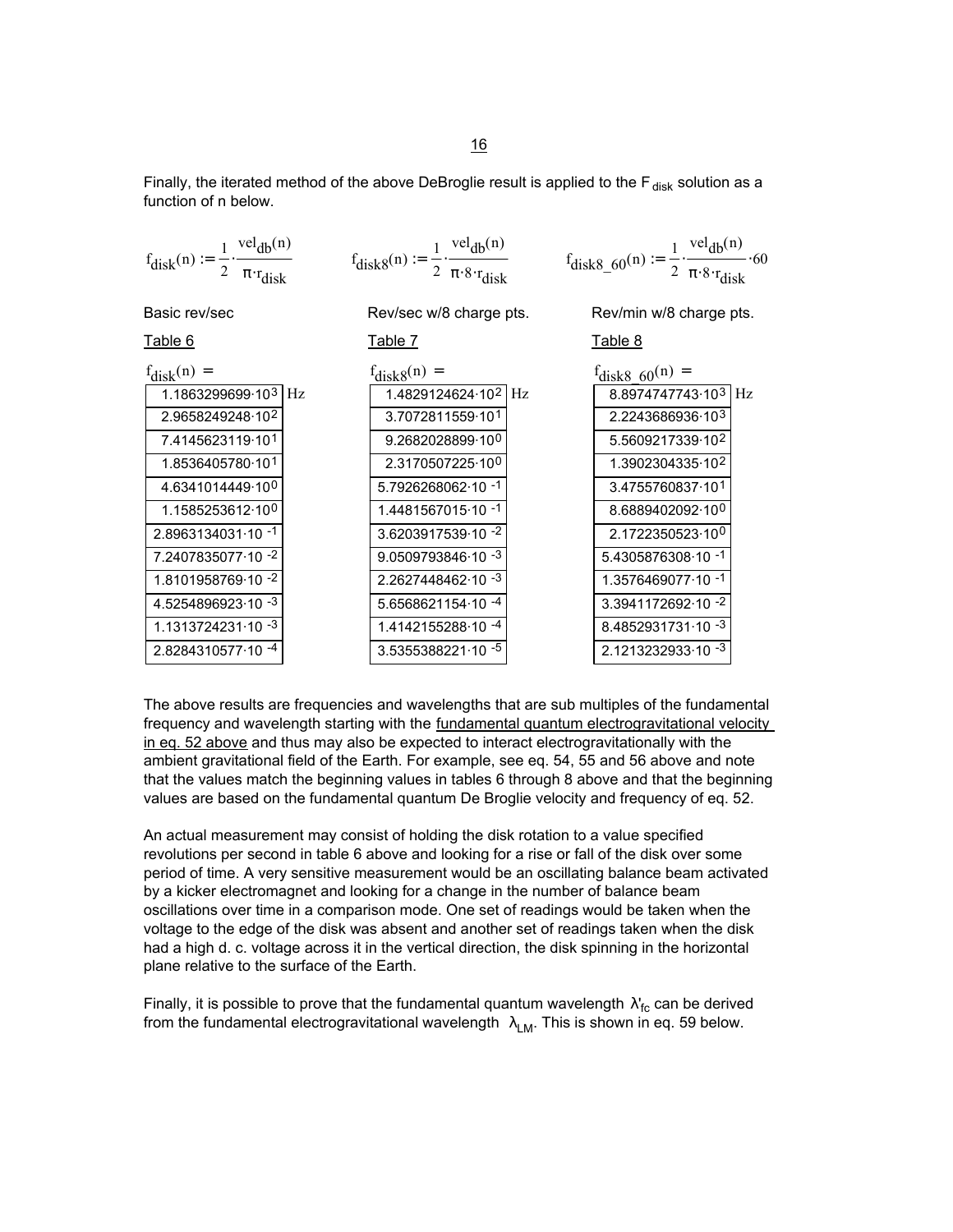$$
\lambda_{LM} = 8.5149954160 \times 10^{-3}
$$
 m and,  $\lambda'_{fc} = 3.1478935252 \times 10^{-6}$  m

Note that:

$$
= 3.1478935477 \times 10^{-6} \,\mathrm{m} \tag{59}
$$

Eq. 59 above shows that  $\lambda_{\sf LM}$  and  $\lambda'_{\sf fc}$  are related by the fine structure constant  $\alpha$  and 2 times pi squared. We have now come full circle and closed in on the fundamental electrogravitational wavelength as set forth in the beginning of this paper. Using the fine structure constant, pi and sub multiples of the Compton electron rest mass energy equivalent frequency, we enclose and embrace all of my electrogravitational **A** vector and force constant frequencies as well as the Hydrogen-1 and Deuterium-2 hyperfine frequencies which eventually land us on my fundamental electrogravitational wavelength  $\lambda_{LM}$ . The scale is vast and interlocks via  $\alpha$  and pi sort of like a brick road. Not a yellow brick road as leading to the land of Oz, but a mathematical relationship built on ratio and scale that leads us to a much better understanding of the total field of force which now must include the force of gravity.

I am in the process of building a test device along the lines discussed above of an electrically charged about the rim spinning aluminum oxide disk 62 mm in diameter which will be held at various constant velocities as set forth by table 5 which will yield the disk rotation frequencies in tables 6, 7 and 8 above. I will look for any observable rise or fall of a balance beam that the disk and motor that drives the disk is mounted on.

Jerry E. Bayles July 19, 2004

### **A\_frequency1.MCD>A\_frequency2.MCD (Addendum 2, August 09, 2004)**

 $\lambda$ <sub>LM</sub>⋅α

 $2 \cdot \pi^2$ 

The basic electrogravitational equation shown on the first page of this paper may be examined to determine fundamental ultrasonic and audio frequency constants related to the force constant portion as well as the magnetic flux constant in the vector magnetic potential portions on the right and left hand sides of the force constant portion of the electrogravitational equation. Also, there is a frequency constant associated with each portion of the total expressions on each side of the magnetic permeability of free space, wherein part of the force constant expression is united with the magnetic flux constant and the frequency derived is the fundamental infrasonic electrogravitational frequency f<sub>LM</sub> as originally determined to exist in my book, "**Electrogravitation As A Unified Field Theory**," available online on my website at: **http://www.electrogravity.com**.

In brief summary, there is a frequency constant relative to the least quantum **A** vector of 1.5157263456 x 1013 Hz, as well as a frequency constant relative to the least quantum force constant of 3.8094358097 x 1014 Hz and from those two frequencies, a common mode frequency was arrived at of 9.5235895242 x 1013 Hz where we derived the master wavelength of  $\lambda'_{\rm fc}$  of 3.1478935252 x 10-06 meter.

17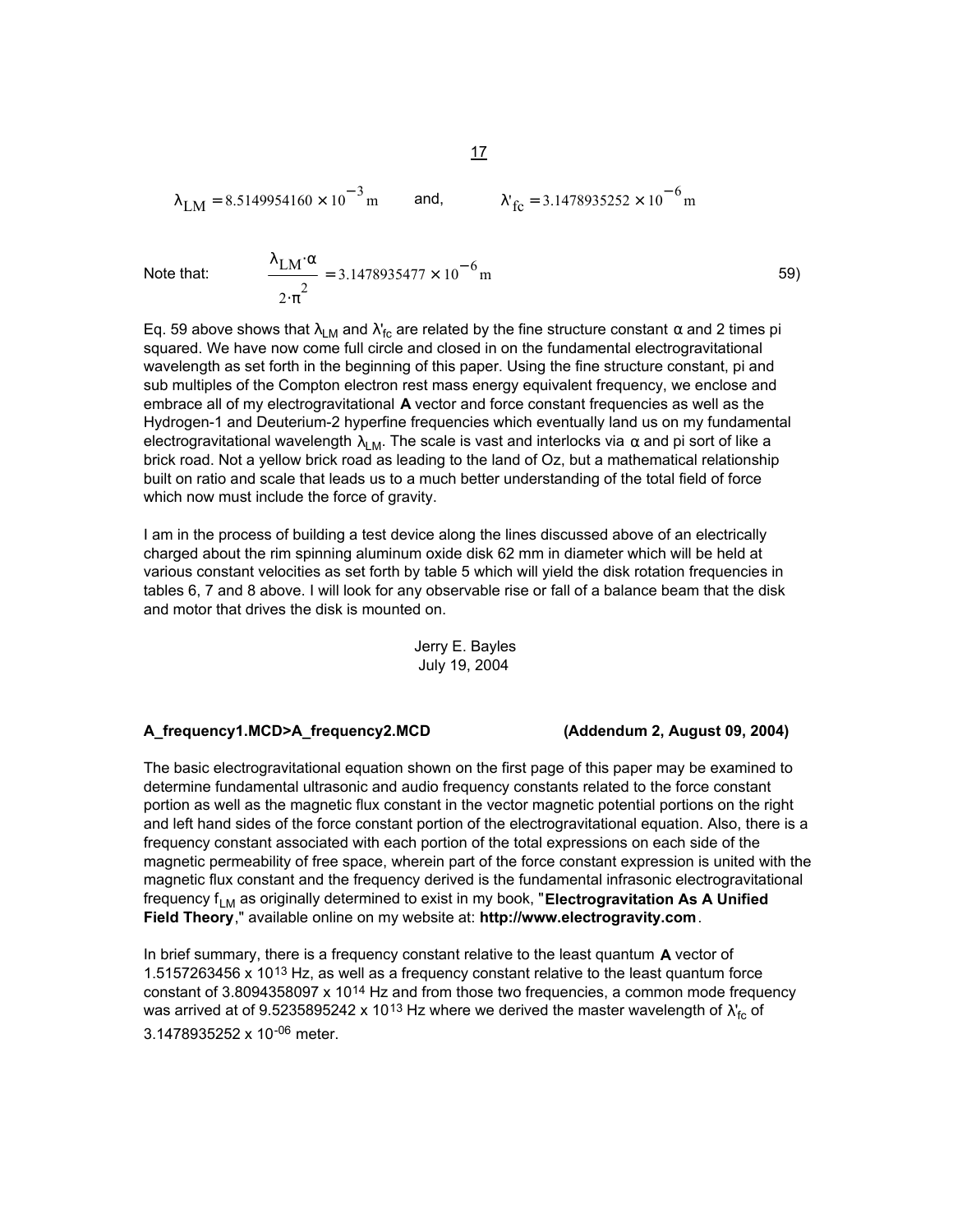A common VLF (ultrasonic) frequency may also be related to the force constant and **A** vector. Solving for t<sub>ALM</sub> below in the magnetic flux constant:  $\,$  where,  $\,$   $\rm \chi_{\rm \, fc}^{}$  = 3.1478935252  $\times$  10 $^{-6}$  m

$$
\Phi_{\text{ALM}} = \frac{\mu_0 \cdot q_0 \cdot \lambda'_{\text{fc}}}{4 \cdot \pi \cdot t_{\text{ALM}}}
$$
\nhas solution(s)\n
$$
\frac{1}{4} \cdot \mu_0 \cdot q_0 \cdot \frac{\lambda'_{\text{fc}}}{\Phi_{\text{ALM}} \cdot \pi}
$$
\n
$$
t_{\text{ALM}} := \frac{1}{4} \cdot \mu_0 \cdot q_0 \cdot \frac{\lambda'_{\text{fc}}}{\Phi_{\text{ALM}} \cdot \pi}
$$
\n
$$
t_{\text{ALM}} = 3.6849988296 \times 10^{-5} \text{s}
$$
\n
$$
f_{\text{ALM}} := \frac{1}{t_{\text{ALM}}}
$$
\n
$$
f_{\text{ALM}} = 2.7137050681 \times 10^{4} \text{ Hz}
$$
\n
$$
f_{\text{ALM}} = 2.7137050681 \times 10^{4} \text{ Hz}
$$

Solving for  $t_{FQK}$  below in the force constant equation:

$$
F_{QK} = \left(\frac{q_o}{t_{FQK}} \cdot \frac{\lambda'_{fc}}{l_q}\right) \mu_o \cdot \left(\frac{q_o}{t_{FQK}} \cdot \frac{\lambda'_{fc}}{l_q}\right)
$$
\nhas solution(s)\n
$$
t_{FQK} = \frac{1}{F_{QK}} \cdot \left(F_{QK} \cdot \mu_o\right)^{\frac{1}{2}} \cdot \lambda'_{fc} \cdot \frac{q_o}{l_q}
$$
\n
$$
t_{FQK} = \frac{1}{F_{QK}} \cdot \left(F_{QK} \cdot \mu_o\right)^{\frac{1}{2}} \cdot \lambda'_{fc} \cdot \frac{q_o}{l_q}
$$
\n
$$
t_{FQK} = \frac{1}{F_{QK}} \cdot \left(F_{QK} \cdot \mu_o\right)^{\frac{1}{2}} \cdot \lambda'_{fc} \cdot \frac{q_o}{l_q}
$$
\n
$$
t_{GZK} = \frac{1}{F_{QK}} \cdot \left(F_{QK} \cdot \mu_o\right)^{\frac{1}{2}} \cdot \lambda'_{fc} \cdot \frac{q_o}{l_q}
$$
\n
$$
t_{GZK} = \frac{1}{F_{QK}} \cdot \left(F_{QK} \cdot \mu_o\right)^{\frac{1}{2}} \cdot \lambda'_{fc} \cdot \frac{q_o}{l_q}
$$
\n
$$
t_{GZK} = \frac{1}{F_{QK}} \cdot \left(F_{QK} \cdot \mu_o\right)^{\frac{1}{2}} \cdot \lambda'_{fc} \cdot \frac{q_o}{l_q}
$$
\n
$$
t_{GZK} = \frac{1}{F_{QK}} \cdot \left(F_{QK} \cdot \mu_o\right)^{\frac{1}{2}} \cdot \lambda'_{fc} \cdot \frac{q_o}{l_q}
$$
\n
$$
t_{GZK} = \frac{1}{F_{QK}} \cdot \left(F_{QK} \cdot \mu_o\right)^{\frac{1}{2}} \cdot \lambda'_{fc} \cdot \frac{q_o}{l_q}
$$
\n
$$
t_{GZK} = \frac{1}{F_{QK}} \cdot \left(F_{QK} \cdot \mu_o\right)^{\frac{1}{2}} \cdot \lambda'_{fc} \cdot \frac{q_o}{l_q}
$$
\n
$$
t_{GZK} = \frac{1}{F_{QK}} \cdot \left(F_{QK} \cdot \mu_o\right)^{\frac{1}{2}} \cdot \lambda'_{fc} \cdot \frac
$$

$$
t_{\text{FQKminus}} := \frac{-1}{F_{\text{QK}}} \left( F_{\text{QK}} \cdot \mu_o \right)^2 \cdot \lambda_{\text{fc}}' \cdot \frac{q_o}{l_q}
$$

$$
f_{FQKplus} := t_{FQKplus}^{-1}
$$
  $f_{FQKplus} = 2.7137050681 \times 10^4$  Hz

$$
f_{\text{FQKminus}} := t_{\text{FQKminus}} \qquad \qquad f_{\text{FQKminus}} = -2.7137050681 \times 10^4 \,\text{Hz}
$$

The electrogravitational equation at  $R_{n1}$  is expressed in terms of eq. 62 and 63 time as:

$$
F_{EG} := \frac{\mu_0 \cdot q_0 \cdot \lambda'_{fc}}{4 \cdot \pi \cdot t_{ALM} \cdot R_{n1}} \left[ \left( \frac{q_0}{t_{FQKplus}} \cdot \frac{\lambda'_{fc}}{l_q} \right) \cdot \mu_0 \cdot \left( \frac{q_0}{t_{FQKminus}} \cdot \frac{\lambda'_{fc}}{l_q} \right) \right] \cdot \frac{\mu_0 \cdot q_0 \cdot \lambda'_{fc}}{4 \cdot \pi \cdot t_{ALM} \cdot R_{n1}} \tag{66}
$$

$$
F_{\text{EG}} = -1.9829730764 \times 10^{-50} \text{ newton} \cdot \frac{\text{henry}}{\text{m}} \cdot \text{newton} \qquad \qquad \text{= force of attraction.}
$$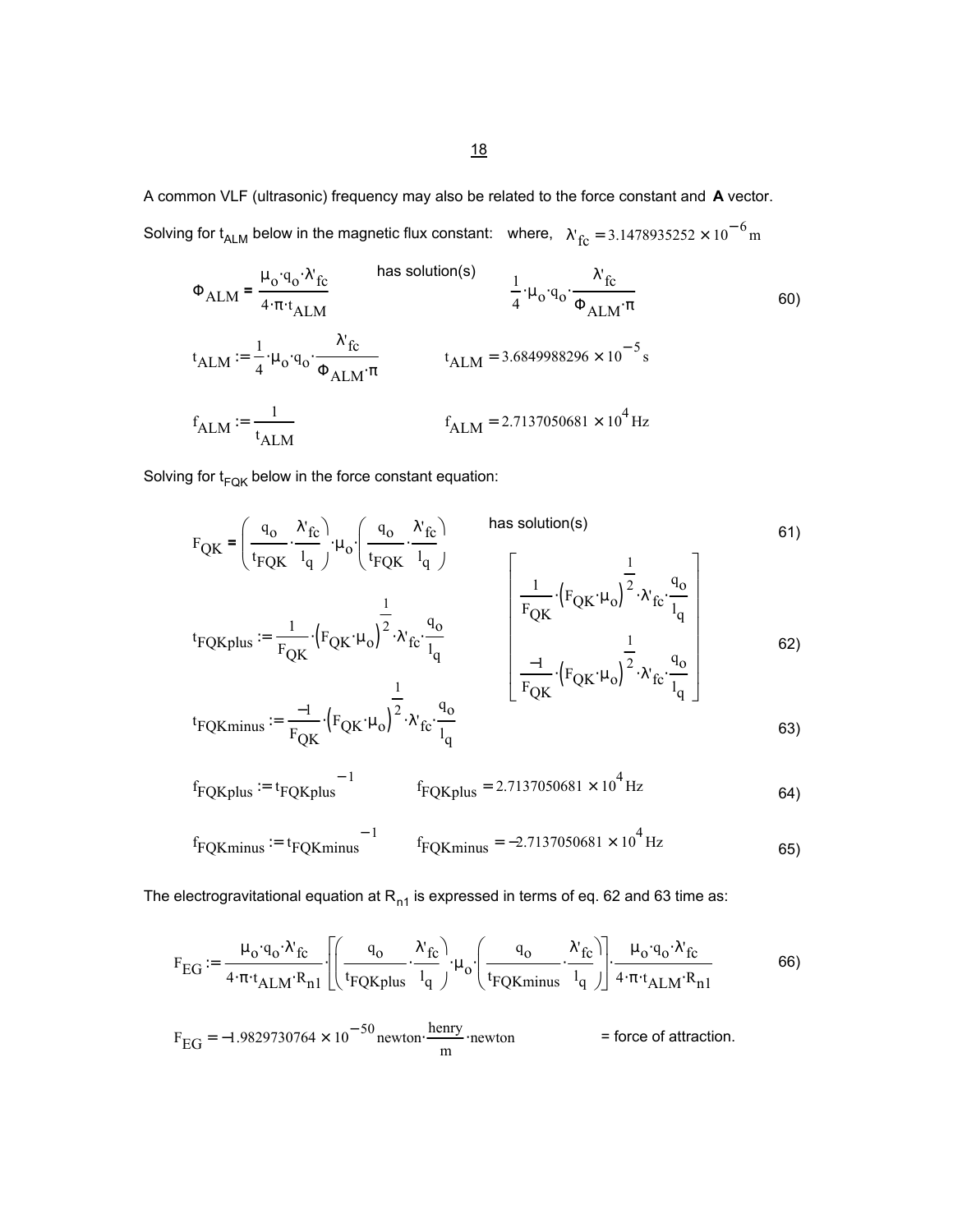The force constant  $F_{OK}$  has the value shown below as:

$$
\left(\frac{q_0}{t_{FQKplus}} \cdot \frac{\lambda'_{fc}}{l_q}\right) \cdot \mu_0 \cdot \left(\frac{q_0}{t_{FQKminus}} \cdot \frac{\lambda'_{fc}}{l_q}\right) = -2.9643714476 \times 10^{-17} \text{ newton}
$$

Note that:  $t_{\rm FQKplus} + t_{\rm FQKminus} = 0.0000000000 \times 10^0 \text{ sec}$ 

which suggests that the force constant has a parameter which has a null or zero time when the sums of the plus and minus time solutions are considered.

Another part of the electrogravitational equation is shown below wherein it is the left side containing the vector magnetic potential (without the variable radius of action Rn1 term) multiplied by part of the force constant expression. This will yield energy based on constants and the energy constant result can be related to a frequency constant by dividing by Plank's constant.

$$
f_{partpos} := \frac{\mu_0 \cdot q_0 \cdot \lambda'_{fc}}{4 \cdot \pi \cdot t_{ALM}} \cdot \left( \frac{q_0}{t_{FQKplus}} \cdot \frac{\lambda'_{fc}}{l_q} \right) \cdot h^{-1}
$$
  
 
$$
f_{partpos} = 1.0032248035 \times 10^1 \text{ Hz}
$$
 68)  
Note that:  $f_{LM} = 1.0032248050 \times 10^1 \text{ Hz}$ 

The result is the base electrogravitational frequency  $f_{LM}$ . The result is the same if the parameters are used in the standard equation above of  $\lambda_{LM}$  and  $i_{LM}$ . The possibility exists for a negative sign for f<sub>part</sub> since the time can also be negative as in  $t_{FOKminus}$ .

$$
f_{partneg} := \frac{\mu_0 \cdot q_0 \cdot \lambda'_{fc}}{4 \cdot \pi \cdot t_{ALM}} \cdot \left( \frac{q_0}{t_{FQKminus}} \cdot \frac{\lambda'_{fc}}{l_q} \right) \cdot h^{-1}
$$
  

$$
f_{partneg} = -1.0032248035 \times 10^1 \text{ Hz}
$$
 69)

Therefore, it is obvious that in the electrogravitational equation,  $f_{FQKplus}$ ,  $f_{FQKminus}$ ,  $f_{partpos}$  and  $f_{\text{partneg}}$  are fundamental constants. Furthermore, the derivation of  $f_{\text{ALM}}$ ,  $f_{\text{FQKplus}}$  and  $f_{\text{FQKminus}}$  is not arbitrary since the wavelength constant  $\lambda'_{\rm fc}$  forms a cornerstone of the electromagnetic and DeBroglie calculations.

It is of interest that eq. 29, p. 6 above established  $A'_{\text{dbf}}$  as a fundamental DeBroglie frequency based on  $\lambda'_{\mathsf{fc}}$  which is the fundamental wavelength derived in eq. 23 as based also on the fundamental infrared spectrum frequency of **9.5235895242 x 1013 Hz** as derived from eqs. 9-15 above. The fundamental infrared spectrum frequency may be common to both the A vector as well as the force constant portion of the electrogravitational equation. A'  $_{\rm dbf}$ ,  $\lambda^\centerdot_{\rm fc}$  and  $\mathsf{f}_{\sf ALM}$  are stated below as an aid to memory.

$$
A'_{dbf} = 7.3405234414 \times 10^7 \,\text{Hz} \quad \text{${\lambda'}_{fc} = 3.1478935252 \times 10^{-6}$ m} \quad \text{${f_{ALM} = 2.7137050681 \times 10^{4}$ Hz}$}
$$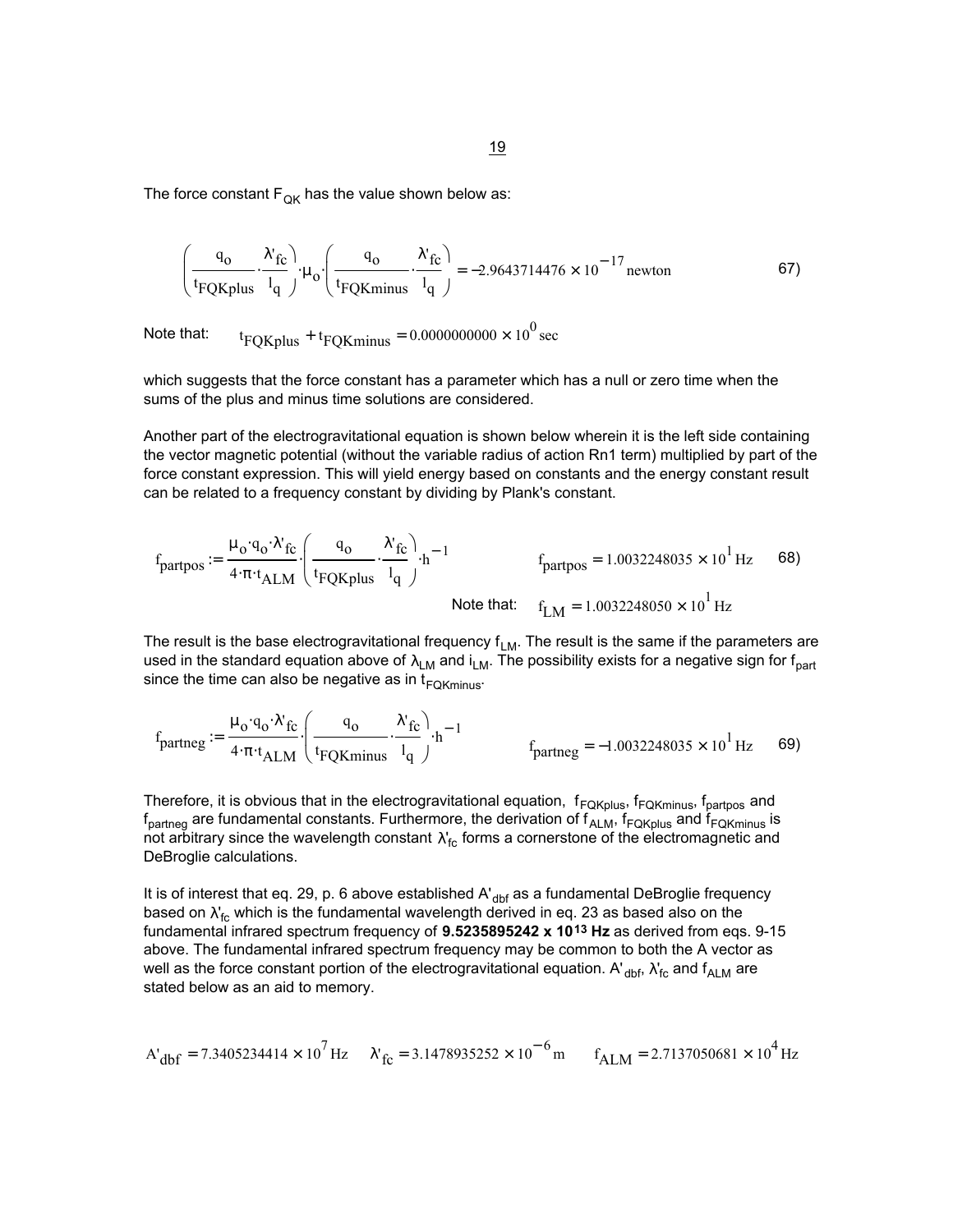20

It is of interest that  $f_{ALM}$  of eq. 60 and related frequencies  $f_{FQKplus}$  and  $f_{FQKminus}$  may be derived by scaling frequency A'<sub>dbf</sub> by multiplying it by the fine structure and then dividing by 2 x pi<sup>2</sup>.

$$
\frac{A'_{\text{dbf}} \alpha}{2 \cdot \pi^2} = 2.7137050872 \times 10^4 \,\text{Hz} \quad \text{where,} \quad f_{\text{ALM}} = 2.7137050681 \times 10^4 \,\text{Hz} \tag{70}
$$

Whenever the fine structure constant appears as a scaling factor, it is of importance since it is fundamental to the structure of particle physics as a whole.

Back on p. 12, eq. 51 derived a frequency very close to the common television (60 Hz powerline based) horizontal sweep frequency of 15,750 Hz. It can also be derived from A'  $_{\text{dbf}}$  as shown below, again by scaling it by the very important fine structure constant.

$$
f_{\text{audio}} := 4 \cdot A'_{\text{dbf}} \cdot \alpha^2
$$
 or,  $f_{\text{audio}} = 1.5635714834 \times 10^4 \text{ Hz}$  71)

Note that: 
$$
f_{\text{audio}} - 15750 \cdot Hz = -1.1428516578 \times 10^2 Hz
$$
 (72)

Further: 
$$
f_{\text{audio}} \cdot \alpha = 1.1409933180 \times 10^2 \text{ Hz}
$$
 ~Piano Note A<sub>2</sub> 73)

And 
$$
f_{\text{ALM}} \alpha = 1.9802864037 \times 10^2 \text{ Hz}
$$
 ~Piano Note G<sub>3</sub> 74)

Where:

$$
\tan\left(\frac{f_{\text{ALM}}}{f_{\text{audio}}}\right) = 6.0050490089 \times 10^1 \text{ deg}
$$
 The beginning of a hexagon. 75)

Next, a very important frequency is derived via scaling  $f_{ALM}$  by multiplying  $f_{ALM}$  by the fine structure constant and then dividing by 8 pi. The result is a frequency very close to the Earth atmospheric cavity resonance fundamental of 7.83 Hz.

$$
f_{\text{schum}} := \frac{f_{\text{ALM}} \cdot \alpha}{8 \cdot \pi}
$$
 where, 
$$
f_{\text{schum}} = 7.8793092472 \times 10^0 \,\text{Hz}
$$
 76)

Again, our old friend 8 pi appears in the denominator.

The next equation brings it all together rather conclusively as:

$$
f''_{LM} := f_{schum} \cdot \frac{4}{\pi}
$$
 or,  $f''_{LM} = 1.0032248119 \times 10^1$  Hz where,  $f_{LM} = 1.0032248050 \times 10^1$  Hz 77)

The result is exactly equal to the originally derived electrogravitational frequency  $f_{LM}$  and is in extremely close agreement with eq. 68 and 69 above. I now suggest that  $f_{LM}$  is an internal action frequency of the magnetic action and interfering with it by invoking interference of the higher fundamental frequencies such as  ${\sf A_f}$  or f<sub>FQK</sub>, (eq. 3 and 5) may cause magnetic field enhancement or perhaps attenuation depending on the phasing of the field.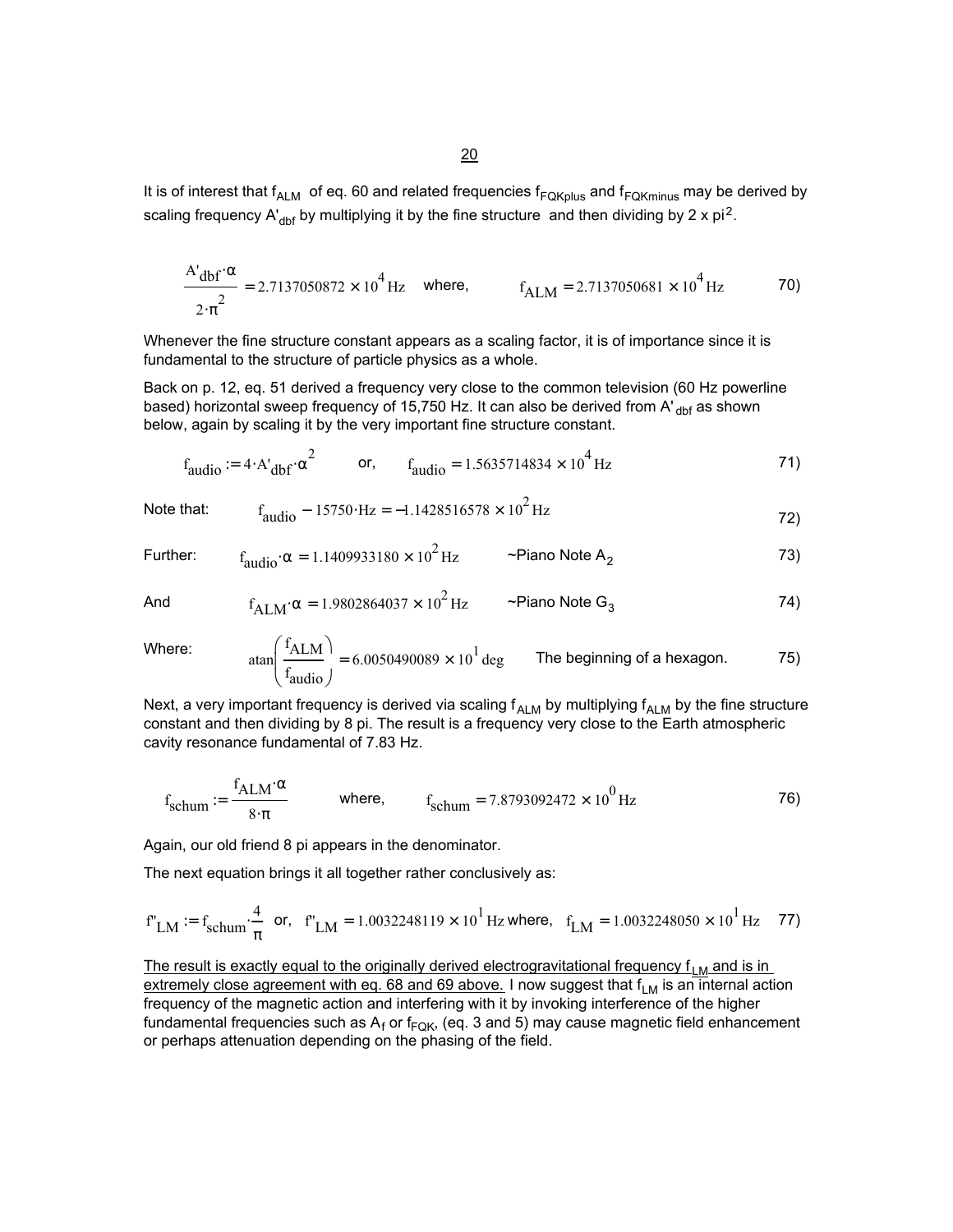The wavelength associated with the force constant is in the near infrared spectrum just below the deepest red as is derived below as:

$$
\lambda_{\text{FQK}} := \frac{c}{f_{\text{FQK}}} \quad \text{or,} \quad \lambda_{\text{FQK}} = 7.8697338130 \times 10^{-7} \, \text{m} \quad \text{lote:} \quad f_{\text{FQK}} = 3.8094358097 \times 10^{14} \, \text{Hz} \tag{78}
$$

This leads the discussion back to some of the fundamental geometry of the Great Pyramid of Giza where the magnitudes of the perimeter and the height are equivalent to 8 pi and 4/pi respectively. This means that the distance from the center of the bottom to the bottom edge forming a right angle of 90 degrees (center of the side) is equal to pi. A small pyramid based on the frequencies of  $A_f$  and  $\sf{f}_{\sf FQK}$  is naturally constructed corresponding to the 8 pi perimeter and 4/pi height.

$$
\left(\lambda_{\text{FQK}} \cdot 8 \cdot \pi\right) = 1.9778798346 \times 10^{-5} \,\text{m} \quad \text{AND}, \qquad \frac{c}{A_{\text{f}}} = 1.9778798388 \times 10^{-5} \,\text{m} \tag{79}
$$

Multiplying  $\lambda_{FQK}$  by pi, we arrive at an equivalent wavelength equal to 1/2 the length of one side or:

$$
\lambda_{\text{FQKhalfside}} := \lambda_{\text{FQK}} \cdot \pi \qquad \text{or,} \qquad \lambda_{\text{FQKhalfside}} = 2.4723497933 \times 10^{-6} \,\text{m} \tag{80}
$$

Multiplying the above result by 4/pi, we arrive at the cornerstone frequency of  $\lambda_{\rm fc}^{\rm r}$  as shown below.

$$
\lambda_{\text{FQKhalfside}} \cdot \frac{4}{\pi} = 3.1478935252 \times 10^{-6} \,\text{m} \qquad \text{where,} \qquad \lambda_{\text{fc}} = 3.1478935252 \times 10^{-6} \,\text{m} \tag{81}
$$

The above wavelength is equivalent to the vertical height of the pyramid geometry. It is associated therefore with the vertical energy gradient.

Finally, multiplying the half side wavelength by 8 we arrive back at the perimeter wavelength.

$$
\lambda
$$
 FQKhalfside<sup>8</sup> = 1.9778798346 × 10<sup>-5</sup> m where,  $\frac{c}{A_f}$  = 1.9778798388 × 10<sup>-5</sup> m 82)

which corresponds to the fundamental vector magnetic potential wavelength. Interfering with this wavelength may allow for the direct manipulation of magnetic fields such as enhancement or attenuation of the field strength. Eq. 78 derives the fundamental force constant wavelength and is a wavelength of interest if we wish to interfere with the energy space force coupling constant mechanism. This may allow for energy extraction directly from energy space as well as control of the electrogravitational action.

It is of interest that the shaft leading to the Queen's Chamber of the Great Pyramid is aligned North-South, thus taking maximum advantage of the Earth's ambient magnetic field. Further, the Grand Gallery length is naturally resonant acoustically at 7.83 Hz and rises at about 26.3 degrees while the shaft leading to the Queens chamber is of the length that would resonate acoustically at 10.03 Hz and is effectively horizontal. This relates directly to eq. 76 and 77 above which are derived from the fundamental electrogravitational parameters  ${\sf A}_{\sf f}$  and  ${\sf f}_{\sf FQK}$  at the beginning of this work.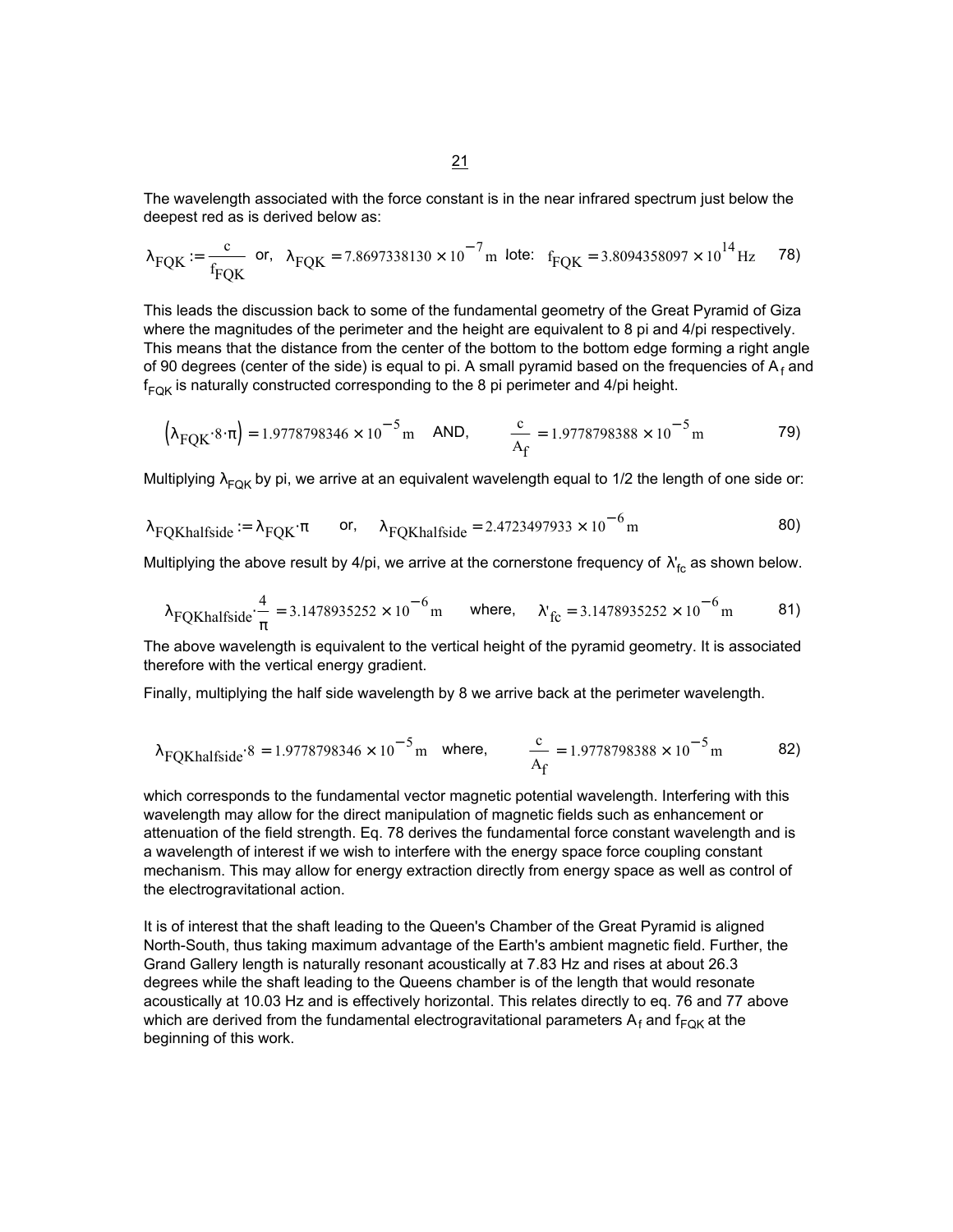Thus, the Queen's chamber shaft may have exploited the ambient magnetic field while the Grand Gallery exploited the Schumann electric field. The Grand Gallery rooftop length is about 153.7 feet while the Queens Chamber shaft is about 120.7 feet.

$$
\frac{153.7}{120.7} = 1.2734051367 \times 10^{0}
$$
 and 
$$
\frac{4}{\pi} = 1.2732395447 \times 10^{0}
$$
 83)

The result of the ratio above is very close to the square root of the golden mean. This suggests again that the Great Pyramid had a purpose much along the lines of a power generator and that the square root of the golden mean was a fundamental key to its working properly.

The Grand Gallery is said to resonate acoustically to a note of 438.5 Hz. If we look at the niches carved along the bottom edge of both sides of the gallery, we find 27 equally spaced grooves. That amounts to 28 equal distance spaces along the total length. The acoustic frequency of 219.24 Hz fits into the length of one of the spaces and twice that frequency equals 438.48 Hz. Perhaps there were acoustic mechanisms that boosted the energy at the 219.24 Hz frequency.

In closing, some may feel that considering the Great Pyramid as anything else but a giant tomb is not science. I must say that if we look objectively at the science involved in the structure that is the Great Pyramid of Giza, we must conclude that the facts cry out that thinking of the Great Pyramid as just a giant tomb is not a valid scientific conclusion.

Finally, I am almost certain that a laser capable of generating the key infrared frequencies relative to A<sub>f</sub> and f<sub>FQK</sub> and aimed at suitable targets will yield very interesting results.

> Jerry E. Bayles August 08, 2004

## **A\_frequency2.MCD>A\_frequency3.MCD (Addendum 3, August 26, 2004)**

It is of interest that in the electrogravitational equation shown in eq. 66, the permeability of free space constant  $\mu_0$  exists in the **A** vector parameters on either side of the force constant as well as in the force constant parameter itself. Solving for a least quantum time constant relative to the permeability constant would enable interaction or interference and possibly even some control in a quantum sense of all fields and matter containing the permeability constant. This would even include the mass of the electron, where I consider it to be constructed of standing waves for example, as well as ordinary free space electromagnetic waves. Magnetic fields would also be controllable at the quantum level directly in the field itself. It will be developed by the following presentation that the frequency of interest is obtained by dividing the **A** vector frequency A<sub>f</sub> by 2 pi which suggests that the 2 pi factor is remarkably important overall to this analysis.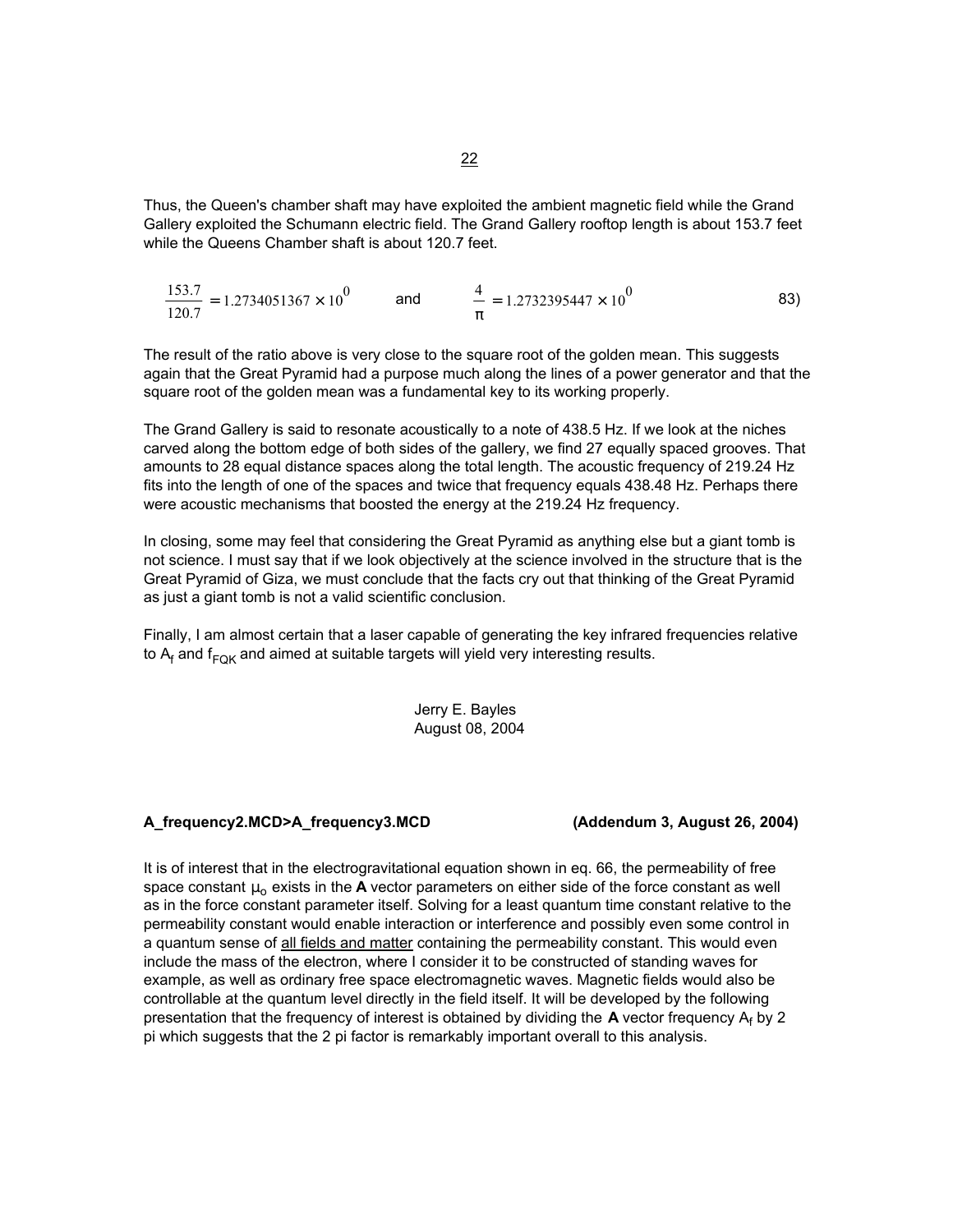First we will state the internationally established standard S.I. values of the permeability of free space as well as the least quantum fluxoid and then derive what I have termed in my previous works as the least quantum electrogravitationally related inductance  $\mathsf{L}_{\mathsf{Q}}$ .

$$
\mu_0 = 1.2566370610 \times 10^{-6} \frac{\text{herry}}{\text{m}}
$$
\n
$$
\Phi_0 = 2.0678346100 \times 10^{-15} \text{volt} \cdot \text{sec}
$$
\n
$$
L_Q := \frac{2 \cdot \Phi_0}{i_{LM}} \text{ Henry} = \text{(volt x sec) /amp where, } L_Q = 2.5729832069 \times 10^3 \text{ henry}
$$
\n84)

Next, the least quantum potential is derived based on the least quantum electrogravitational frequency  $f_{LM}$ .

$$
v_{\mu 0} := 2 \cdot \left( \Phi_0 \cdot f_{LM} \right) \qquad v_{\mu 0} = 4.1490059468 \times 10^{-14} \text{ V} \qquad \text{Solving for time } t_{\mu 0}, \tag{85}
$$

$$
\mu_0 = \frac{v_{\mu 0} \cdot t_{\mu 0}}{i_{\text{LM}} \cdot \lambda_{\text{LM}}}
$$
 has the solution of: 
$$
\frac{\mu_0}{v_{\mu 0}} \cdot i_{\text{LM}} \cdot \lambda_{\text{LM}}
$$

Then: 
$$
t_{\mu o} := \frac{\mu_o}{v_{\mu o}} \cdot i_{LM} \cdot \lambda_{LM}
$$
 or,  $t_{\mu o} = 4.1453296141 \times 10^{-13} s$  86)

$$
f_{\mu 0} := t_{\mu 0}^{-1}
$$
  $f_{\mu 0} = 2.4123534027 \times 10^{12} \text{ Hz}$  (87)

The frequency constant  $f_{\mu 0}$  is fundamental to the permeability of free space constant and is therefore fundamental to all fields containing  $\mu_\text{o}$  in any expression. Causing interference at the f<sub>µo</sub> frequency, which is fundamental to the permeability of free space, interferes with all fields (or mass) that contain the  $\mu_0$  constant as a necessary constant in the related equation.

Note that: 
$$
\frac{A_f}{f_{\mu o}} = 6.2831853072 \times 10^0
$$
 and  $2 \cdot \pi = 6.2831853072 \times 10^0$  88)

A simple reduction of frequency of the **A** vector constant frequency of eq. 3 above by dividing by 2 pi yields the  $f_{10}$  frequency constant. Again, the importance of 2 pi is demonstrated.

Solving for the related quantum ohm unit:

$$
R_{Q} := \frac{\mu_0 \cdot \lambda_{LM}}{t_{\mu o}} \qquad R_{Q} = 2.5812805760 \times 10^4 \,\Omega \qquad \frac{\text{which is equal to the standard}}{\text{value S.I. unit Quantum Ohm.}} \tag{89}
$$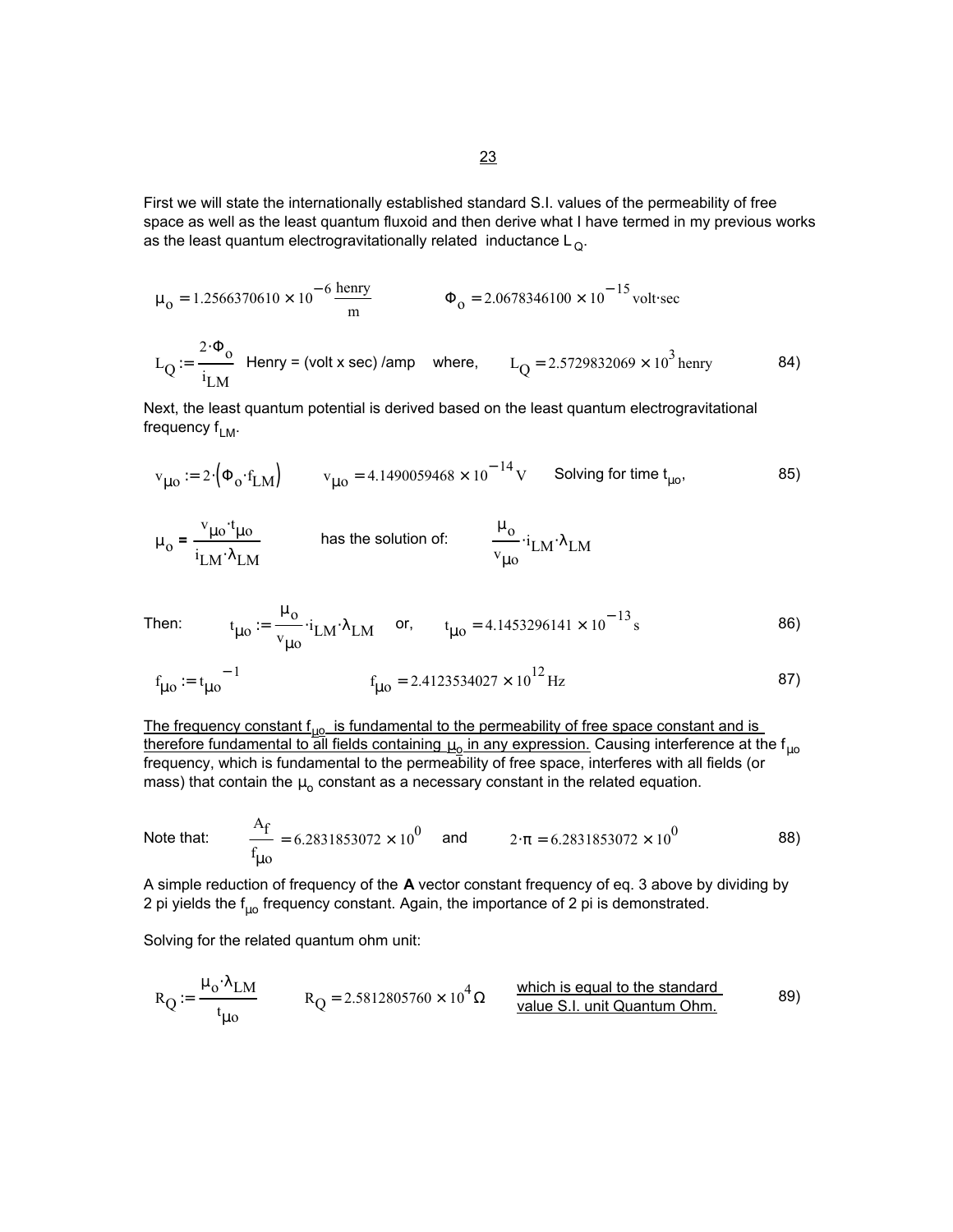The mass of the electron may be expressed in terms of  $\mu_0$  as:

Standard S.I. units electron mass:

$$
m'_{e} := \frac{\mu_{0} q_{0}^{2}}{4 \cdot \pi \cdot l_{q}} \qquad m'_{e} = 9.1093896883 \times 10^{-31} \text{ kg} \qquad m_{e} = 9.1093897000 \times 10^{-31} \text{ kg} \qquad \qquad 90)
$$
  

$$
m''_{e} := \frac{R_{Q} t_{\mu 0}}{\lambda_{LM} \cdot 4 \cdot \pi \cdot l_{q}} \qquad m''_{e} = 9.1093896883 \times 10^{-31} \text{ kg} \qquad \qquad 90
$$
  

$$
m''_{e} = 9.1093896883 \times 10^{-31} \text{ kg} \qquad \qquad \text{Mass is directly pro-portional to time } t_{\mu 0}.
$$

Thus, even mass may be affected by the frequency related to  $t_{\mu o}$  and therefore the gravitational action will be affected for both the mass and electrogravitational forms of mathematical expression. Note that the time  $t_{\mu 0}$  must be the value computed above in order for the mass to be correct, all other parameters being constants. Magnetic permeability now has the expression:

S.I. Standard Value:

$$
\mu'_{o} := \frac{R_{Q} t_{\mu o}}{\lambda_{LM}} \qquad \mu'_{o} = 1.2566370610 \times 10^{-6} \frac{\text{henry}}{\text{m}} \qquad \mu_{o} = 1.2566370610 \times 10^{-6} \frac{\text{henry}}{\text{m}}
$$

Where,

 $R_{\rm B}$ 

$$
vel_{\mu o} := \lambda_{LM} \cdot f_{\mu o} \quad vel_{\mu o} = 2.0541178166 \times 10^{10} \frac{m}{s} \quad \text{and} \quad \frac{c}{2 \cdot \alpha} = 2.0541178062 \times 10^{10} \frac{m}{s} \qquad 91)
$$

Thus part of the structure of the permeability expression is faster than the velocity of light by the  $c/2\alpha$  ratio shown above.

Note:

which is the previously established least quantum  
\n
$$
l_q \cdot f_{\mu o} \cdot 4 \cdot \pi = 8.5424545853 \times 10^{-2} \frac{m}{s}
$$
 velocity  $V_{LM}$ . (Numerous previous papers online at  $92$ )

Or:

$$
V_{LM} := \sqrt{\frac{h \cdot f_{LM}}{m_e}} \qquad V_{LM} = 8.5424546140 \times 10^{-2} \frac{m}{s}
$$

It can easily be developed that the established gravitational constant G will also be affected by the least quantum permeability frequency  $f_{\mu o}$  as shown on the next page. It is in terms of the permeability of free space times the fourth power of the least quantum electrogravitational velocity.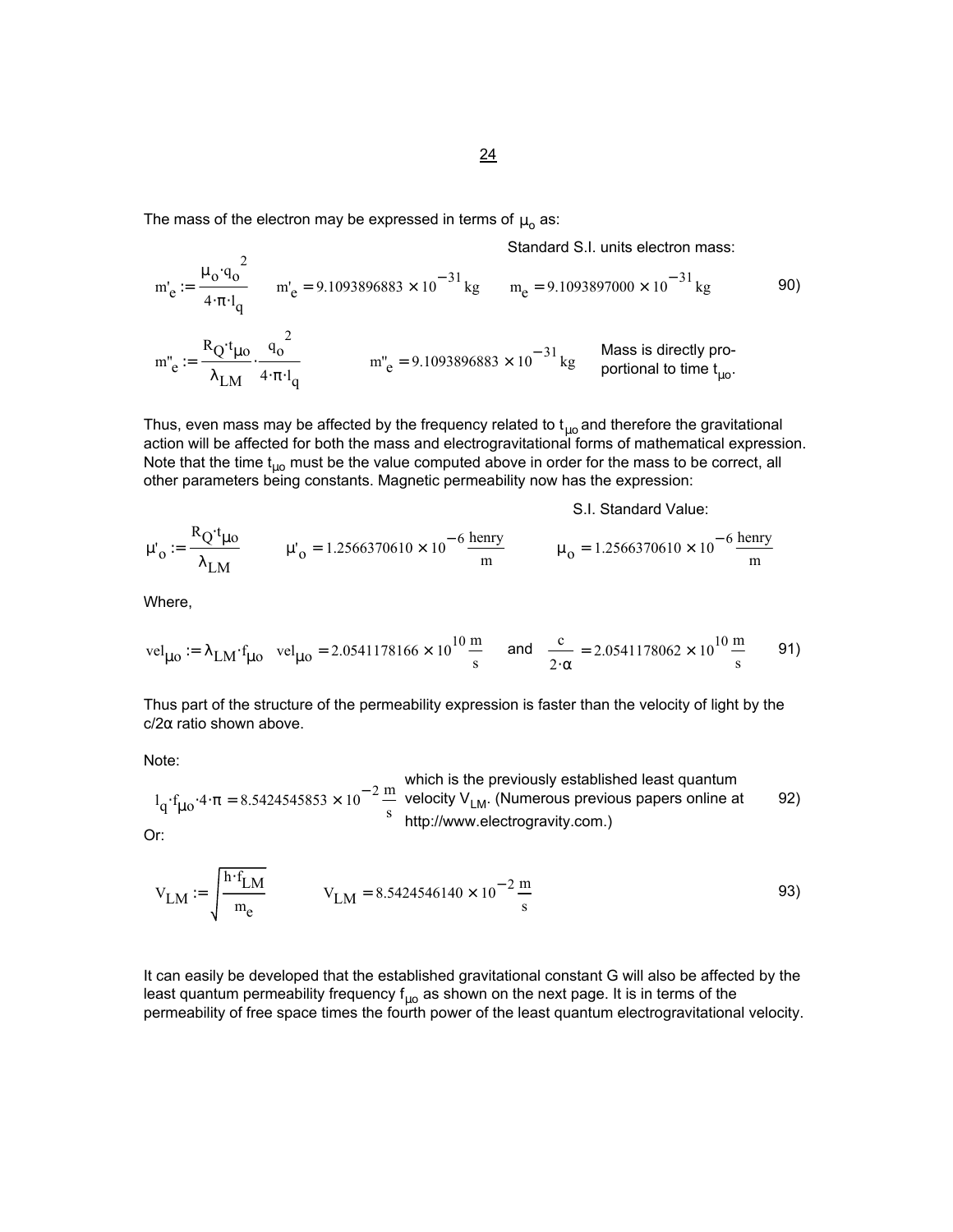$$
G_{eg} := \frac{R_{Q} \cdot t_{\mu o}}{\lambda_{LM}} \cdot \left( l_{q} \cdot f_{\mu o} \cdot 4 \cdot \pi \right)^{4}
$$
\n
$$
G_{eg} = 6.6917634167 \times 10^{-11} \frac{\text{henry}}{\text{m}} \cdot \frac{\text{m}^{4}}{\text{sec}^{4}}
$$
\n
$$
\tag{94}
$$

Where the standard S.I. value of G is:  $\sqrt{a}$ 

$$
G_{Newton} = 6.672590000 \cdot 10^{-11} \cdot \text{newton} \cdot \text{m}^2 \cdot \text{kg}^{-2}
$$

The units relate to a constant result in both cases and each fits the mechanics of the science being considered.

Therefore, the electrogravitational field will also be affected by  $f_{\mu o}$ . The result of the above for the electrogravitational force verses the Newtonian force respectively at the Bohr n1 orbital between two electrons is given below.

$$
F_{Geg} := \frac{G_{eg} \cdot m_e \cdot m_e}{R_{n1}^2}
$$
 
$$
F_{Geg} = 1.9829730556 \times 10^{-50} \text{ newton} \cdot \frac{\text{henry}}{\text{m}} \cdot \text{newton}
$$
 95)

$$
F_{\text{GNewton}} = \frac{G_{\text{Newton}} \cdot m_{\text{e}} \cdot m_{\text{e}}}{R_{\text{n1}}^2} \qquad F_{\text{GNewton}} = 1.9772913890 \times 10^{-50} \text{N} \tag{96}
$$

In the electrogravitational equation, the henry/meter as well as one of the newton terms is considered to be a constant by reason of the force constant term. If a force of proton to electron is being considered, the Compton radius of the proton instead of the electron applies in the denominator (eq. 90) and therefore the mass change is gravitationally accounted for as has been shown in previous works. Thus, 2 pi is fundamentally important in the scale of frequencies related to this analysis as the following will demonstrate using the fundamental wavelength from eq. 23.

$$
2 \cdot \pi \cdot \lambda'_{fc} = 1.9778798346 \times 10^{-5} \text{ m} = A_f, \text{ the } A \text{ vector electrogravitational frequency} \text{ constant of eq. 3 above if divided into c, the velocity of light.} \tag{97}
$$

$$
(2 \cdot \pi)^2 \cdot \lambda_{\text{fc}} = 1.2427385516 \times 10^{-4} \text{ m} = f_{\mu 0} \text{ of eq. 87 if divided into c, the velocity of light.}
$$

Finally: 
$$
\frac{4 \cdot \pi^2 \cdot \lambda'_{\text{fc}}}{2 \cdot \alpha} = 8.5149953552 \times 10^{-3} \text{ m}
$$
 where, 
$$
\lambda_{\text{LM}} = 8.5149954160 \times 10^{-3} \text{ m}
$$
 99)  
= fundamental electrogravitational wavelength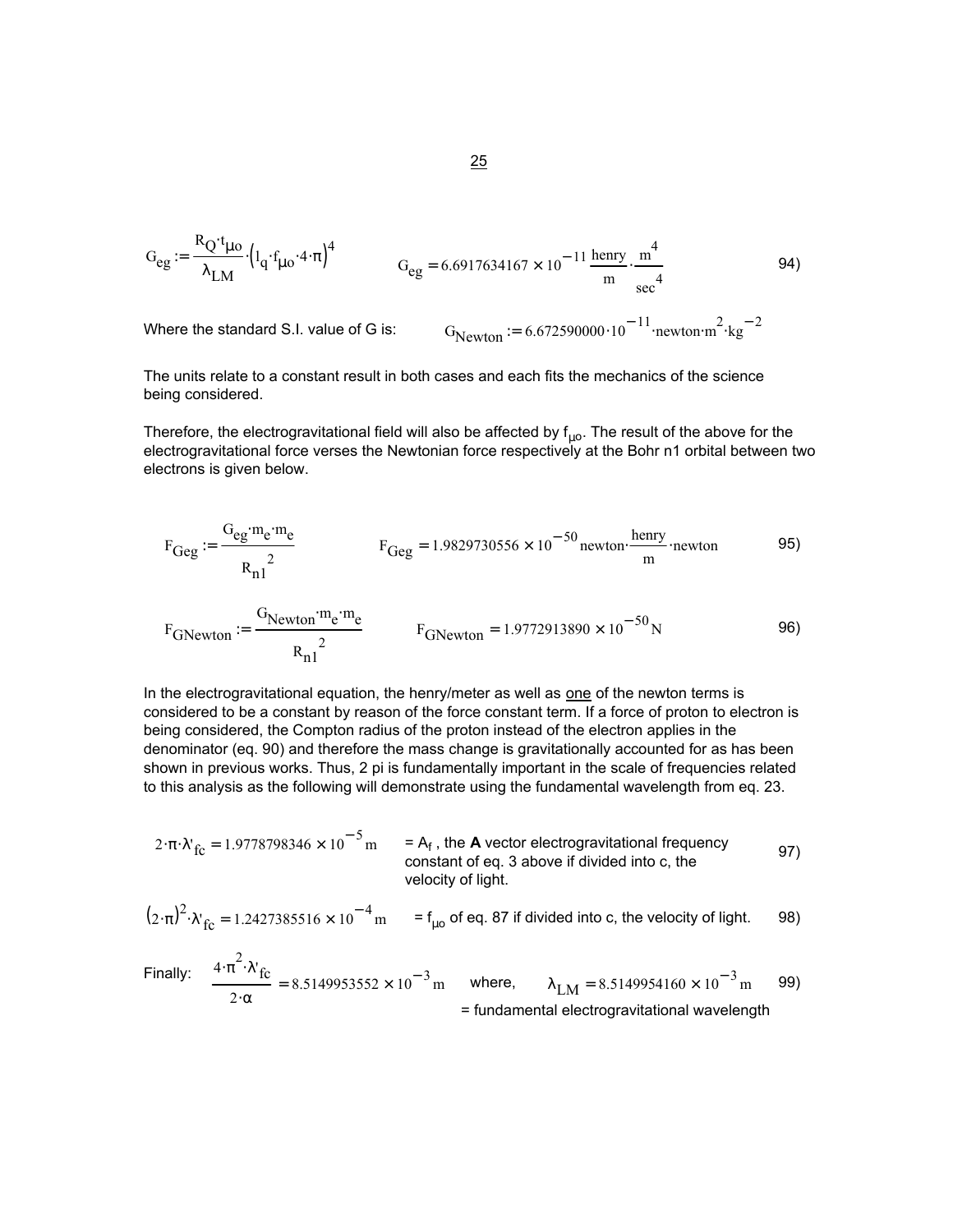It is of interest that the Curie temperature is about **770 degrees Centigrade** for iron which is where the atomic alignment in the magnetic domains disappears and a ferromagnetic material becomes nearly paramagnetic. This is in the vicinity of **627 degrees Centigrade** and that temperature is very close to the main frequency of eq. 23 (A<sub>eqf</sub>) of **9.5235895242 x 10<sup>13</sup> Hz.** The magnetic domains in iron are about  $5 \times 10^{-05}$  meter across. This makes the circumference equal to pi x diameter, or  $\lambda_{domain} = 1.571 \times 10^{-04}$  meter. Then:

$$
\lambda_{\mu o} := (2 \cdot \pi)^2 \cdot \lambda_{\text{fc}} \qquad \lambda_{\mu o} = 1.2427385516 \times 10^{-4} \,\text{m} \qquad \text{PHI}_{\text{sqrt}} := \frac{4}{\pi} \qquad \qquad \text{100}
$$
\n
$$
\lambda_{\mu o} \cdot \text{PHI}_{\text{sqrt}} = 1.5823038677 \times 10^{-4} \,\text{m} \qquad \lambda_{\text{domain}}
$$

which suggests a connection to the square root of the Golden Mean equal to 4/pi. Finally, the ratio of 770 deg. C to the 627 deg. C above  $= 1.228$  which is approximately equal to  $4$ /pi.

In conclusion, the ratio of frequencies equal to 2 pi or multiples of 2 pi appear throughout this analysis which strongly suggests there is an important fundamental mechanism at work concerning the frequencies related to the above presentation. I am reminded of the fundamental quantum angular momentum statement shown below for the atomic shells of the Bohr atom.

$$
m \cdot v \cdot r = \frac{i \cdot n \cdot h}{2 \cdot \pi} \tag{101}
$$

The expression on the left is in units of angular momentum and is a fundamental statement for the angular momentum in the Bohr 'orbitals' of the Hydrogen atom where i is the square root of -1, n is the orbital number, h is Plank's constant, m is the mass of the electron, v is the orbital velocity and r is the radius of the orbit. The probability wave says the electron cannot occupy a definite orbital radius according to present day quantum mechanics but a very precise predictable energy is always associated with the energy differences of the 'orbitals' in spite of the so-called uncertainty of where the electron is at any given time. This is indeed a curious fact. Therefore a great deal of Bohr's atomic model of the atom is still directly applicable to quantum mechanics in general.

Finally, it is possible that eq. 101 above may have solutions involving multiples of the 2 pi constant and even squares and square roots of the constant 2 pi which may also be relevant to the content of this paper. Dividing 360 degrees by 2 pi is equal to 1 radian and 1 radian was fundamental to my previous published papers involving wavefunctions related to electrogravitation. Lest we forget, 2 pi is also very important in the basic construct of the Great Pyramid.

> Jerry E. Bayles August 27, 2004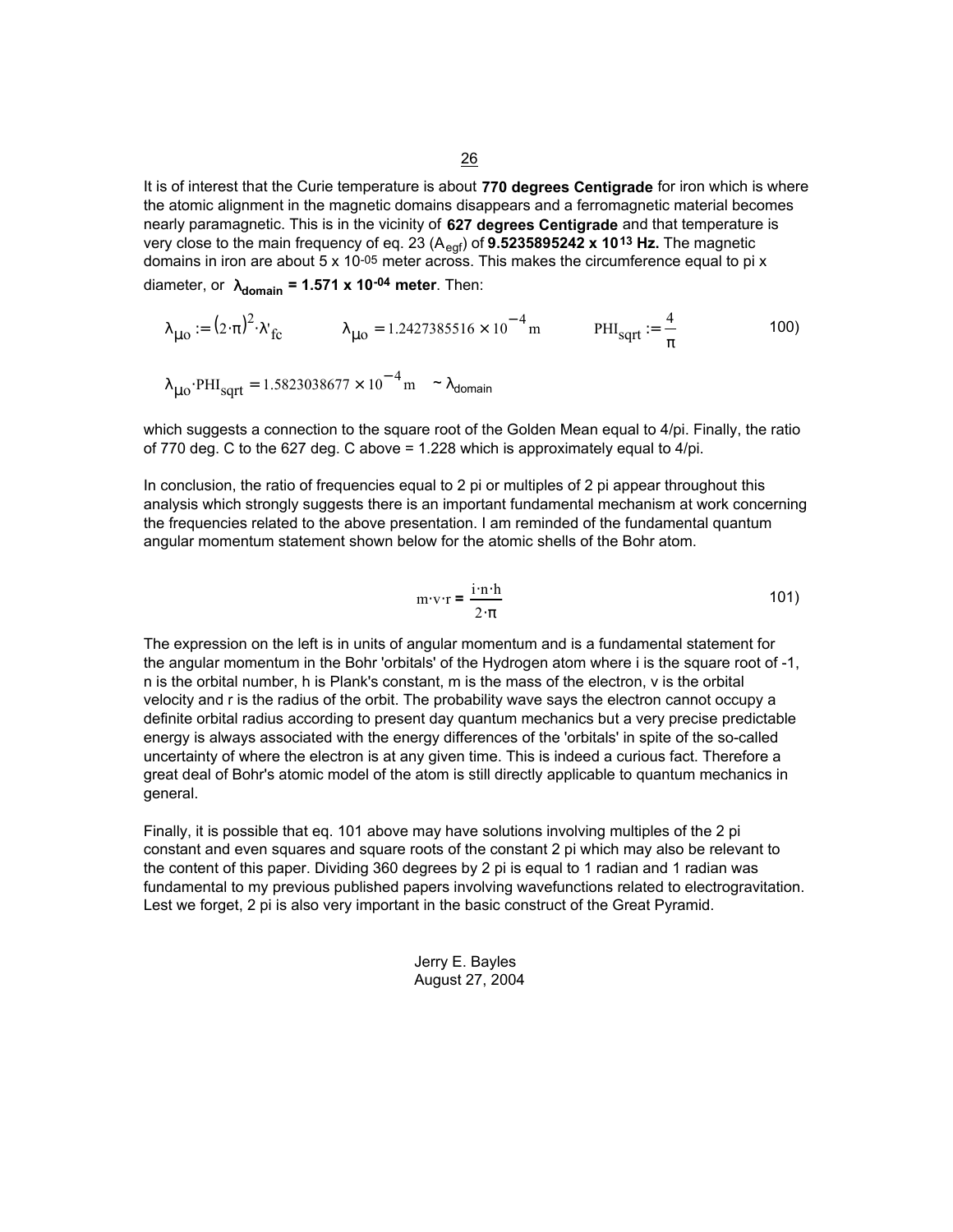**A\_frequency3.MCD>A\_frequency4.MCD (Addendum 4, Sept. 17, 2004)**

# **Creation of a field mass by splitting the frequency of a photon**

An ordinary photon of electromagnetic energy exhibits the impedance of free space which is calculated as the magnetic permeability of free space times the free space velocity of light. Further, it may be calculated as the inverse of the product of the electric permittivity of free space times the velocity of light in free space.

Light is said to have energy but no rest mass as does an electron for example. Light of course travels at the velocity of light in free space and a particle with rest mass cannot owing to the relativistic increase in mass which would require an infinite amount of energy input to attempt to bring any particle with rest mass to the velocity of light.

I propose that light is actually composed of two frequencies, and further that the magnetic permeability and the electric permittivity of free space can each create a characteristic frequency which also depends on the nature of the impedance. If the particle impedance is equal to what is known as the free space impedance of electromagnetic fields, then the two frequencies are equal to each other and the velocity result is the velocity of light. The particle is thus a photon and can be said to have zero rest mass.

However, if the particle impedance is equal to the quantum ohm, then the particle has two frequencies that are not the same and can be derived based on the quantum ohm value as well as the magnetic permeability and electric permittivity constants which are the same constants as used for the photon calculations. The wavelength is held as common to each calculation.

We begin by calculating the frequencies based on the free space impedance  $R_s$  below for the case of a photon of electromagnetic energy at the wavelength of eq. 23, p. 5 above of  $\,\lambda'_{\rm fc}.$  The calculations involve the magnetic permeability and the electric permittivity constants of free space and we will see that the result yields the main electrogravitational frequency common to both the **A** vector and the force constant of my electrogravitational equation shown above on the beginning abstract page.

$$
R_s := \mu_0 \cdot c
$$
  $R_s = 3.7673031333 \times 10^2 \text{ ohm}$   $\epsilon_0 := 8.854187817 \cdot 10^{-12} \cdot \frac{\text{farad}}{\text{m}}$ 

$$
f_{Rs\mu o} := \frac{R_s}{\mu_o \cdot \lambda'_{fc}}
$$
  $f_{Rs\mu o} = 9.5235895242 \times 10^{13} \text{ Hz}$  (See eq. 14 & 15 above.) 102)

$$
f_{\text{Rseo}} := \frac{1}{\epsilon_0 \cdot R_s \cdot \lambda'_{\text{fc}}}
$$
  $f_{\text{Rseo}} = 9.5235895282 \times 10^{13} \text{ Hz}$  Results are effectively equal. 103)

Therefore, it is demonstrated by eq. 102 and 103 above that the two resulting frequencies are equal. This is not the case if we now use the quantum hall ohm constant as will be shown below.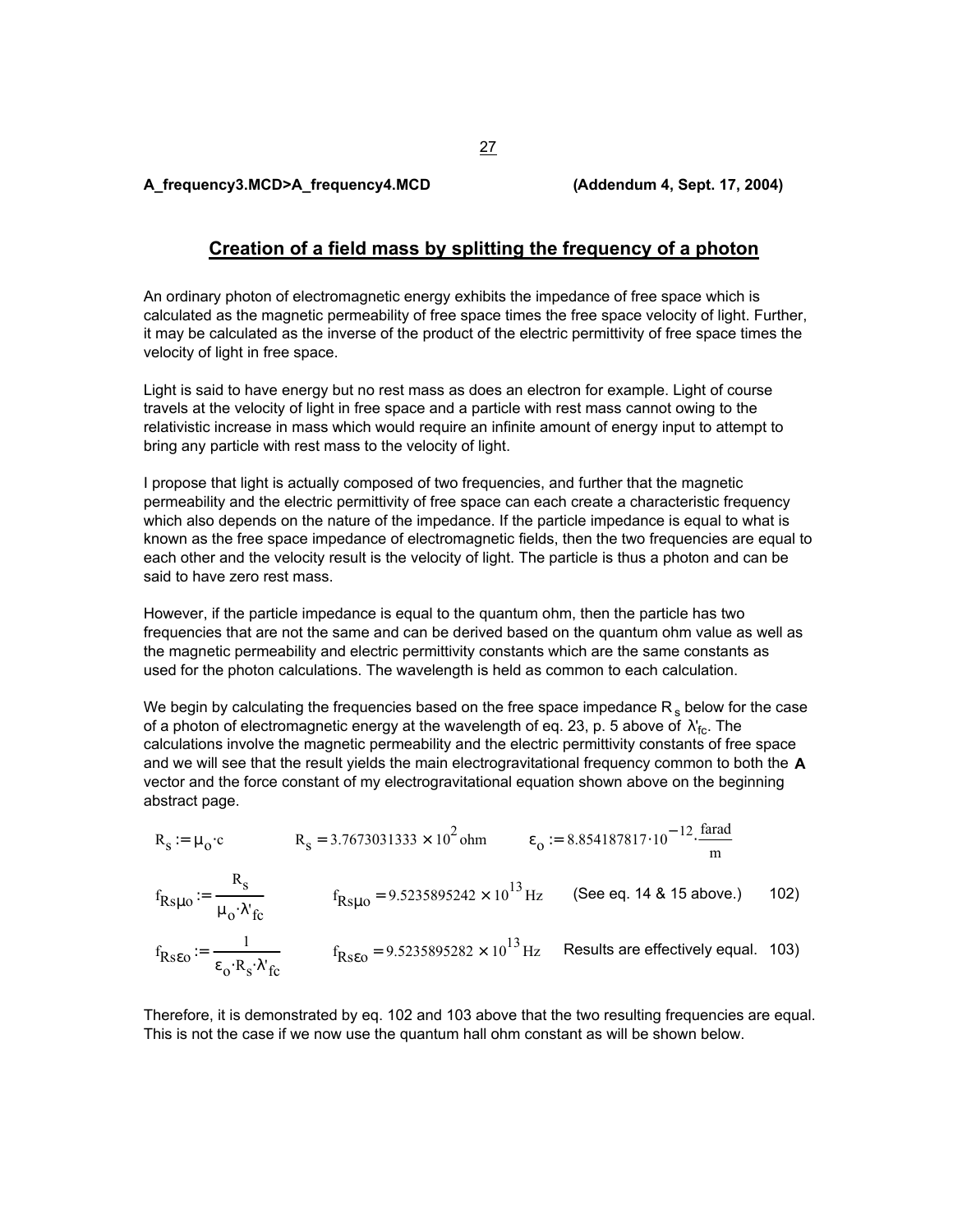$$
R'_{Q} := \frac{h}{q_{0}^{2}}
$$
  $R'_{Q} = 2.5812805874 \times 10^{4} \text{ ohm} \text{ where, } R_{Q} = 2.5812805760 \times 10^{4} \text{ ohm}$   
(R<sub>Q</sub>=S.I. Standard Value)

$$
f_{\text{Rq}\mu\text{o}} := \frac{R_{\text{Q}}}{\mu_{\text{o}} \cdot \lambda'_{\text{fc}}} \qquad f_{\text{Rq}\mu\text{o}} = 6.5253726028 \times 10^{15} \text{ Hz} \qquad (\sim R_{\text{n1}} \text{ Bohr atom frequency}) \qquad (104)
$$

$$
f_{Rq\epsilon o} := \frac{1}{\left(\epsilon_o \cdot R_Q \cdot \lambda'_{fc}\right)} \qquad f_{Rq\epsilon o} = 1.3899399005 \times 10^{12} \text{ Hz} \qquad \text{Which is equal to (2 pi)^22} \qquad \text{times } F_{EGC}, \text{ eq. 18 above.}
$$

It is readily seen that there are now two distinct frequencies related to the quantum ohm impedance calculations above. I propose that this is a property of rest mass since the quantum ohm is present in calculations involving wavefunctions of particles having rest mass moving at various velocities.

It turns out that there is a local natural phenomena that can be correlated to the above calculations. There is a place in Gold Hill Oregon called the Oregon Vortex. Basically, there exists a hemisphere of energy that is half above and half below the ground level which creates a circular line of demarcation having a knife edge of thickness. The diameter of the circle inscribed by the equator of the hemisphere is 165.375 feet, or 50.4063 meters. Let us calculate the circumference related to this diameter and use it as a wavelength in the equations shown in eq. 104 and 105 above.

$$
\lambda_{\text{vortex}} := \pi \cdot 50.4063 \cdot \text{m} \qquad \text{or,} \qquad \lambda_{\text{vortex}} = 1.5835606177 \times 10^2 \text{ m}
$$
  
\n
$$
f_{\text{Rq} \mu \text{o} \lambda \text{vortex}} := \frac{R_{\text{Q}}}{\mu_{\text{o}} \cdot \lambda_{\text{vortex}}} \qquad f_{\text{Rq} \mu \text{o} \lambda \text{vortex}} = 1.2971513648 \times 10^8 \text{ Hz} \qquad \text{106}
$$

$$
f_{\text{RqeoAvortex}} := \frac{1}{\epsilon_0 \cdot \text{R}_\text{Q} \cdot \lambda_{\text{vortex}}} \qquad f_{\text{RqeoAvortex}} = 2.7630030478 \times 10^4 \text{ Hz}
$$

Note: Page 18, eq. 60 above presented a unique ultrasonic frequency  $f_{ALM}$  which is very close to the above frequency in eq. 107.

$$
f_{\text{ALM}} = 2.7137050681 \times 10^4 \text{ Hz}
$$
 
$$
\frac{f_{\text{RqeoAvortex}}}{f_{\text{ALM}}} = 1.0181662998 \times 10^0
$$
 108)

A corrected vortex wavelength is related to the electrogravitational wavelength fundamental as:

$$
\lambda'_{\text{vortex}} := \frac{\lambda_{\text{LM}}}{\alpha^2} \qquad \lambda'_{\text{vortex}} = 1.5990192739 \times 10^2 \text{ m} \qquad \frac{\text{This result is a fundamentaly}}{\text{important, electromagnetic}}} \qquad \text{109}
$$
\n
$$
\text{correlation to the vortex.}
$$

This is very feasible since the vortex diameter changes slightly according to the time of day, (J. Litster, 1960). See full reference at end of paper.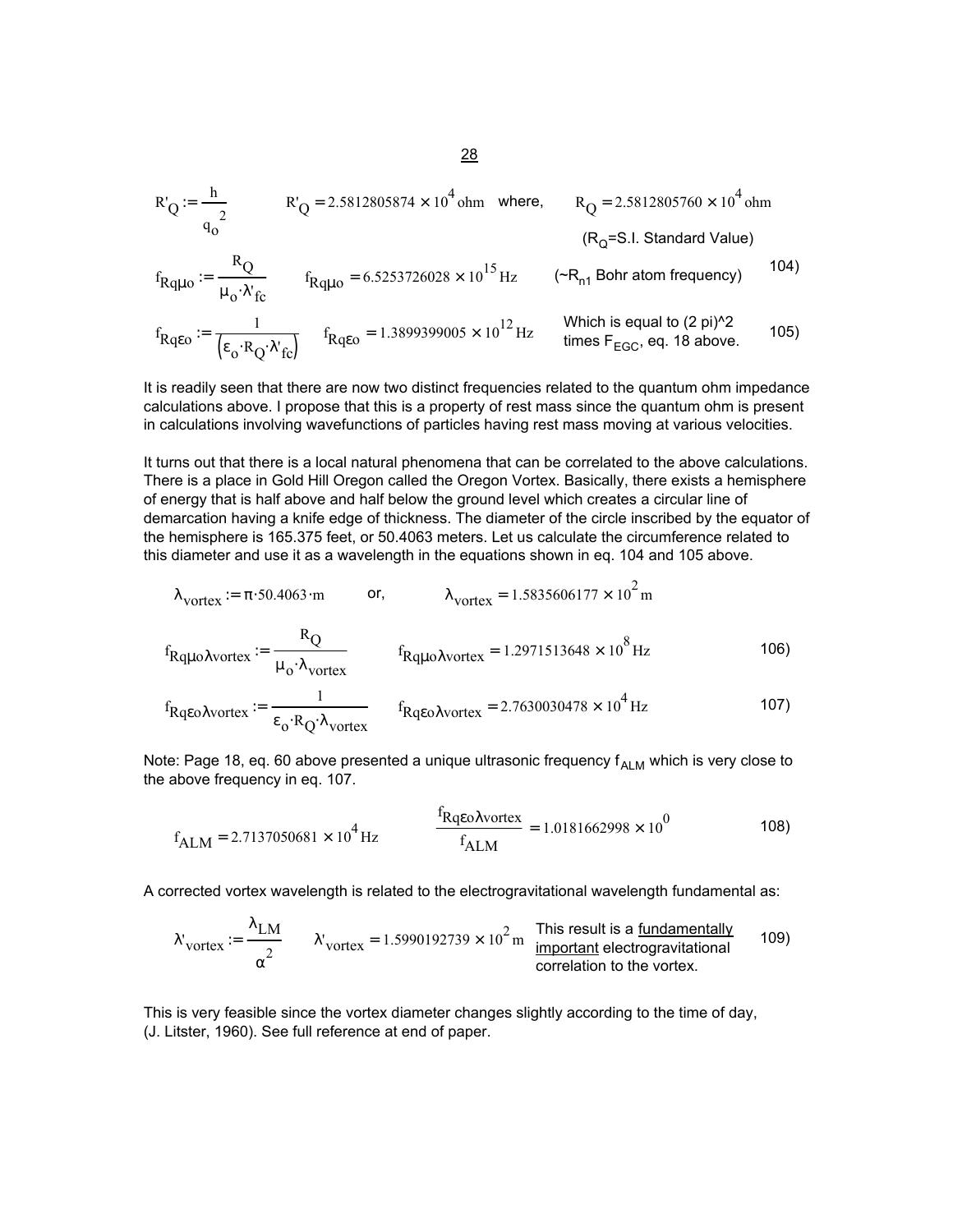Let the corrected wavelength in eq. 109 be used to calculate the new ultrasonic frequency related to  $\varepsilon_0$  as well as the higher frequency related to the permeability  $\mu_0$ .

$$
f_{\text{RqeoAvortex}} := \frac{1}{\epsilon_0 \cdot R_Q \lambda' \text{vortex}}
$$
  $f_{\text{RqeoAvortex}} = 2.7362914785 \times 10^4 \text{ Hz}$  110

$$
f_{\text{RqpoAvortex}} := \frac{R_{\text{Q}}}{\mu_{\text{o}} \cdot \lambda'_{\text{vortex}}} \qquad f_{\text{RqpoAvortex}} = 1.2846110426 \times 10^8 \,\text{Hz}
$$

$$
\frac{f_{Rqeo\lambda vortex}}{f_{ALM}} = 1.0083230896 \times 10^0
$$
 which is much closer than eq. 108 above.

$$
\frac{f_{EGC256}}{f_{Rq\mu o\lambda vortex}} = 2.00000000000 \times 10^{0}
$$
 which means the predicted  $\mu_o$  vortex  
frequency is exactly 1/2 of eq. 21 above  
which was one of the electrogravitational  
sub-frequency is calculated on p. 4 above.

### **Result: I view the above analysis of the Oregon Vortex as pointing to a natural proof of the electrogravitational action as presented in my theory.**

If we were to use the free space impedance to calculate the frequencies related to the wavelength of the Oregon Vortex as given above, we would arrive at the following results. This would be an electromagnetic frequency radiated as from an antenna where the quantum ohm solutions most likely represent standing waves.

$$
f_{\text{RseoAvortex}} := \frac{1}{\epsilon_0 \cdot R_s \cdot \lambda'_{\text{vortex}}} \qquad f_{\text{RseoAvortex}} = 1.8748520610 \times 10^6 \,\text{Hz}
$$

$$
f_{\text{RspoAvortex}} := \frac{\kappa_{\text{s}}}{\mu_{\text{o}} \cdot \lambda'_{\text{vortex}}} \qquad f_{\text{RspoAvortex}} = 1.8748520602 \times 10^6 \,\text{Hz}
$$

If there exists the radiated frequencies as calculated above, perhaps these could be used as a power source. In fact all of the calculated frequencies may be tapped into for power extraction.

Finally, it is of interest what the wavelength may be to equation 111 if the resulting frequency of eq. 3 is used. This may result in minor vortices inside the established major vortex.

$$
\lambda_{\text{minvortex}} \coloneqq \frac{R_Q}{\mu_0 \cdot A_f} \qquad \lambda_{\text{minvortex}} = 1.3552036109 \times 10^{-3} \,\text{m} \tag{116}
$$

which is exactly equal to the fundamental electrogravitational radius which is  $\lambda_{LM}$  divided by 2 pi.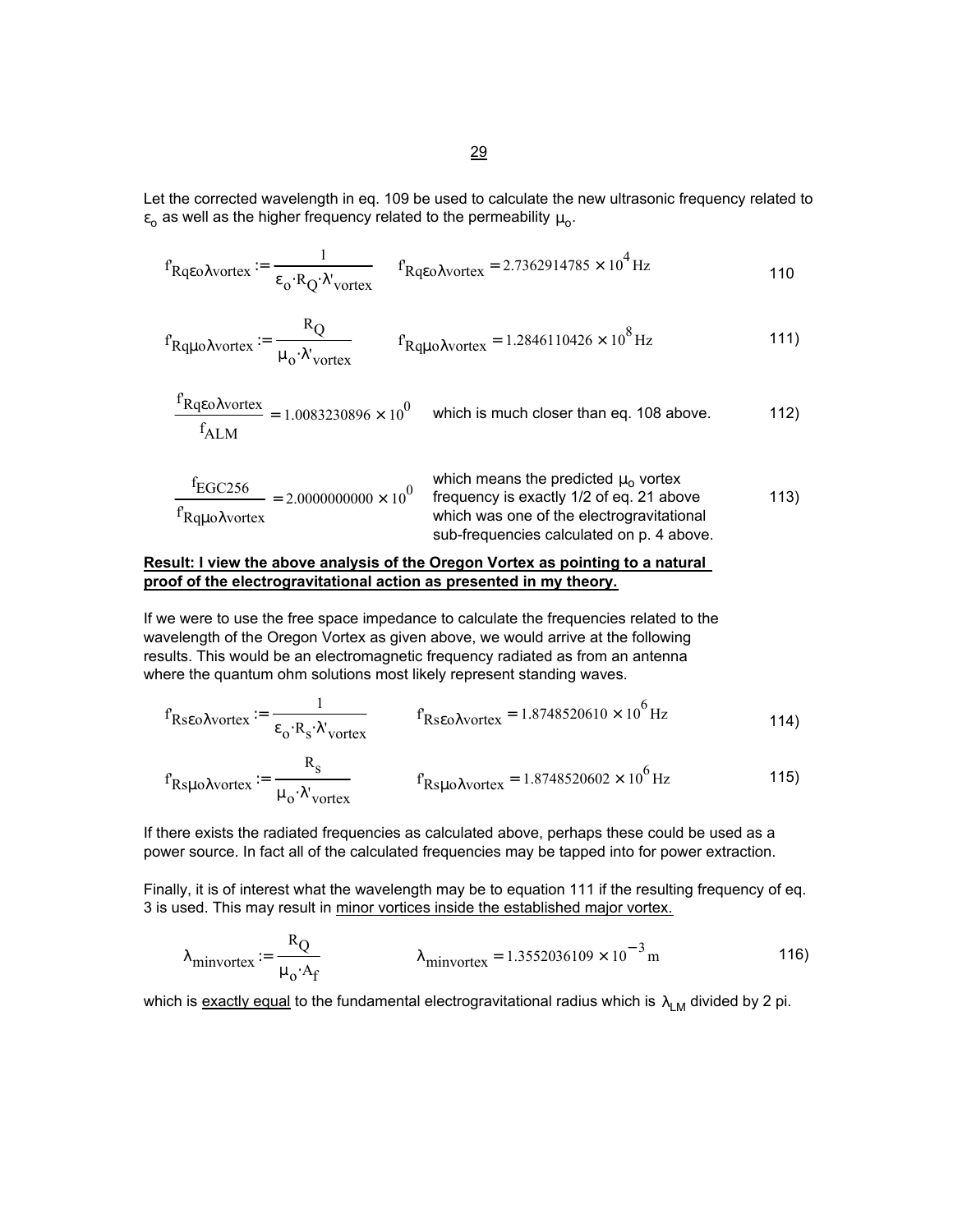It is known that a photon with at least twice the energy of the rest mass energy of one electron will split into an electron and positron if the path of the photon is directed near a heavy nucleus. This is called pair production. I propose that the field of the nucleus causes the two frequencies of the photon to separate from being the same and when this happens, energy to mass conversion occurs. Perhaps an experiment could be devised to look for two distinct frequencies such as my theory predicts should be there for mass to exist.

It may be postulated that a change in the velocity per unit time of a photon may engender the creation of mass, if the photon is acted upon by the right energy and rate of change of velocity per unit time, which amounts to acceleration. Then it can be further postulated in summing up action on the photon that the acceleration of charge creates a photon and given the right conditions, accelerating a photon may engender the transformation of a photon into rest mass plus left over kinetic energy.

It is possible to unite photon energy with macroscopic terms involving kinetic rest mass energy and solve for the acceleration parameter related to both. This in turn may be solved for the time parameter which is responsible for the change of photon energy with no rest mass to mass with left over kinetic energy.

Force times distance is equal to energy. Photon energy Ep is stated as planks constant h times the frequency f of the photon. Further, mass times acceleration times distance is also equal to energy. Distance is also equal to 1/2 acceleration times the square of time.

Force Dist = h·f 
$$
h \cdot f = \text{mass-accel} \cdot \frac{1}{2} \cdot \text{accel-time}^2
$$

Then, the hf zero rest mass energy can be set equal to the rest mass kinetic energy expression to solve for the acceleration related to the two frequencies that result in the creation of mass from a photon.

First, let the frequencies related to the fundamental electrogravitational wavelength be established utilizing the approach set forth by eq. 104 and 105 above.

$$
f_{\text{Rquo\lambda LM}} := \frac{R_{\text{Q}}}{\mu_{\text{o}} \cdot \lambda_{\text{LM}}} \qquad f_{\text{Rquo\lambda LM}} = 2.4123534027 \times 10^{12} \,\text{Hz} \tag{117}
$$

$$
f_{\text{Rqeo}\lambda\text{LM}} := \frac{1}{\left(\epsilon_{\text{o}} \cdot \text{R}_{\text{Q}} \cdot \lambda_{\text{LM}}\right)} \quad f_{\text{Rqeo}\lambda\text{LM}} = 5.1384441207 \times 10^8 \,\text{Hz}
$$

The basic equation relating zero rest mass photon energy to kinetic energy involving rest mass is shown below.

$$
hf_{\text{high}} = m \cdot \frac{1}{2} \cdot a_{\text{LM}}^2 \cdot \left(t_{\text{low}}\right)^2
$$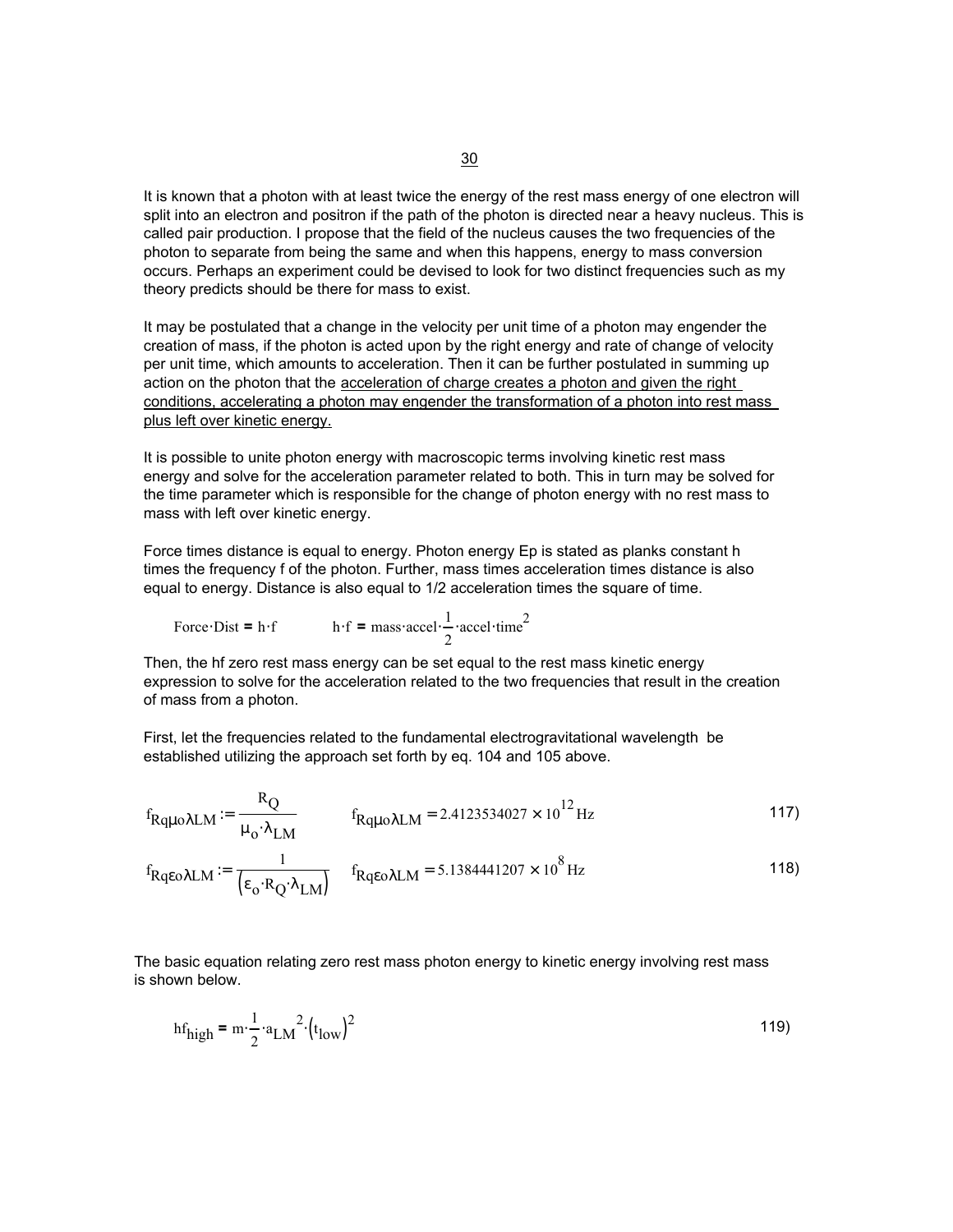31

where the  $t_{low}$  term can be set to the inverse of t for frequency low. Or,

$$
h \cdot f_{\text{high}} = m \cdot \frac{1}{2} \cdot \frac{a_{\text{LM}}^2}{f_{\text{low}}^2}
$$
 or,  $\frac{2 \cdot [(h \cdot f_{\text{high}}) \cdot f_{\text{low}}^2]}{m} = a_{\text{LM}}^2$  (120)

The required energy to mass conversion acceleration term  $a_{LM}$  can be solved for as shown below.

$$
a_{LM} := \sqrt{\frac{2 \cdot (h \cdot f_{Rq\mu o \lambda LM}) \cdot (f_{Rq\epsilon o \lambda LM})^2}{m_e}}
$$
  $a_{LM} = 3.0440420723 \times 10^{13} \frac{m}{s^2}$  (121)

In the above equation, the high frequency term is assigned to the  $\mu_0$  parameter and the low frequency term is assigned to the  $\varepsilon_0$  parameter.

The time or frequency may now be determined from the acceleration since we know the wavelength parameter is a constant equal to  $\lambda_{LM}$ .

$$
\lambda_{LM} = \frac{1}{2} \cdot a_{LM} \cdot t_a^2
$$
 or,  $t_a := \sqrt{\frac{2 \cdot \lambda_{LM}}{a_{LM}}}$   $t_a = 2.3652763086 \times 10^{-8} s$  122)

Finally:  $f_a := t_a^{-1}$  or,  $f_a = 4.2278358615 \times 10^7$  Hz

The above frequency is below both the high and low frequencies used in the calculations for the two frequencies related to the fundamental electrogravitational wavelength  $\lambda_{LM}$ . Eq. 29 of p. 6 derived a fundamental frequency related to the **A** vector as well as the force constant in my electrogravitational equation. If we divide the above frequency by that fundamental frequency we solve for a critical angle between the two as shown below.

Angle<sub>critical</sub> := 
$$
\text{atan}\left(\frac{A' \text{dbf}}{f_a}\right)
$$
 Angle<sub>critical</sub> = 6.0059848832 × 10<sup>1</sup> deg\n  
\n123)

Again we arrive at a 60 degree angle which happens to be a fundamental angle in crystals as well as many atomic elements. (See eq. 75 above.)

It may be possible to utilize the frequency  $f_a$  to generate field mass directly from basic electrogravitational energy. First, let us find the frequencies for an ordinary photon having the free space impedance equal to  $R_{s}$ .

$$
f_{\text{R}\text{S}\mu\text{o}}\lambda\text{LM} := \frac{R_{\text{S}}}{\mu_{\text{o}} \cdot \lambda_{\text{LM}}} \qquad f_{\text{R}\text{S}\mu\text{o}}\lambda\text{LM} = 3.5207588889 \times 10^{10} \text{Hz}
$$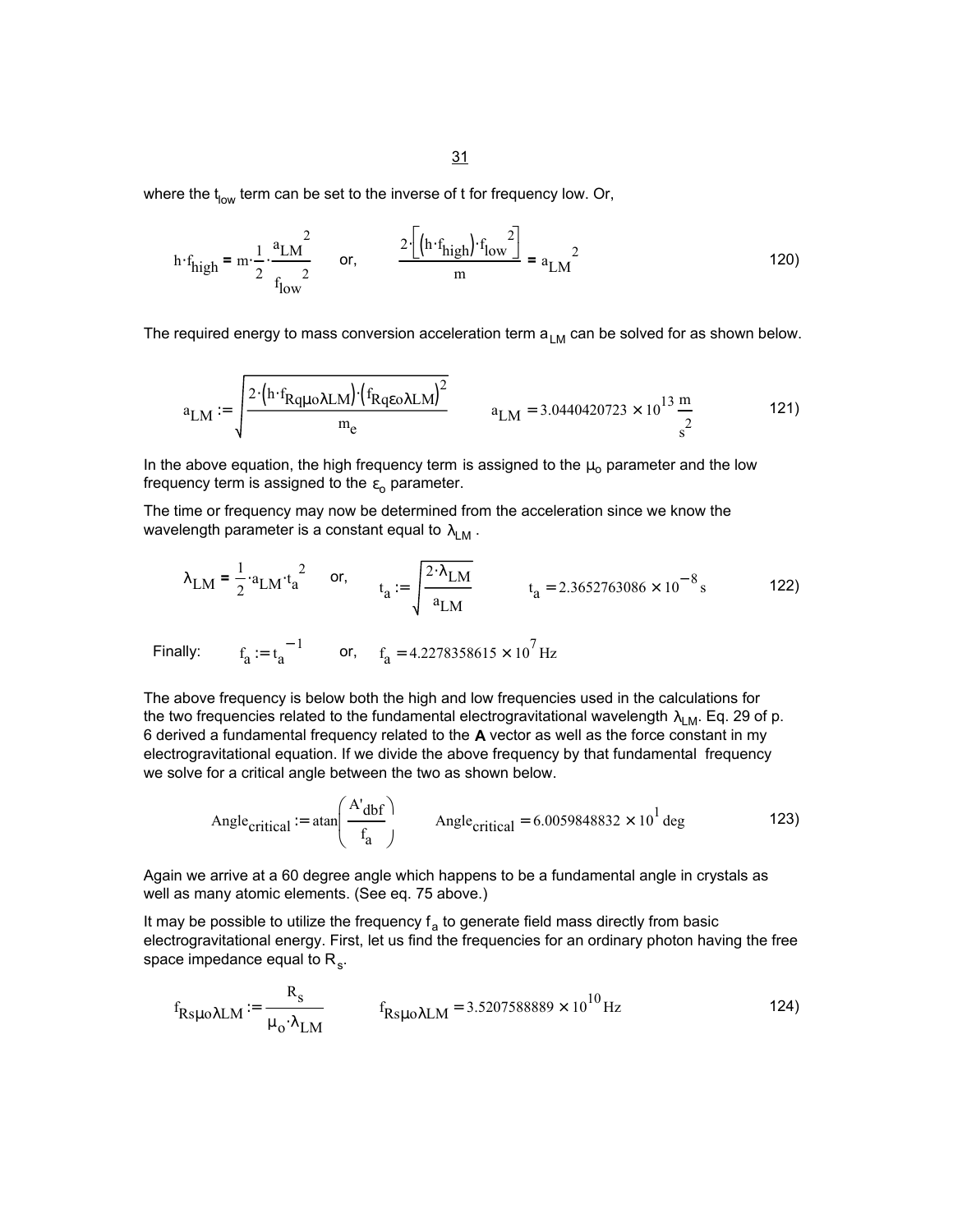$$
f_{\text{RseoALM}} := \frac{1}{\left(\epsilon_{\text{o}} \cdot \text{R}_{\text{s}} \cdot \lambda_{\text{LM}}\right)} \qquad f_{\text{RseoALM}} = 3.5207588904 \times 10^{10} \,\text{Hz}
$$

Both frequency results in eqs. 124 and 125 are the same and thus represent a photon of zero rest mass. The result is also equal to eq. 10  $f_{EGC}$  result.

Perturbing the equal frequency photon result above with the  $f_a$  frequency may accelerate the frequency related to  $\mu_0$  while at the same time decelerate the frequency related to  $\varepsilon_0$  and after sufficient time, (determined as shown above), the two generated frequencies would be far enough apart to generate rest mass equivalent to  $m_e$ , the rest mass of the electron or a positron rest mass if the frequencies were switched in the order of acceleration and deceleration.

Equations 117 and 118 may be solved in general for any arbitrary wavelength by allowing the wavelength to be a variable and then plotting the result for the required acceleration frequency as in eq 122 above.

Let 
$$
\lambda
$$
 be set as:  $\lambda_{var} := .001 \cdot m, .010 \cdot m, .300 \cdot m$  Then:

$$
f_{Rq\mu o}(\lambda_{var}) := \frac{R_Q}{\mu_o \cdot \lambda_{var}} \qquad f_{Rq\epsilon o}(\lambda_{var}) := \frac{1}{(\epsilon_o \cdot R_Q \cdot \lambda_{var})} \qquad (126)
$$
  

$$
A_{LM}(\lambda_{var}) := \sqrt{\frac{2 \cdot (h \cdot f_{Rq\mu o}(\lambda_{var})) \cdot (f_{Rq\epsilon o}(\lambda_{var}))^2}{m_e} \qquad f_a(\lambda_{var}) := \left(\sqrt{\frac{2 \cdot \lambda_{var}}{A_{LM}(\lambda_{var})}}\right)^{-1}
$$

FIGURE 1

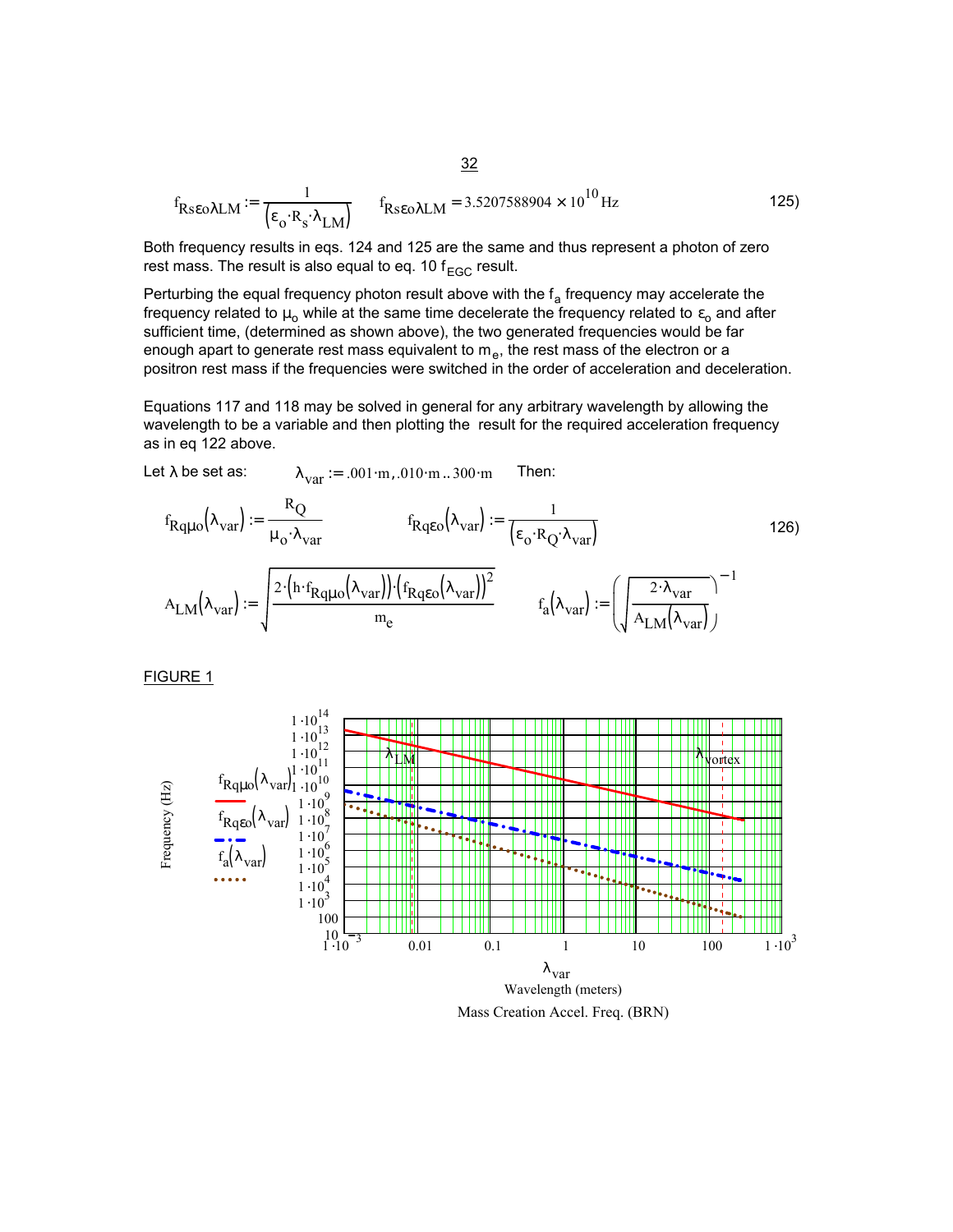The above chart is a dual logarithmic chart in both the X and Y axis and can be used to find the required acceleration frequency for a given wavelength. For example, this would apply to calculating the required frequency  $f_a$  for a saucer of a wavelength corresponding to the circumference of the rim. According to the above chart, a frequency close to 192 Hz would correspond to a wavelength  $\lambda_{\text{vortex}}$  equal to the circumference of the Oregon Vortex circle. (This is obtained by utilizing Mathcad's chart trace function.) Concerning  $f_a$  being a frequency, I prefer to think of it as the rate of how many accelerations could be done in one second, each acceleration action having a time equal to  $1/f_a$ , or  $t_a$  of eq. 122 above. This would appear as a series of pulses of changing frequencies related to the frequencies being acted upon, which would ultimately appear as a physical acceleration field, like the gravitational acceleration of the Earth's field for example.

The importance of the acceleration frequency  $f_a$  is that since the permeability and permittivity parameters can be taken as a cross-product to obtain a third vector, if the permeability component frequency were accelerated and the permittivity component frequency were decelerated, then mass as a projected field would be the result. A negative mass would be generated if the reverse order of acceleration and deceleration were to occur regarding the permeability and permittivity parameters. Then the crop circle phenomena is explained as the result of a projected and rotating mass field, probably best described by the cylindrical coordinate system.

The permittivity vector would be radial from the top and bottom center of the saucer outwards towards the rim while the permeability **B** field vector would be circular and in a rotating plane around the permittivity vector and 90 degrees to the permittivity vector. The third vector would be the circularly polarized mass field projected into space 90 degrees to the magnetic flux field and also 90 degrees to the **E** field permittivity vector. The mass field thus created would quite likely have a fairly long retention aspect which would explain why compass needles continue to rotate when placed in the center of some real crop circles. Visualize cones rolling around the surface of the saucer where the B field base of the cones ride around the rim as the B field rotates and the E field apex of each cone is at or near the top and bottom of the saucer. The base of each cone moving outwards from the e field axis is the mass field. The cones thus generated are growing larger in an exponential fashion due to the acceleration frequency  $f_a$ . The result is a field mass.

Since a physical acceleration field is generated according to the above discussion, then eq. 121 above can be solved for the mass term that would be generated by arbitrary accelerations of corresponding permittivity and permeability frequencies. Since we have already solved for acceleration field according to eq. 121, a quick check is afforded by the below equation which solves for the mass field and we see it is equal to the rest mass of the electron.

$$
m_{field} := \frac{2 \cdot h \cdot (f_{Rq\mu o \lambda LM}) \cdot (f_{Rq\epsilon o \lambda LM})^2}{2} \qquad \text{or,} \qquad m_{field} = 9.1093897000 \times 10^{-31} \text{ kg} \tag{127}
$$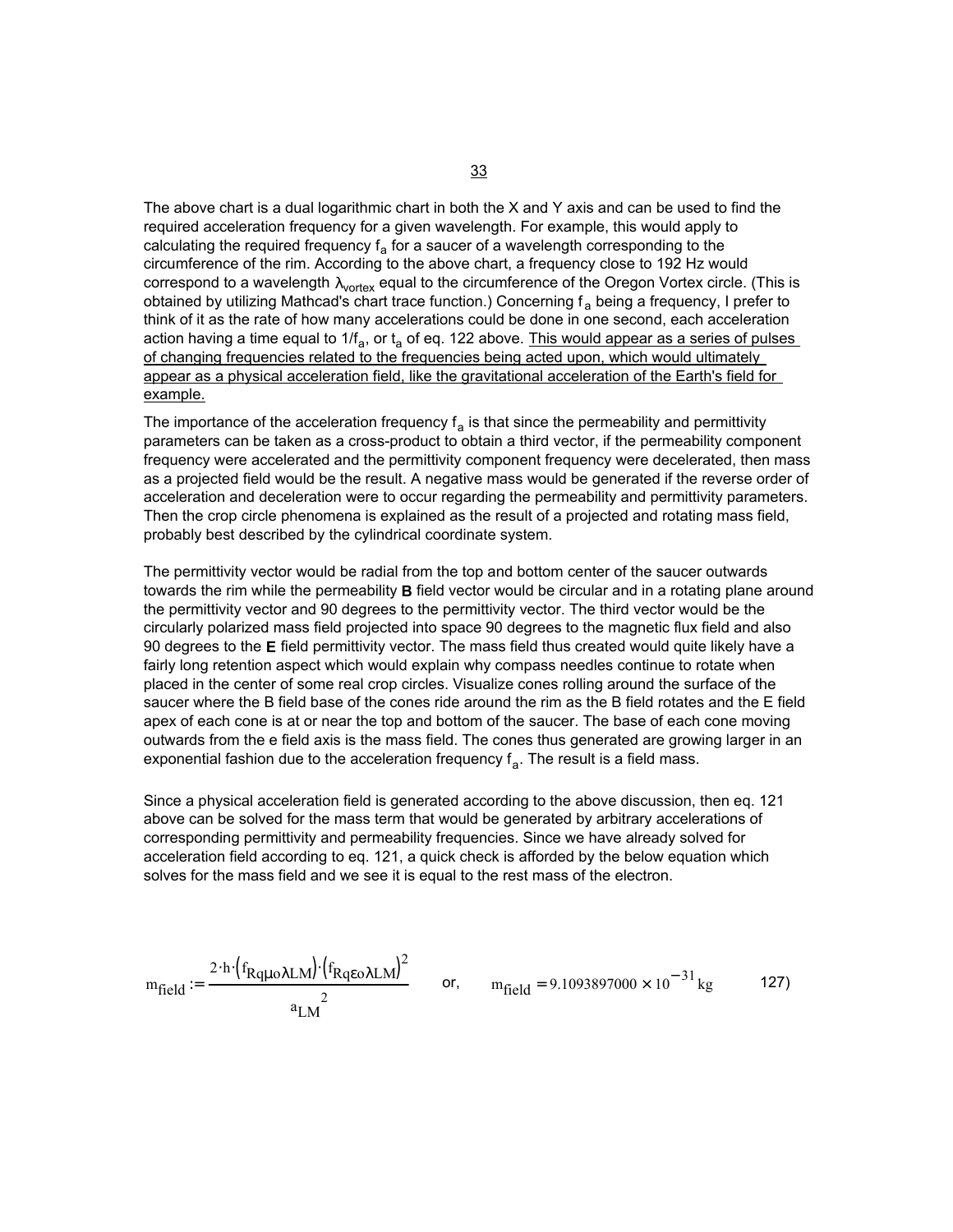The acceleration term in eq. 127 above can be derived from figure one above or an arbitrary acceleration term can be used providing the correct permittivity and permeability frequencies are also used. A mass beam could be projected as a weapon from a saucer which would do a lot more damage than just flattening some grass.

The simplist method of causing a change in the frequencies related to the magnetic and permittivity parameters is to change the impedance per unit length of the active wavelength. For example, utilizing a strip transmission line having a variable width of strip over a ground plane forms a variable impedance line which would cause frequency splitting. (See eq. 102-105 above.)

Chapter 12, p. 198, Figure 14 of my book, "Electrogravitation As A Unified Field Theory" shows a drawing of the Bob Lazar UFO sold as a model by the Testors corporation. This is shown as figure 2 below. Please pay particular attention to the variable width strip transmission lines.

### FIGURE 2

The transmission lines are shown exposed but are under an outer metal skin that is a ground plane.



The main electromagnetic frequency would be split apart as it moves along the strip lines.

### 34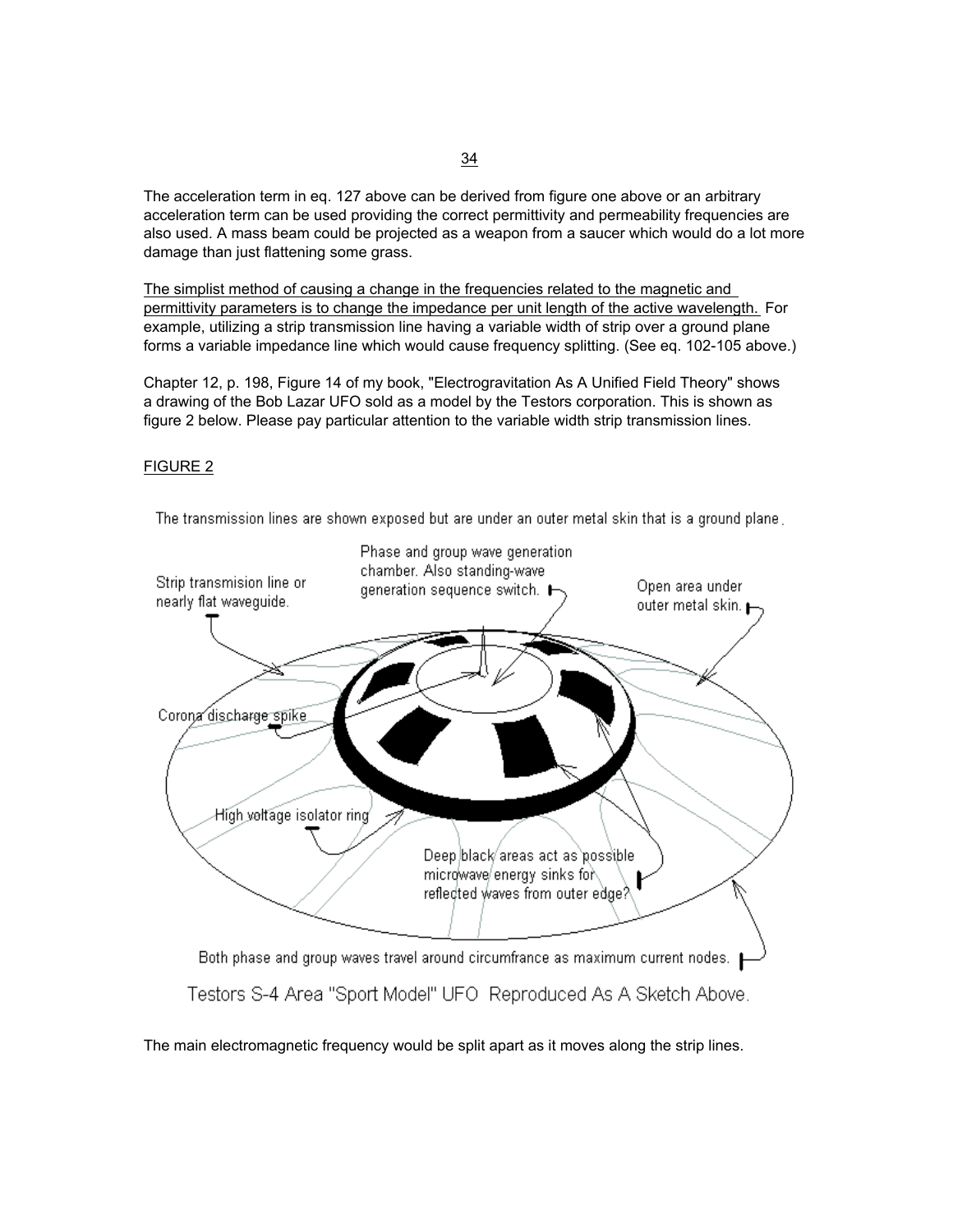Eq. 126 and figure 1 on p. 32 above show the electromagnetic split frequencies as a function of a variable wavelength based on the quantum Hall ohm constant  $R_{Q}$ . It can be demonstrated by the below equation for strip line impedance that the frequency split as a function of impedance is more to the point concerning the required parameters related to actual saucer construction in figure 2 above. The impedance calculation equation for strip lines immediately below (Eq. 128) is from the book, "*The ARRL UHF/Microwave Experimenters Manual*," publication # 118 of the Radio Amateurs Library, copyright 1990-1997 by The American Radio Relay League, 4th. printing, 1997, p. 5-34, eq. 49. Briefly, it shows that the wider the strip, the lower the impedance for a given separation distance and dielectric constant. Width & height of strip line based on 1/48 scale conversions.

$$
\varepsilon_r := 2.0
$$
   
ht := .0127·m   
with := 2.1336·m, 2.03336·m .. 0.4876·m

where  $\varepsilon_{\rm r}$  is the relative permittivity due to the dielectric constant, wdth is the width of the strip above or below the ground plane and ht is the separation of the strip and the ground plane, all in meters.

$$
Z_0(\text{wdth}) := \frac{120 \cdot \pi}{\left(\frac{\text{wdth}}{\text{ht}} + 1\right) \cdot \sqrt{\epsilon_r + \sqrt{\epsilon_r}}}
$$
 ohm Let  $\lambda$  be set as:  $\lambda_m := 15.36192 \cdot m$  128)  
(Equal to 4 times the strip length on top.)

Then: 
$$
f_{Rq\mu o}(wdth) := \frac{Z_o(wdth)}{\mu_o \cdot \lambda_m}
$$
  $f_{Rq\epsilon o}(wdth) := \frac{1}{(\epsilon_o Z_o(wdth) \cdot \lambda_m)}$  (129)

$$
A_{LM}(w dth) := \sqrt{\frac{2 \cdot h \cdot \left(f_{Rq\mu o}(w dth)\right) \cdot \left(f_{Rq\epsilon o}(w dth)\right)^2}{m_e}} \qquad f_a(w dth) := \left(\sqrt{\frac{2 \cdot \lambda_m}{A_{LM}(w dth)}}\right)^{-1} \tag{130}
$$

FIGURE 3

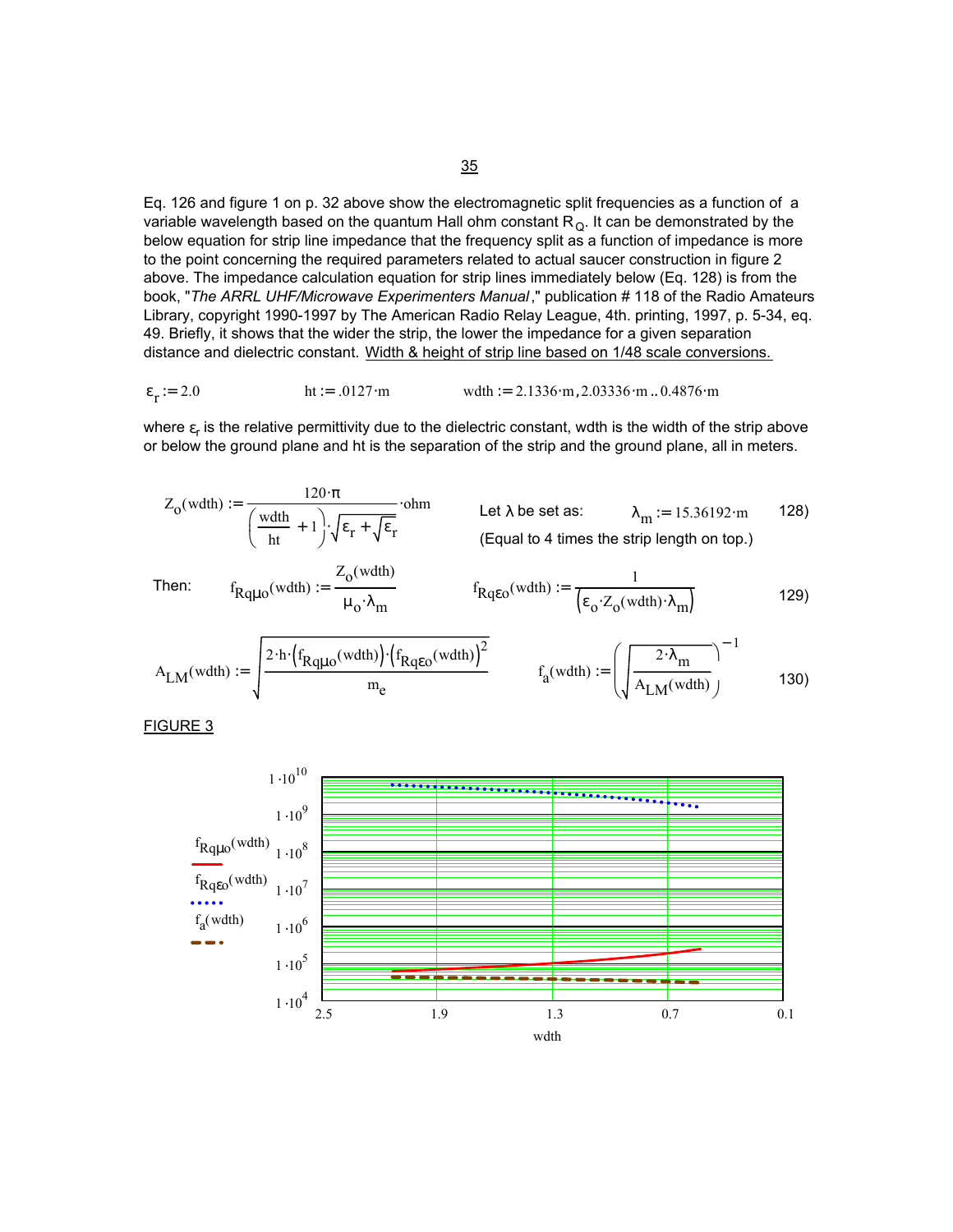The above chart in figure 3 above readily shows a frequency split and this action would most likely occur via a large and very fast rise time electromagnetic energy impulse fed from one of the dark window areas on the saucer top which look like dark windows but are more likely electromagnetic cavities which are switched in sequence to start the cones of two frequency field mass rotating around the saucer rim as previously explained at the bottom of p. 33 above. It is of interest that the mean width of the black window area is about 0.7925 meters, which for waveguide frequency cutoff principles, cutoff is equal to twice the widest width. The cutoff frequency is then about 190 MHz. This is well within the range of the frequency split in figure 3 above.

It is also useful to plot the impedance of the strip line from the widest to the narrowest part as well as the acceleration field. This is shown below in figures 4 and 5 respectively.



FIGURE 4





36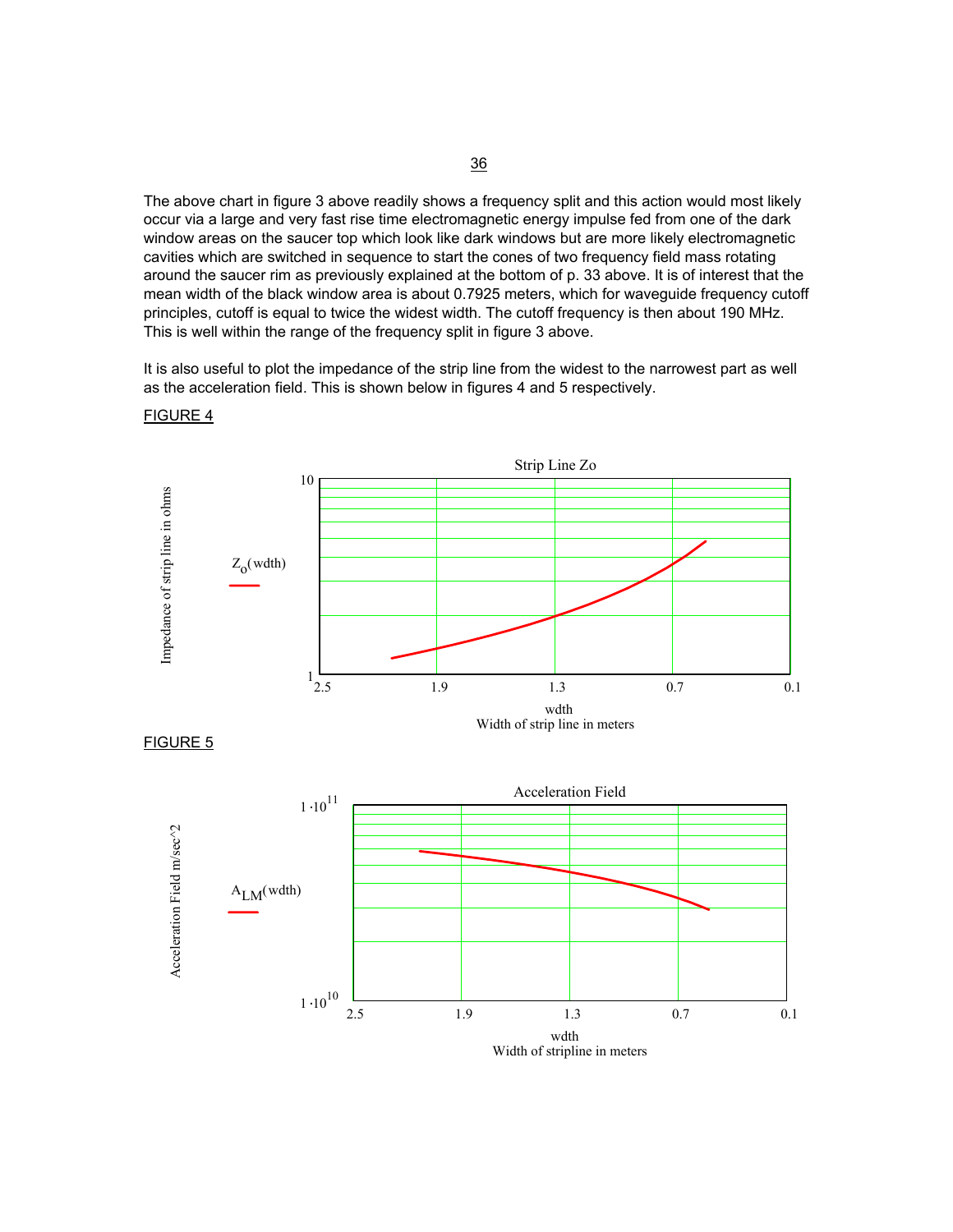As the width of the strip narrows it is apparent that the impedance grows larger and the acceleration field becomes smaller. Again, it is the frequency splitting action which I suggest is what happens in pair production when the free space impedance is converted to the quantum Hall impedance and previous equations above prove that when the impedance is that of free space, the frequencies are equal. (See eqs. 124 and 125 above.) At all other impedances, they are not.

I remember reading somewhere that finding the prime and secondary main resonant acoustic frequencies of a large stone enabled persons with flutes and other musical instruments to cause the stone to levitated scores of feet and land on a cliff above them. It is also been reported the Edward Leedskalnin of Coral Castle fame also used interacting electrical/acoustic frequencies to levitate blocks of coral weighing many tons by himself. Thus a two frequency action which is properly applied seems to be able to lift or levitate large ponderous mass and do it without the input of a large amount of power. I am also reminded of the Kowski-Frost experiment which used a quartz crystal and impinging electric and electromagnetic frequencies to levitate heavy weight. A quartz crystal has an acoustic (mechanical) frequency axis as well as an electrical frequency axis.

The acceleration field can be shown to have real physical significance by employing the force constant and solving for mass in the field related to the acceleration field as shown below. This is based on Newton's law stating that force = mass times acceleration. The resulting field mass would be for each charge involved in creating the total field.

$$
m(wdth) := \frac{F_{QK}}{A_{LM}(wdth)}
$$

The force constant  $F_{OK}$  is from eq. 4 above and is the non-local connector through energy space to all other matter having the **A**-vector field. Thus, field mass is derived by the acceleration field creating it from energy space. 131)



$$
\frac{1 \cdot 10^{-27}}{2 \cdot 10^{-28}}
$$
\n
$$
\frac{m(wdth)\pi \cdot 10^{-28}}{4 \cdot 10^{-28}}
$$
\n
$$
4 \cdot 10^{-28}
$$
\n
$$
4 \cdot 10^{-28}
$$
\n
$$
2.5
$$
\n1.9  
\n1.3  
\n0.7  
\n1.1  
\n1.3  
\n0.7  
\n0.1  
\n1.2  
\n1.3  
\n0.7  
\n0.1  
\n1.3  
\n1.4  
\n1.5  
\n1.6  
\n1.7  
\n1.9  
\n1.10  
\n1.11  
\n1.12  
\n1.13  
\n1.20  
\n1.3  
\n1.4  
\n1.4  
\n1.5  
\n1.6  
\n1.6  
\n1.7  
\n1.8  
\n1.9  
\n1.9  
\n1.10  
\n1.11  
\n1.12  
\n1.13  
\n1.14  
\n1.15  
\n1.16  
\n1.17  
\n1.18  
\n1.19  
\n1.10  
\n1.10  
\n1.10  
\n1.11  
\n1.12  
\n1.13  
\n1.14  
\n1.15  
\n1.16  
\n1.17  
\n1.19  
\n1.10  
\n1.10  
\n1.10  
\n1.10  
\n1.11  
\n1.12  
\n1.13  
\n1.14  
\n1.16  
\n1.16  
\n1.17  
\n1.19  
\n1.10  
\n1.10  
\n1.10  
\n1.10  
\n1.11  
\n1.10  
\n1.11  
\n1.12  
\n1.13  
\n1.14  
\n1.15  
\n1.16  
\n1.17  
\n1.19  
\n1.10  
\n1.10  
\n1.10  
\n1.10  
\n1.10  
\n1.10  
\n1.10  
\n1.10  
\n1.10  
\n1.10  
\n1.10  
\n1.10  
\n1.10  
\n1.10  
\n1.10  
\n1.10  
\n1.10  
\n

Perhaps dark matter is generated by such a process. Once created, it may exist forever.

FIGURE 5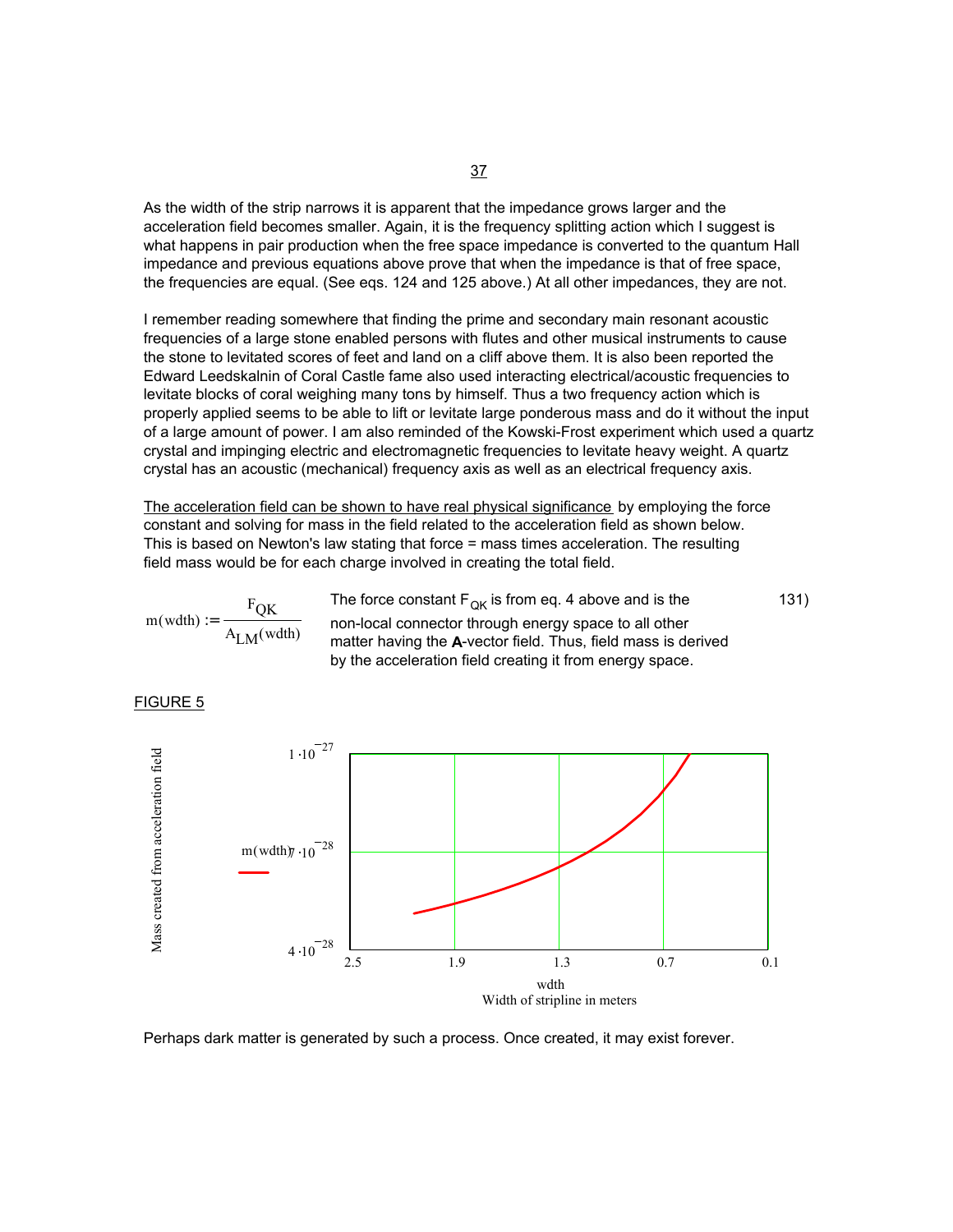Once field mass is created from energy space, kinetic energy can be attributed to the field mass since it will have field velocities related to the separate frequencies and thus related energies.

$$
v_{\mu 0}(wdth) := \frac{A_{LM}(wdth)}{f_{Rq\mu 0}(wdth)} \qquad v_{\epsilon 0}(wdth) := \frac{A_{LM}(wdth)}{f_{Rq\epsilon 0}(wdth)} \qquad v_{cent}(wdth) := \sqrt{v_{\mu 0}(wdth) \cdot v_{\epsilon 0}(wdth)}
$$

| $FIGURE 6$ | (A) | (B) | (C) | 132) |
|------------|-----|-----|-----|------|
|------------|-----|-----|-----|------|



Then the kinetic field mass energies may be plotted for each velocity as shown below. Like field mass being associated with dark mass, the field energy may be associated with dark energy.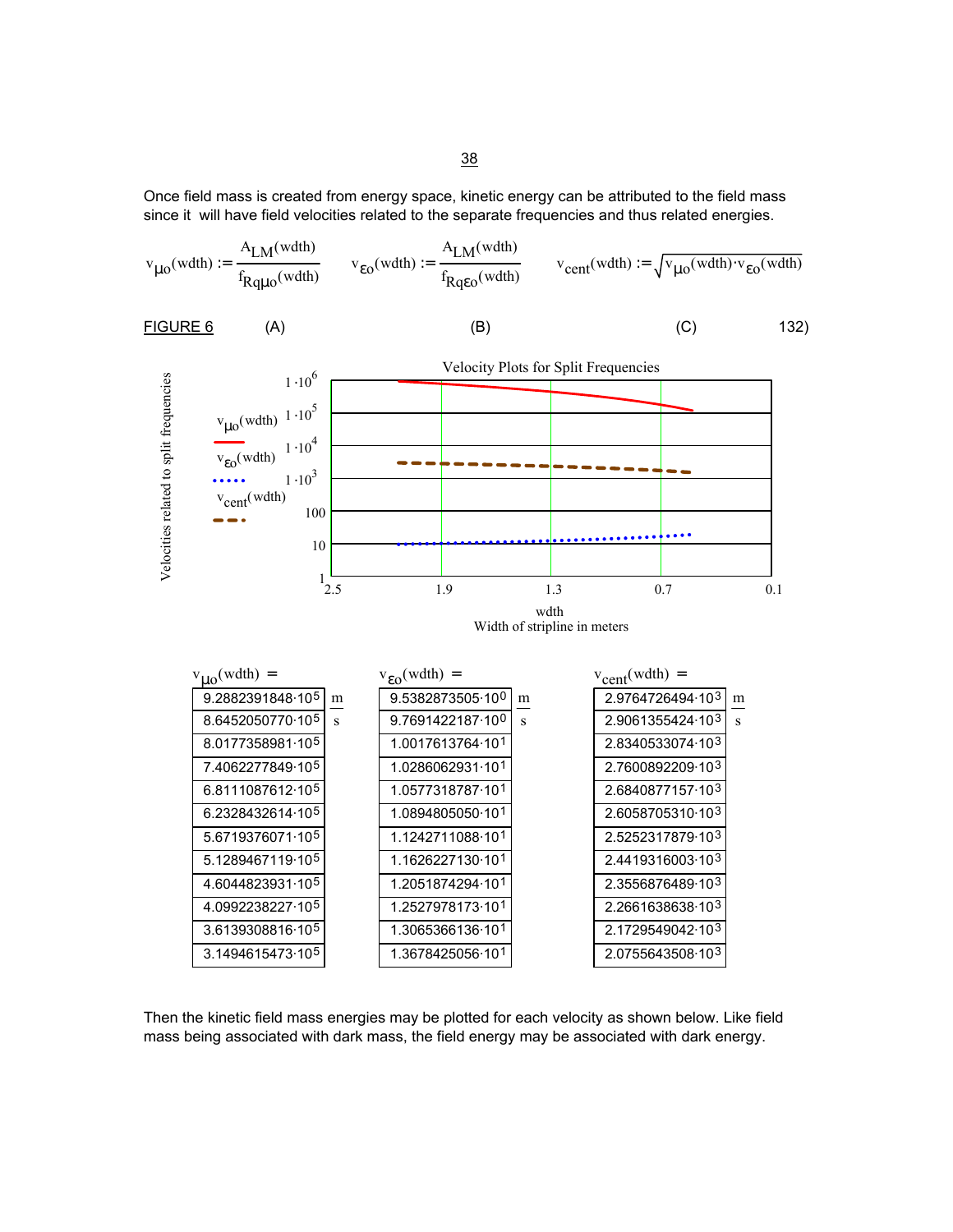A) 
$$
E_{\mu o}(\text{wdth}) := m(\text{wdth}) \cdot (\text{v}_{\mu o}(\text{wdth}))^2
$$
 B)  $E_{\epsilon o}(\text{wdth}) := m(\text{wdth}) \cdot (\text{v}_{\epsilon o}(\text{wdth}))^2$  133)

**FIGURE 7** C) 
$$
E_{cent}(\text{width}) := m(\text{width}) \cdot \left(v_{\mu o}(\text{width})\right) \cdot \left(v_{\varepsilon o}(\text{width})\right)
$$



The quantum related frequencies that are related to the energy created from the force constant's connection to energy space by the action of the acceleration field is plotted below in figure 8.



# FIGURE 8



39